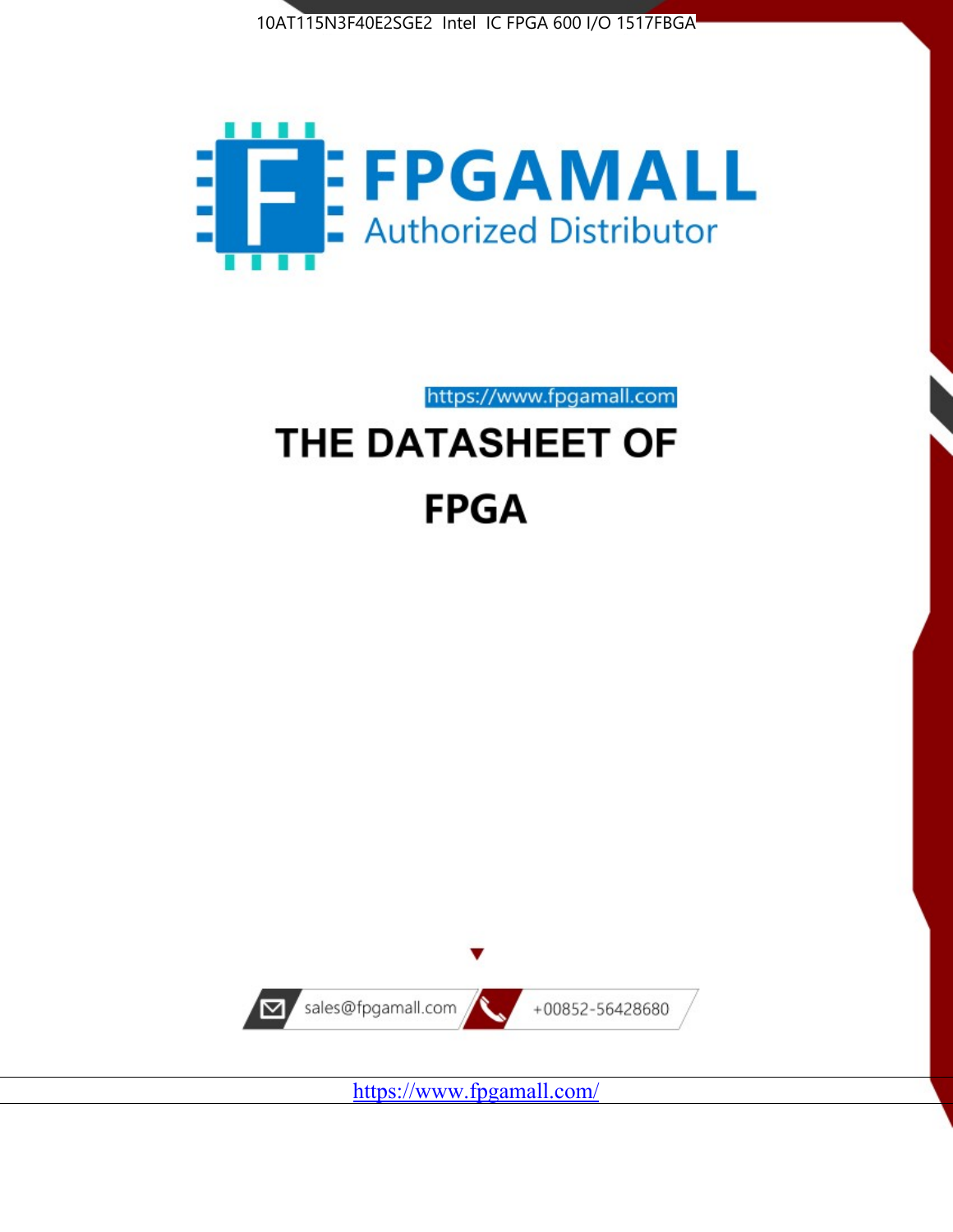10AT115N3F40E2SGE2 Intel IC FPGA 600 I/O 1517FBGA



# **Intel® Arria® 10 Device Overview**



**A10-OVERVIEW | 2018.12.06** Latest document on the web: **[PDF](https://www.intel.com/content/dam/www/programmable/us/en/pdfs/literature/hb/arria-10/a10_overview.pdf)** | **[HTML](https://www.intel.com/content/www/us/en/programmable/documentation/sam1403480274650.html)**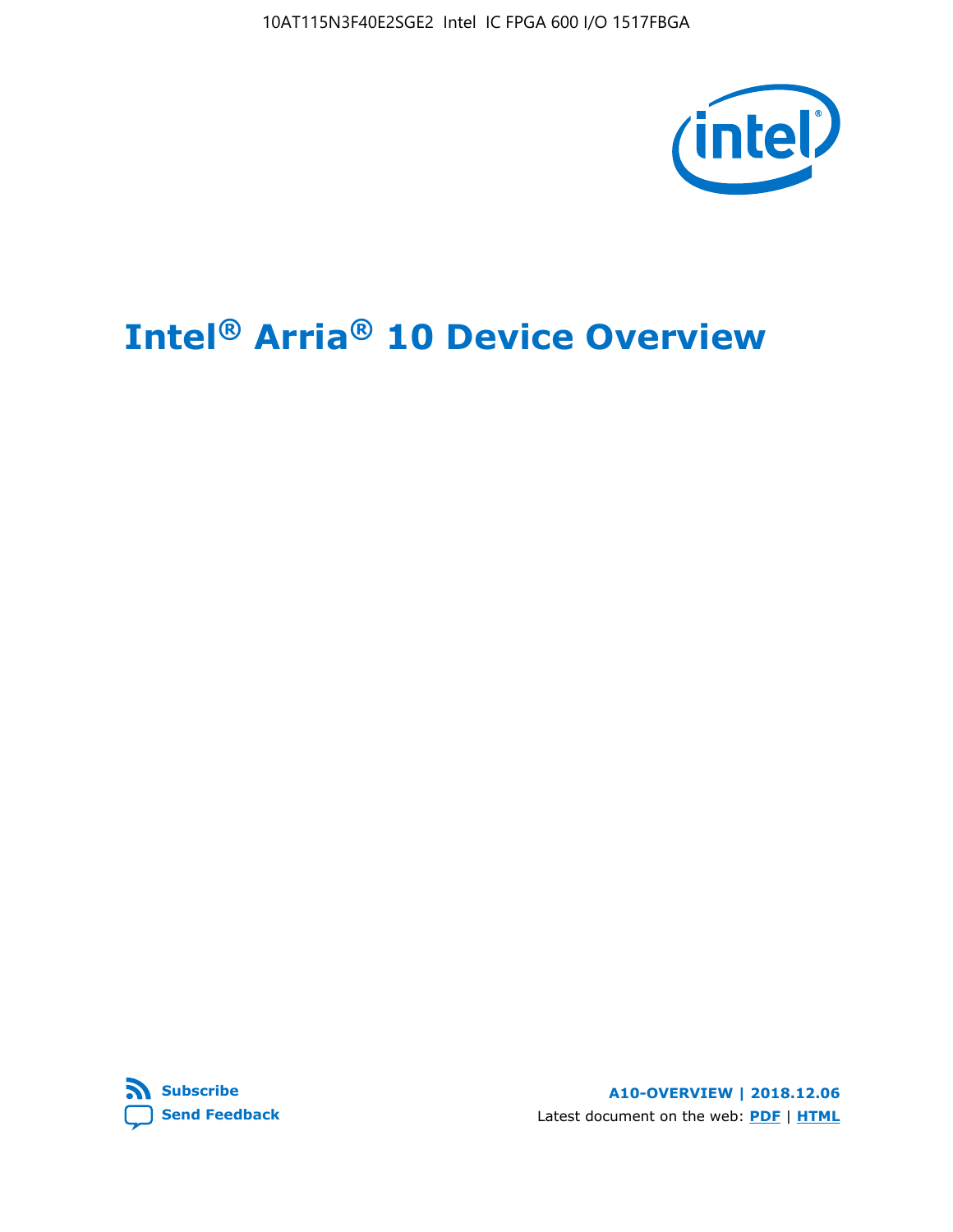

**Contents** 

# **Contents**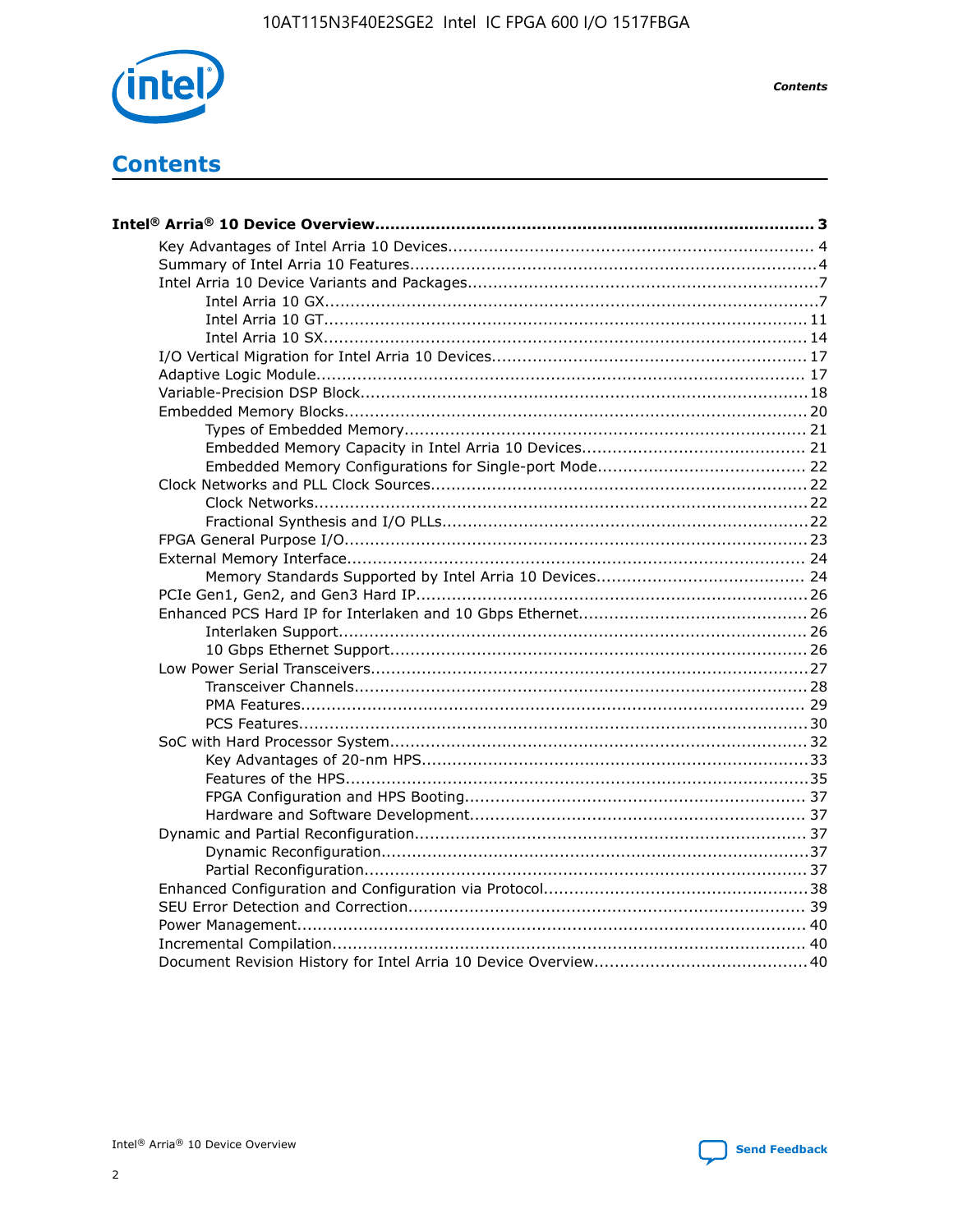**A10-OVERVIEW | 2018.12.06**

**[Send Feedback](mailto:FPGAtechdocfeedback@intel.com?subject=Feedback%20on%20Intel%20Arria%2010%20Device%20Overview%20(A10-OVERVIEW%202018.12.06)&body=We%20appreciate%20your%20feedback.%20In%20your%20comments,%20also%20specify%20the%20page%20number%20or%20paragraph.%20Thank%20you.)**



# **Intel® Arria® 10 Device Overview**

The Intel<sup>®</sup> Arria<sup>®</sup> 10 device family consists of high-performance and power-efficient 20 nm mid-range FPGAs and SoCs.

Intel Arria 10 device family delivers:

- Higher performance than the previous generation of mid-range and high-end FPGAs.
- Power efficiency attained through a comprehensive set of power-saving technologies.

The Intel Arria 10 devices are ideal for high performance, power-sensitive, midrange applications in diverse markets.

| <b>Market</b>         | <b>Applications</b>                                                                                               |
|-----------------------|-------------------------------------------------------------------------------------------------------------------|
| Wireless              | Channel and switch cards in remote radio heads<br>٠<br>Mobile backhaul<br>$\bullet$                               |
| Wireline              | 40G/100G muxponders and transponders<br>٠<br>100G line cards<br>٠<br><b>Bridging</b><br>٠<br>Aggregation<br>٠     |
| <b>Broadcast</b>      | Studio switches<br>٠<br>Servers and transport<br>٠<br>Videoconferencing<br>٠<br>Professional audio and video<br>٠ |
| Computing and Storage | Flash cache<br>٠<br>Cloud computing servers<br>٠<br>Server acceleration<br>٠                                      |
| Medical               | Diagnostic scanners<br>$\bullet$<br>Diagnostic imaging<br>٠                                                       |
| Military              | Missile guidance and control<br>٠<br>Radar<br>٠<br>Electronic warfare<br>٠<br>Secure communications<br>٠          |

#### **Table 1. Sample Markets and Ideal Applications for Intel Arria 10 Devices**

#### **Related Information**

- [Intel Arria 10 Device Handbook: Known Issues](http://www.altera.com/support/kdb/solutions/rd07302013_646.html) Lists the planned updates to the *Intel Arria 10 Device Handbook* chapters.
- [Intel Arria 10 GX/GT Device Errata and Design Recommendations](https://www.intel.com/content/www/us/en/programmable/documentation/agz1493851706374.html#yqz1494433888646)
- [Intel Arria 10 SX Device Errata and Design Recommendations](https://www.intel.com/content/www/us/en/programmable/documentation/cru1462832385668.html#cru1462832558642)

Intel Corporation. All rights reserved. Intel, the Intel logo, Altera, Arria, Cyclone, Enpirion, MAX, Nios, Quartus and Stratix words and logos are trademarks of Intel Corporation or its subsidiaries in the U.S. and/or other countries. Intel warrants performance of its FPGA and semiconductor products to current specifications in accordance with Intel's standard warranty, but reserves the right to make changes to any products and services at any time without notice. Intel assumes no responsibility or liability arising out of the application or use of any information, product, or service described herein except as expressly agreed to in writing by Intel. Intel customers are advised to obtain the latest version of device specifications before relying on any published information and before placing orders for products or services. \*Other names and brands may be claimed as the property of others.

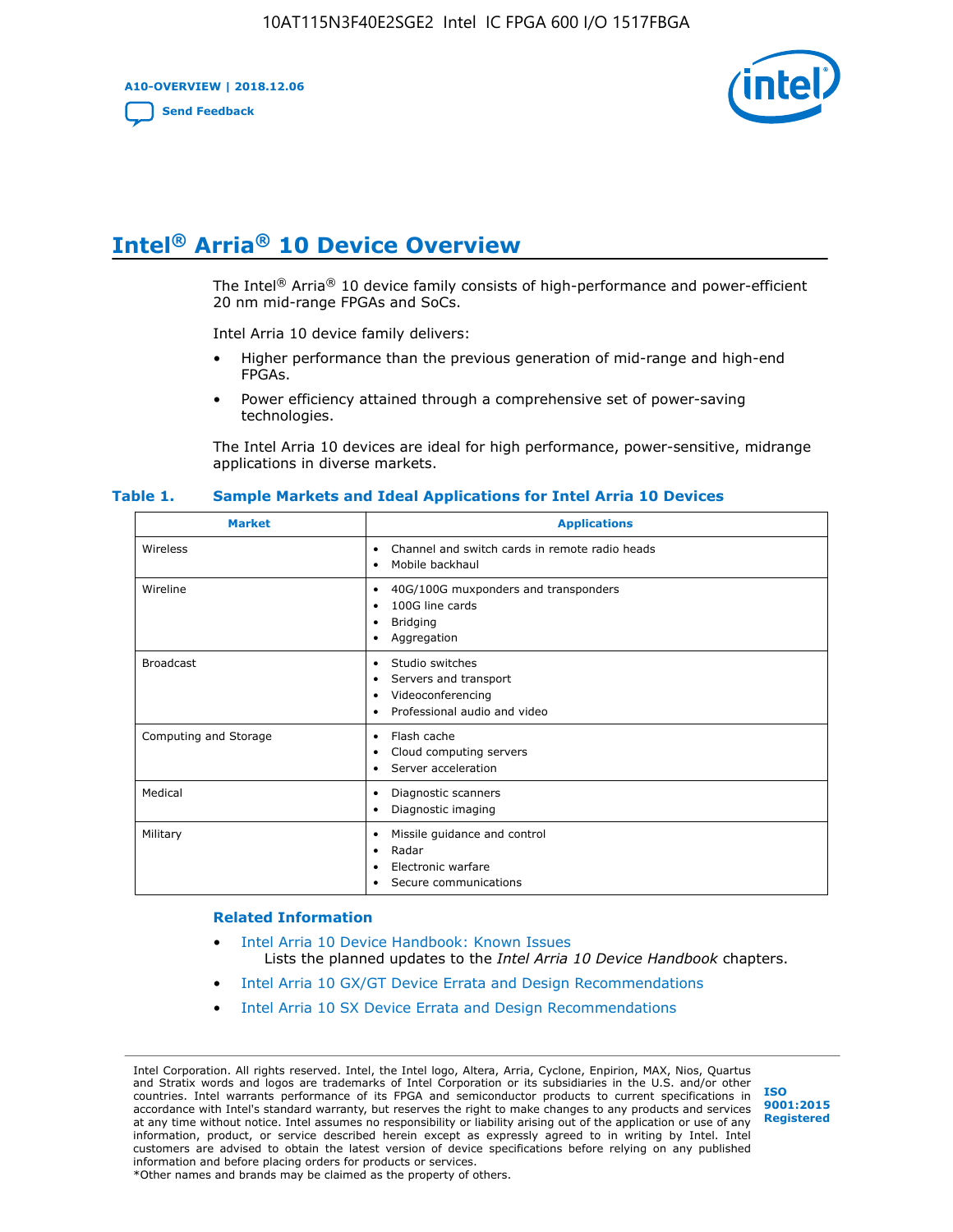

# **Key Advantages of Intel Arria 10 Devices**

# **Table 2. Key Advantages of the Intel Arria 10 Device Family**

| <b>Advantage</b>                                                                                          | <b>Supporting Feature</b>                                                                                                                                                                                                                                                                                                     |
|-----------------------------------------------------------------------------------------------------------|-------------------------------------------------------------------------------------------------------------------------------------------------------------------------------------------------------------------------------------------------------------------------------------------------------------------------------|
| Enhanced core architecture                                                                                | Built on TSMC's 20 nm process technology<br>٠<br>60% higher performance than the previous generation of mid-range FPGAs<br>٠<br>15% higher performance than the fastest previous-generation FPGA                                                                                                                              |
| High-bandwidth integrated<br>transceivers                                                                 | Short-reach rates up to 25.8 Gigabits per second (Gbps)<br>٠<br>Backplane capability up to 12.5 Gbps<br>٠<br>Integrated 10GBASE-KR and 40GBASE-KR4 Forward Error Correction (FEC)<br>٠                                                                                                                                        |
| Improved logic integration and<br>hard IP blocks                                                          | 8-input adaptive logic module (ALM)<br>٠<br>Up to 65.6 megabits (Mb) of embedded memory<br>٠<br>Variable-precision digital signal processing (DSP) blocks<br>Fractional synthesis phase-locked loops (PLLs)<br>٠<br>Hard PCI Express Gen3 IP blocks<br>Hard memory controllers and PHY up to 2,400 Megabits per second (Mbps) |
| Second generation hard<br>processor system (HPS) with<br>integrated ARM* Cortex*-A9*<br>MPCore* processor | Tight integration of a dual-core ARM Cortex-A9 MPCore processor, hard IP, and an<br>٠<br>FPGA in a single Intel Arria 10 system-on-a-chip (SoC)<br>Supports over 128 Gbps peak bandwidth with integrated data coherency between<br>$\bullet$<br>the processor and the FPGA fabric                                             |
| Advanced power savings                                                                                    | Comprehensive set of advanced power saving features<br>٠<br>Power-optimized MultiTrack routing and core architecture<br>٠<br>Up to 40% lower power compared to previous generation of mid-range FPGAs<br>٠<br>Up to 60% lower power compared to previous generation of high-end FPGAs                                         |

# **Summary of Intel Arria 10 Features**

## **Table 3. Summary of Features for Intel Arria 10 Devices**

| <b>Feature</b>                  | <b>Description</b>                                                                                                                                                                                                                                                                                                                                                                                           |
|---------------------------------|--------------------------------------------------------------------------------------------------------------------------------------------------------------------------------------------------------------------------------------------------------------------------------------------------------------------------------------------------------------------------------------------------------------|
| Technology                      | TSMC's 20-nm SoC process technology<br>٠<br>Allows operation at a lower $V_{CC}$ level of 0.82 V instead of the 0.9 V standard $V_{CC}$ core voltage                                                                                                                                                                                                                                                         |
| Packaging                       | 1.0 mm ball-pitch Fineline BGA packaging<br>٠<br>0.8 mm ball-pitch Ultra Fineline BGA packaging<br>Multiple devices with identical package footprints for seamless migration between different<br><b>FPGA</b> densities<br>Devices with compatible package footprints allow migration to next generation high-end<br>Stratix <sup>®</sup> 10 devices<br>RoHS, leaded $(1)$ , and lead-free (Pb-free) options |
| High-performance<br>FPGA fabric | Enhanced 8-input ALM with four registers<br>Improved multi-track routing architecture to reduce congestion and improve compilation time<br>Hierarchical core clocking architecture<br>Fine-grained partial reconfiguration                                                                                                                                                                                   |
| Internal memory<br>blocks       | M20K-20-Kb memory blocks with hard error correction code (ECC)<br>٠<br>Memory logic array block (MLAB)-640-bit memory                                                                                                                                                                                                                                                                                        |
|                                 | continued                                                                                                                                                                                                                                                                                                                                                                                                    |



<sup>(1)</sup> Contact Intel for availability.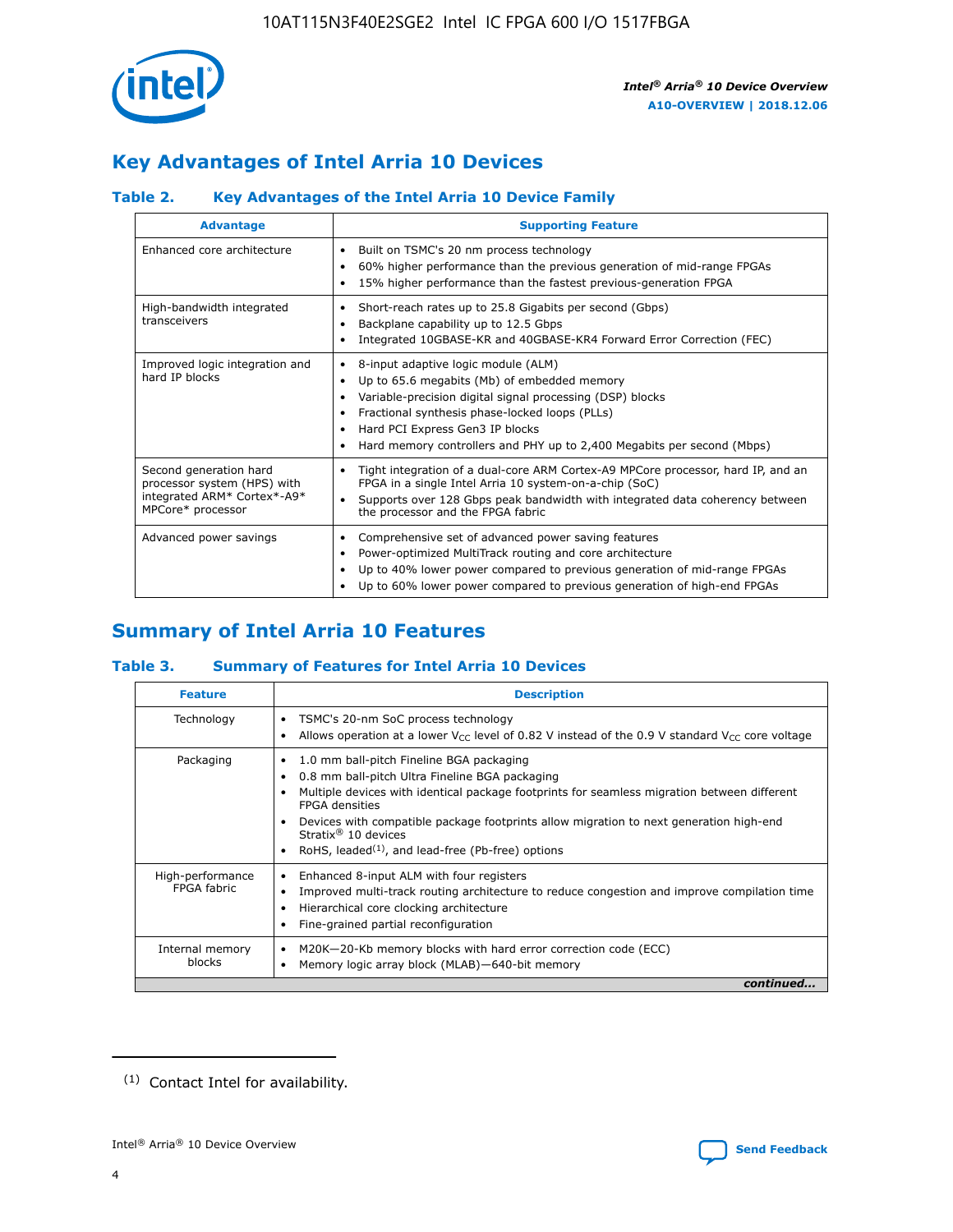r



| <b>Feature</b>                         |                                                                                                        | <b>Description</b>                                                                                                                                                                                                                                                                                                                                                                                                                                                                                                                                                                                                                                                                                                                                                                                                                                               |
|----------------------------------------|--------------------------------------------------------------------------------------------------------|------------------------------------------------------------------------------------------------------------------------------------------------------------------------------------------------------------------------------------------------------------------------------------------------------------------------------------------------------------------------------------------------------------------------------------------------------------------------------------------------------------------------------------------------------------------------------------------------------------------------------------------------------------------------------------------------------------------------------------------------------------------------------------------------------------------------------------------------------------------|
| Embedded Hard IP<br>blocks             | Variable-precision DSP                                                                                 | Native support for signal processing precision levels from $18 \times 19$ to<br>$\bullet$<br>54 x 54<br>Native support for 27 x 27 multiplier mode<br>$\bullet$<br>64-bit accumulator and cascade for systolic finite impulse responses<br>(FIRs)<br>Internal coefficient memory banks<br>$\bullet$<br>Preadder/subtractor for improved efficiency<br>Additional pipeline register to increase performance and reduce<br>power<br>Supports floating point arithmetic:<br>- Perform multiplication, addition, subtraction, multiply-add,<br>multiply-subtract, and complex multiplication.<br>- Supports multiplication with accumulation capability, cascade<br>summation, and cascade subtraction capability.<br>- Dynamic accumulator reset control.<br>- Support direct vector dot and complex multiplication chaining<br>multiply floating point DSP blocks. |
|                                        | Memory controller                                                                                      | DDR4, DDR3, and DDR3L                                                                                                                                                                                                                                                                                                                                                                                                                                                                                                                                                                                                                                                                                                                                                                                                                                            |
|                                        | PCI Express*                                                                                           | PCI Express (PCIe*) Gen3 (x1, x2, x4, or x8), Gen2 (x1, x2, x4, or x8)<br>and Gen1 (x1, x2, x4, or x8) hard IP with complete protocol stack,<br>endpoint, and root port                                                                                                                                                                                                                                                                                                                                                                                                                                                                                                                                                                                                                                                                                          |
|                                        | Transceiver I/O                                                                                        | $\bullet$<br>10GBASE-KR/40GBASE-KR4 Forward Error Correction (FEC)<br>PCS hard IPs that support:<br>$\bullet$<br>- 10-Gbps Ethernet (10GbE)<br>- PCIe PIPE interface<br>- Interlaken<br>- Gbps Ethernet (GbE)<br>- Common Public Radio Interface (CPRI) with deterministic latency<br>support<br>- Gigabit-capable passive optical network (GPON) with fast lock-<br>time support<br>13.5G JESD204b<br>$\bullet$<br>8B/10B, 64B/66B, 64B/67B encoders and decoders<br>Custom mode support for proprietary protocols                                                                                                                                                                                                                                                                                                                                              |
| Core clock networks                    | ٠<br>٠                                                                                                 | Up to 800 MHz fabric clocking, depending on the application:<br>- 667 MHz external memory interface clocking with 2,400 Mbps DDR4 interface<br>- 800 MHz LVDS interface clocking with 1,600 Mbps LVDS interface<br>Global, regional, and peripheral clock networks<br>Clock networks that are not used can be gated to reduce dynamic power                                                                                                                                                                                                                                                                                                                                                                                                                                                                                                                      |
| Phase-locked loops<br>(PLLs)           | High-resolution fractional synthesis PLLs:<br>٠<br>Integer PLLs:<br>- Adjacent to general purpose I/Os | - Precision clock synthesis, clock delay compensation, and zero delay buffering (ZDB)<br>- Support integer mode and fractional mode<br>- Fractional mode support with third-order delta-sigma modulation<br>- Support external memory and LVDS interfaces                                                                                                                                                                                                                                                                                                                                                                                                                                                                                                                                                                                                        |
| FPGA General-purpose<br>$I/Os$ (GPIOs) | On-chip termination (OCT)                                                                              | 1.6 Gbps LVDS-every pair can be configured as receiver or transmitter<br>1.2 V to 3.0 V single-ended LVTTL/LVCMOS interfacing                                                                                                                                                                                                                                                                                                                                                                                                                                                                                                                                                                                                                                                                                                                                    |
| <b>External Memory</b><br>Interface    |                                                                                                        | Hard memory controller- DDR4, DDR3, and DDR3L support<br>- DDR4-speeds up to 1,200 MHz/2,400 Mbps<br>- DDR3-speeds up to 1,067 MHz/2,133 Mbps<br>Soft memory controller—provides support for RLDRAM $3^{(2)}$ , QDR IV $^{(2)}$ , and QDR II+<br>continued                                                                                                                                                                                                                                                                                                                                                                                                                                                                                                                                                                                                       |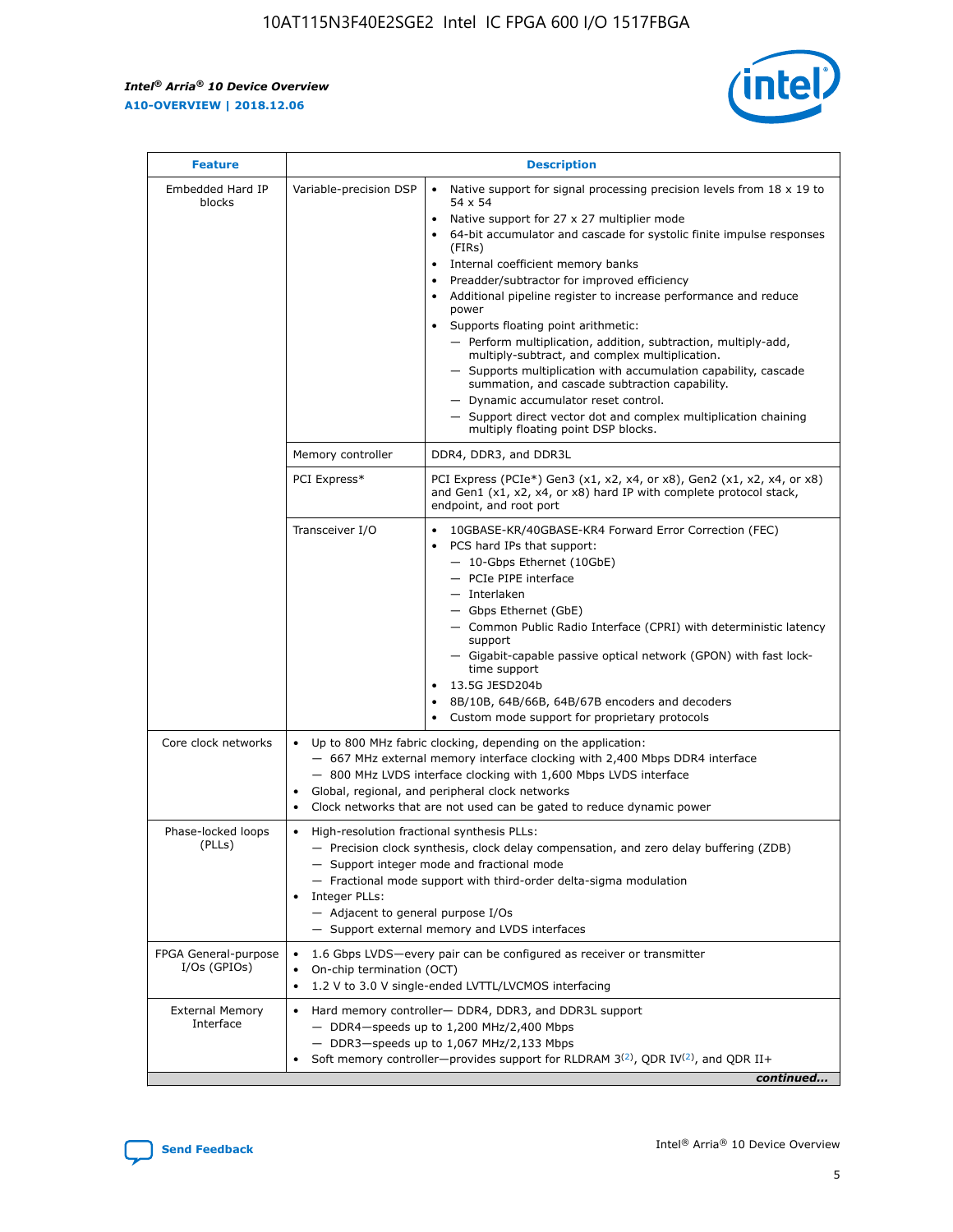

| <b>Feature</b>                                    | <b>Description</b>                                                                                                                                                                                                                                                                                                                                                                                                                                                                                                                                                                                                                                  |
|---------------------------------------------------|-----------------------------------------------------------------------------------------------------------------------------------------------------------------------------------------------------------------------------------------------------------------------------------------------------------------------------------------------------------------------------------------------------------------------------------------------------------------------------------------------------------------------------------------------------------------------------------------------------------------------------------------------------|
| Low-power serial<br>transceivers                  | • Continuous operating range:<br>- Intel Arria 10 GX-1 Gbps to 17.4 Gbps<br>- Intel Arria 10 GT-1 Gbps to 25.8 Gbps<br>Backplane support:<br>- Intel Arria 10 GX-up to 12.5<br>- Intel Arria 10 GT-up to 12.5<br>Extended range down to 125 Mbps with oversampling<br>ATX transmit PLLs with user-configurable fractional synthesis capability<br>Electronic Dispersion Compensation (EDC) support for XFP, SFP+, QSFP, and CFP optical<br>module<br>Adaptive linear and decision feedback equalization<br>$\bullet$<br>Transmitter pre-emphasis and de-emphasis<br>$\bullet$<br>Dynamic partial reconfiguration of individual transceiver channels |
| <b>HPS</b><br>(Intel Arria 10 SX<br>devices only) | Dual-core ARM Cortex-A9 MPCore processor-1.2 GHz CPU with<br>Processor and system<br>$\bullet$<br>1.5 GHz overdrive capability<br>256 KB on-chip RAM and 64 KB on-chip ROM<br>System peripherals—general-purpose timers, watchdog timers, direct<br>memory access (DMA) controller, FPGA configuration manager, and<br>clock and reset managers<br>Security features-anti-tamper, secure boot, Advanced Encryption<br>Standard (AES) and authentication (SHA)<br>ARM CoreSight* JTAG debug access port, trace port, and on-chip<br>trace storage                                                                                                    |
|                                                   | <b>External interfaces</b><br>Hard memory interface-Hard memory controller (2,400 Mbps DDR4,<br>$\bullet$<br>and 2,133 Mbps DDR3), Quad serial peripheral interface (QSPI) flash<br>controller, NAND flash controller, direct memory access (DMA)<br>controller, Secure Digital/MultiMediaCard (SD/MMC) controller<br>Communication interface-10/100/1000 Ethernet media access<br>control (MAC), USB On-The-GO (OTG) controllers, I <sup>2</sup> C controllers,<br>UART 16550, serial peripheral interface (SPI), and up to 62<br>HPS GPIO interfaces (48 direct-share I/Os)                                                                       |
|                                                   | High-performance ARM AMBA* AXI bus bridges that support<br>Interconnects to core<br>$\bullet$<br>simultaneous read and write<br>HPS-FPGA bridges-include the FPGA-to-HPS, HPS-to-FPGA, and<br>$\bullet$<br>lightweight HPS-to-FPGA bridges that allow the FPGA fabric to issue<br>transactions to slaves in the HPS, and vice versa<br>Configuration bridge that allows HPS configuration manager to<br>configure the core logic via dedicated 32-bit configuration port<br>FPGA-to-HPS SDRAM controller bridge-provides configuration<br>interfaces for the multiport front end (MPFE) of the HPS SDRAM<br>controller                              |
| Configuration                                     | Tamper protection—comprehensive design protection to protect your valuable IP investments<br>Enhanced 256-bit advanced encryption standard (AES) design security with authentication<br>٠<br>Configuration via protocol (CvP) using PCIe Gen1, Gen2, or Gen3<br>continued                                                                                                                                                                                                                                                                                                                                                                           |

<sup>(2)</sup> Intel Arria 10 devices support this external memory interface using hard PHY with soft memory controller.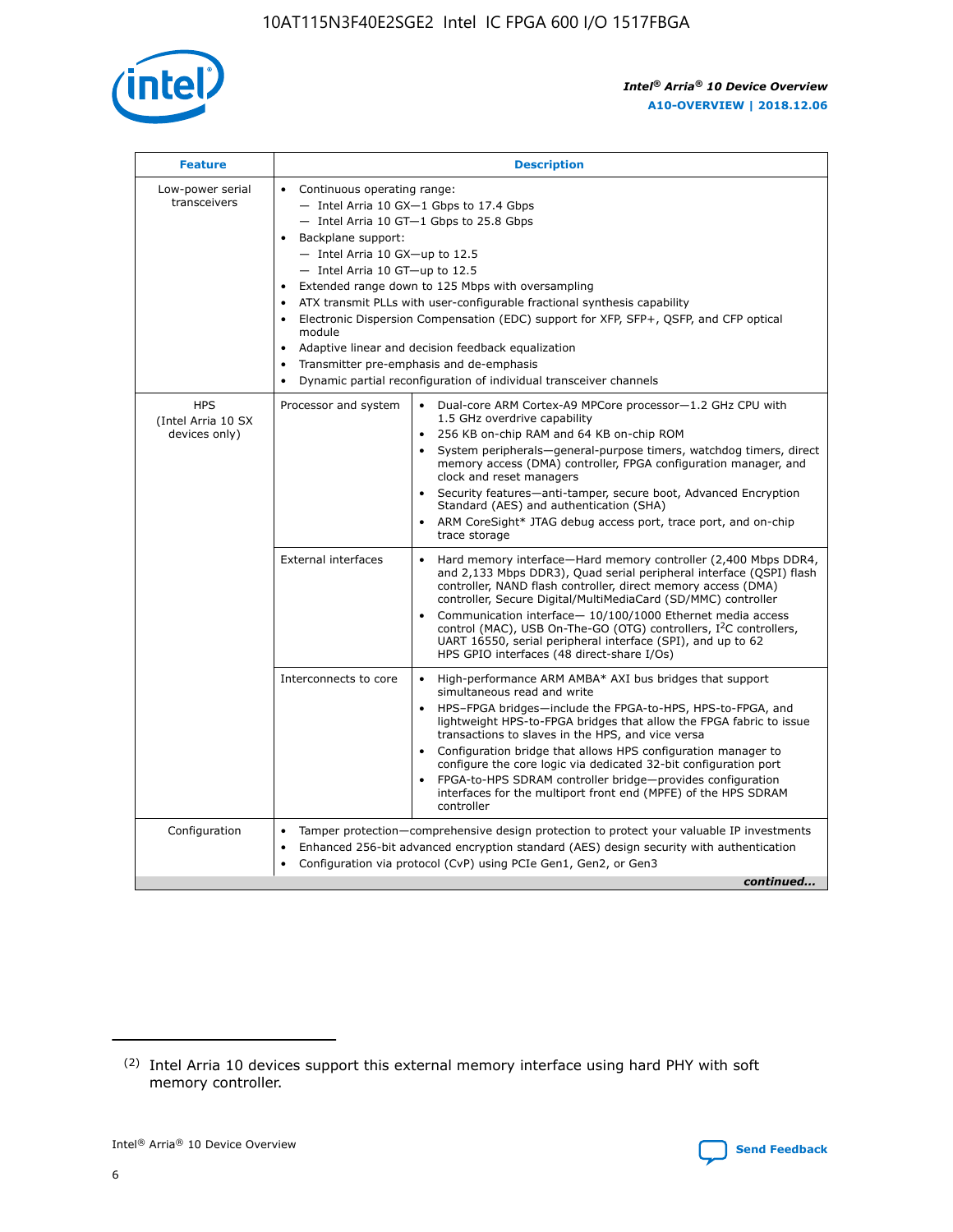

| <b>Feature</b>     | <b>Description</b>                                                                                                                                                                                               |
|--------------------|------------------------------------------------------------------------------------------------------------------------------------------------------------------------------------------------------------------|
|                    | Dynamic reconfiguration of the transceivers and PLLs<br>Fine-grained partial reconfiguration of the core fabric<br>Active Serial x4 Interface<br>$\bullet$                                                       |
| Power management   | SmartVID<br>Low static power device options<br>Programmable Power Technology<br>Intel Quartus <sup>®</sup> Prime integrated power analysis                                                                       |
| Software and tools | Intel Quartus Prime design suite<br>Transceiver toolkit<br>Platform Designer system integration tool<br>DSP Builder for Intel FPGAs<br>OpenCL <sup>™</sup> support<br>Intel SoC FPGA Embedded Design Suite (EDS) |

## **Related Information**

[Intel Arria 10 Transceiver PHY Overview](https://www.intel.com/content/www/us/en/programmable/documentation/nik1398707230472.html#nik1398706768037) Provides details on Intel Arria 10 transceivers.

# **Intel Arria 10 Device Variants and Packages**

#### **Table 4. Device Variants for the Intel Arria 10 Device Family**

| <b>Variant</b>    | <b>Description</b>                                                                                                                                                                                                     |
|-------------------|------------------------------------------------------------------------------------------------------------------------------------------------------------------------------------------------------------------------|
| Intel Arria 10 GX | FPGA featuring 17.4 Gbps transceivers for short reach applications with 12.5 backplane driving<br>capability.                                                                                                          |
| Intel Arria 10 GT | FPGA featuring:<br>17.4 Gbps transceivers for short reach applications with 12.5 backplane driving capability.<br>25.8 Gbps transceivers for supporting CAUI-4 and CEI-25G applications with CFP2 and CFP4<br>modules. |
| Intel Arria 10 SX | SoC integrating ARM-based HPS and FPGA featuring 17.4 Gbps transceivers for short reach<br>applications with 12.5 backplane driving capability.                                                                        |

# **Intel Arria 10 GX**

This section provides the available options, maximum resource counts, and package plan for the Intel Arria 10 GX devices.

The information in this section is correct at the time of publication. For the latest information and to get more details, refer to the Intel FPGA Product Selector.

#### **Related Information**

#### [Intel FPGA Product Selector](http://www.altera.com/products/selector/psg-selector.html) Provides the latest information on Intel products.

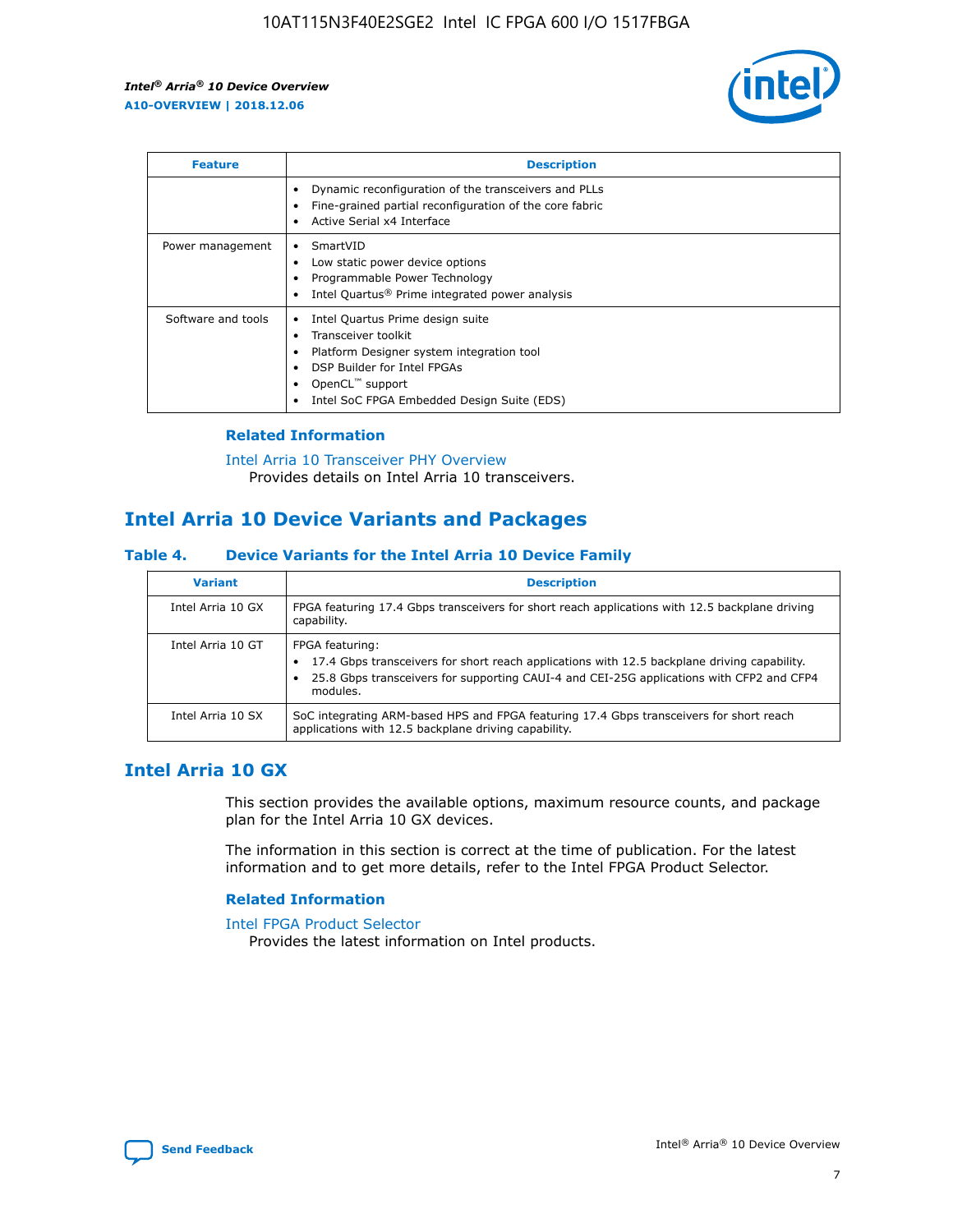

# **Available Options**





#### **Related Information**

[Transceiver Performance for Intel Arria 10 GX/SX Devices](https://www.intel.com/content/www/us/en/programmable/documentation/mcn1413182292568.html#mcn1413213965502) Provides more information about the transceiver speed grade.

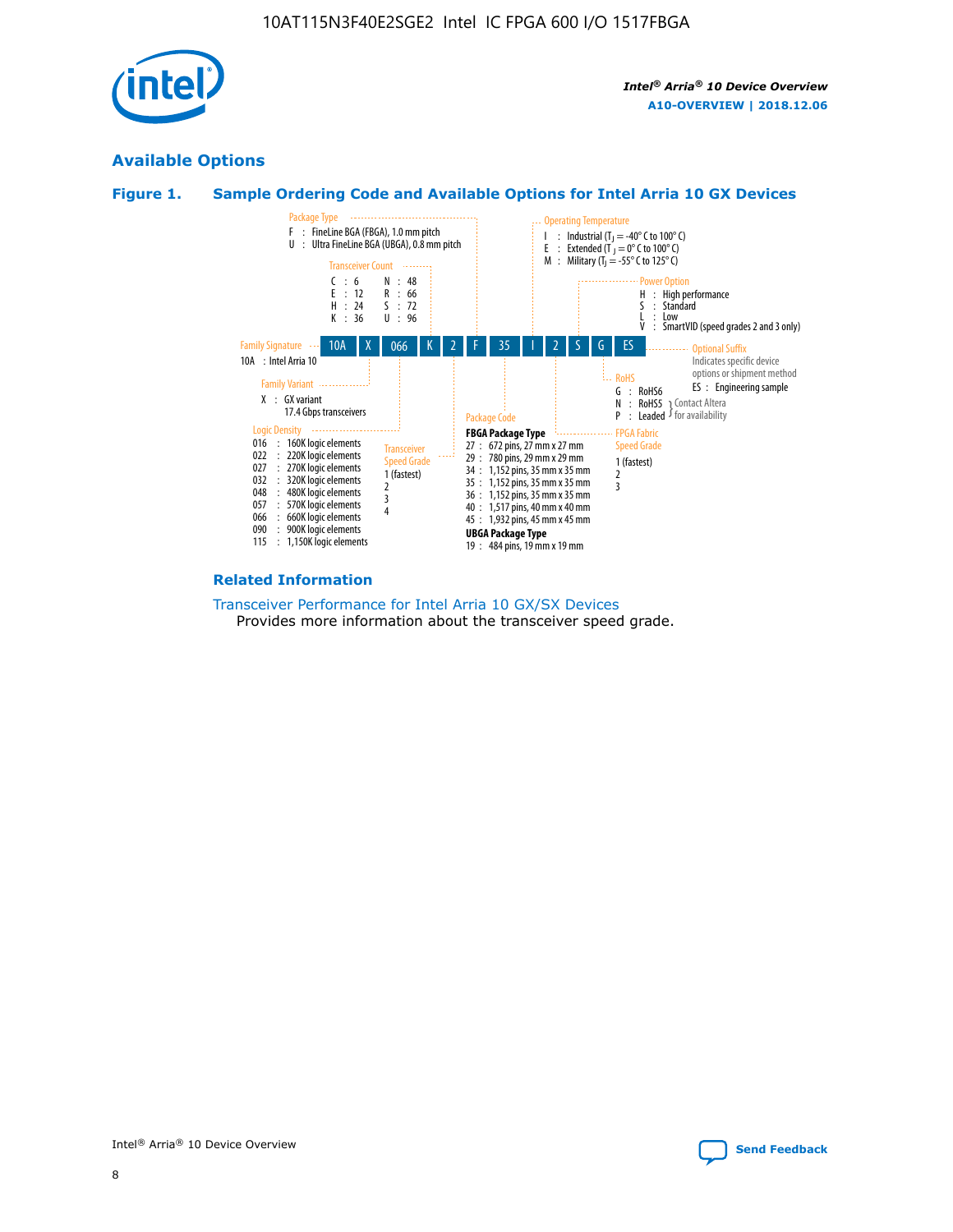

## **Maximum Resources**

#### **Table 5. Maximum Resource Counts for Intel Arria 10 GX Devices (GX 160, GX 220, GX 270, GX 320, and GX 480)**

| <b>Resource</b>              |                         | <b>Product Line</b> |                                                 |                |                |                |  |  |  |
|------------------------------|-------------------------|---------------------|-------------------------------------------------|----------------|----------------|----------------|--|--|--|
|                              |                         | <b>GX 160</b>       | <b>GX 220</b><br><b>GX 270</b><br><b>GX 320</b> |                |                | <b>GX 480</b>  |  |  |  |
| Logic Elements (LE) (K)      |                         | 160                 | 220                                             | 270            | 320            | 480            |  |  |  |
| <b>ALM</b>                   |                         | 61,510              | 80,330                                          | 101,620        | 119,900        | 183,590        |  |  |  |
| Register                     |                         | 246,040             | 406,480<br>321,320                              |                | 479,600        | 734,360        |  |  |  |
| Memory (Kb)                  | M <sub>20</sub> K       | 8,800               | 11,740                                          | 15,000         | 17,820         | 28,620         |  |  |  |
|                              | <b>MLAB</b>             | 1,050               | 1,690                                           | 2,452          | 2,727          | 4,164          |  |  |  |
| Variable-precision DSP Block |                         | 156                 | 192                                             | 830            | 985            | 1,368          |  |  |  |
| 18 x 19 Multiplier           |                         | 312                 | 384                                             | 1,970<br>1,660 |                | 2,736          |  |  |  |
| PLL                          | Fractional<br>Synthesis | 6                   | 6                                               | 8              | 8              | 12             |  |  |  |
|                              | I/O                     | 6                   | 6                                               | 8              | 8              | 12             |  |  |  |
| 17.4 Gbps Transceiver        |                         | 12                  | 12                                              | 24             | 24             | 36             |  |  |  |
| GPIO <sup>(3)</sup>          |                         | 288                 | 288                                             | 384            | 384            |                |  |  |  |
| LVDS Pair $(4)$              |                         | 120                 | 120                                             | 168            | 168            | 222            |  |  |  |
| PCIe Hard IP Block           |                         | 1                   | 1                                               | 2              | $\overline{2}$ | $\overline{2}$ |  |  |  |
| Hard Memory Controller       |                         | 6                   | 6                                               | 8              | 8              | 12             |  |  |  |

<sup>(4)</sup> Each LVDS I/O pair can be used as differential input or output.



<sup>(3)</sup> The number of GPIOs does not include transceiver I/Os. In the Intel Quartus Prime software, the number of user I/Os includes transceiver I/Os.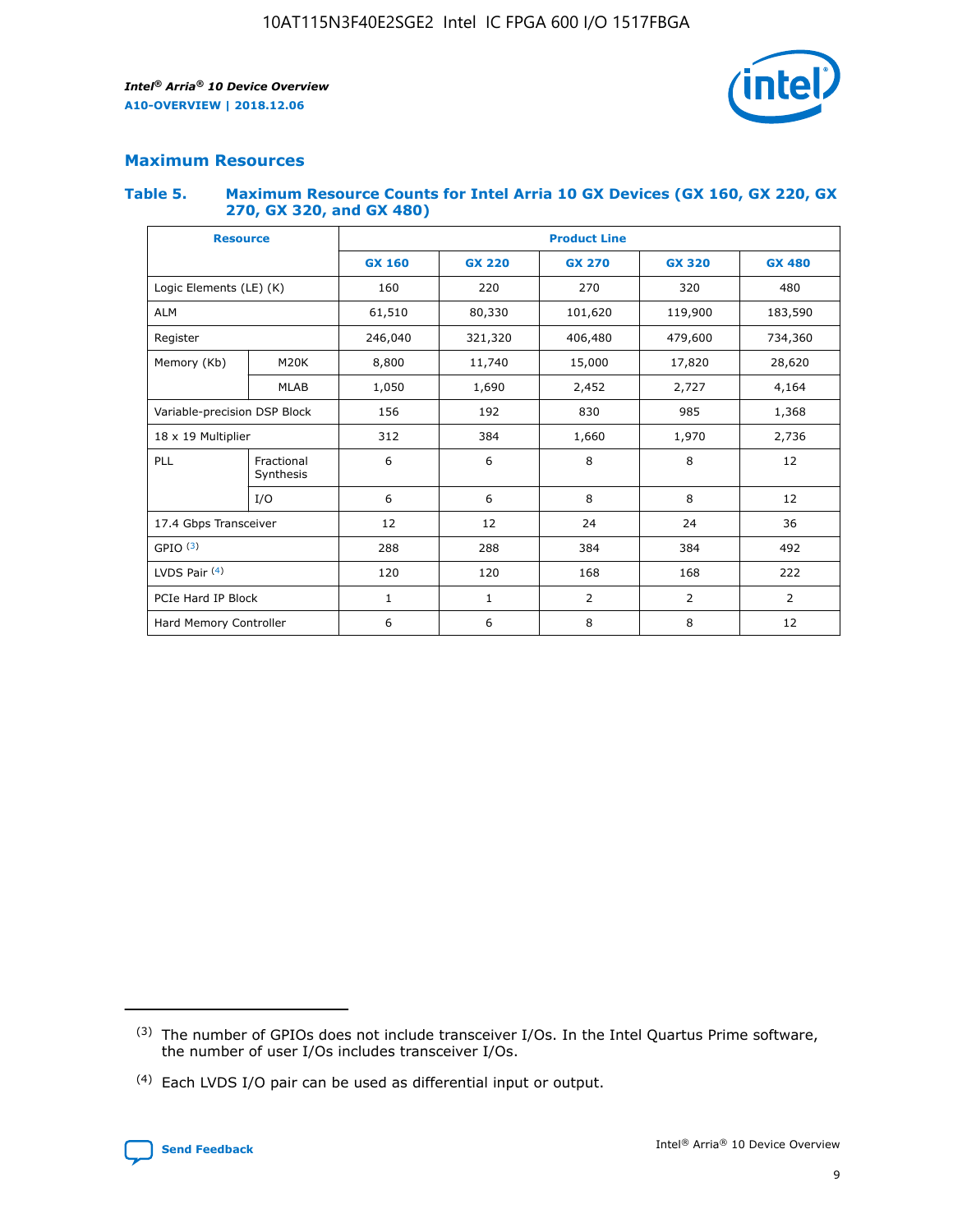

## **Table 6. Maximum Resource Counts for Intel Arria 10 GX Devices (GX 570, GX 660, GX 900, and GX 1150)**

|                              | <b>Resource</b>         | <b>Product Line</b> |                |                |                |  |  |  |
|------------------------------|-------------------------|---------------------|----------------|----------------|----------------|--|--|--|
|                              |                         | <b>GX 570</b>       | <b>GX 660</b>  | <b>GX 900</b>  | <b>GX 1150</b> |  |  |  |
| Logic Elements (LE) (K)      |                         | 570                 | 660            | 900            | 1,150          |  |  |  |
| <b>ALM</b>                   |                         | 217,080             | 251,680        | 339,620        | 427,200        |  |  |  |
| Register                     |                         | 868,320             | 1,006,720      |                | 1,708,800      |  |  |  |
| Memory (Kb)                  | <b>M20K</b>             | 36,000              | 42,620         | 48,460         | 54,260         |  |  |  |
|                              | <b>MLAB</b>             | 5,096               | 5,788          | 9,386          | 12,984         |  |  |  |
| Variable-precision DSP Block |                         | 1,523               | 1,687          | 1,518          | 1,518          |  |  |  |
| $18 \times 19$ Multiplier    |                         | 3,046               | 3,374          | 3,036          | 3,036          |  |  |  |
| PLL                          | Fractional<br>Synthesis | 16                  | 16             | 32             | 32             |  |  |  |
|                              | I/O                     | 16                  | 16             | 16             | 16             |  |  |  |
| 17.4 Gbps Transceiver        |                         | 48                  | 48<br>96       |                | 96             |  |  |  |
| GPIO <sup>(3)</sup>          |                         | 696                 | 696            | 768            | 768            |  |  |  |
| LVDS Pair $(4)$              |                         | 324                 | 324            | 384            | 384            |  |  |  |
| PCIe Hard IP Block           |                         | 2                   | $\overline{2}$ | $\overline{4}$ | 4              |  |  |  |
| Hard Memory Controller       |                         | 16                  | 16             | 16             | 16             |  |  |  |

# **Package Plan**

# **Table 7. Package Plan for Intel Arria 10 GX Devices (U19, F27, and F29)**

Refer to I/O and High Speed I/O in Intel Arria 10 Devices chapter for the number of 3 V I/O, LVDS I/O, and LVDS channels in each device package.

| <b>Product Line</b> | <b>U19</b><br>$(19 \text{ mm} \times 19 \text{ mm})$<br>484-pin UBGA) |          |             |         | <b>F27</b><br>(27 mm × 27 mm,<br>672-pin FBGA) |             | <b>F29</b><br>(29 mm × 29 mm,<br>780-pin FBGA) |          |             |  |
|---------------------|-----------------------------------------------------------------------|----------|-------------|---------|------------------------------------------------|-------------|------------------------------------------------|----------|-------------|--|
|                     | 3 V I/O                                                               | LVDS I/O | <b>XCVR</b> | 3 V I/O | <b>LVDS I/O</b>                                | <b>XCVR</b> | 3 V I/O                                        | LVDS I/O | <b>XCVR</b> |  |
| GX 160              | 48                                                                    | 192      | 6           | 48      | 192                                            | 12          | 48                                             | 240      | 12          |  |
| GX 220              | 48                                                                    | 192      | 6           | 48      | 192                                            | 12          | 48                                             | 240      | 12          |  |
| GX 270              |                                                                       |          |             | 48      | 192                                            | 12          | 48                                             | 312      | 12          |  |
| GX 320              |                                                                       |          |             | 48      | 192                                            | 12          | 48                                             | 312      | 12          |  |
| GX 480              |                                                                       |          |             |         |                                                |             | 48                                             | 312      | 12          |  |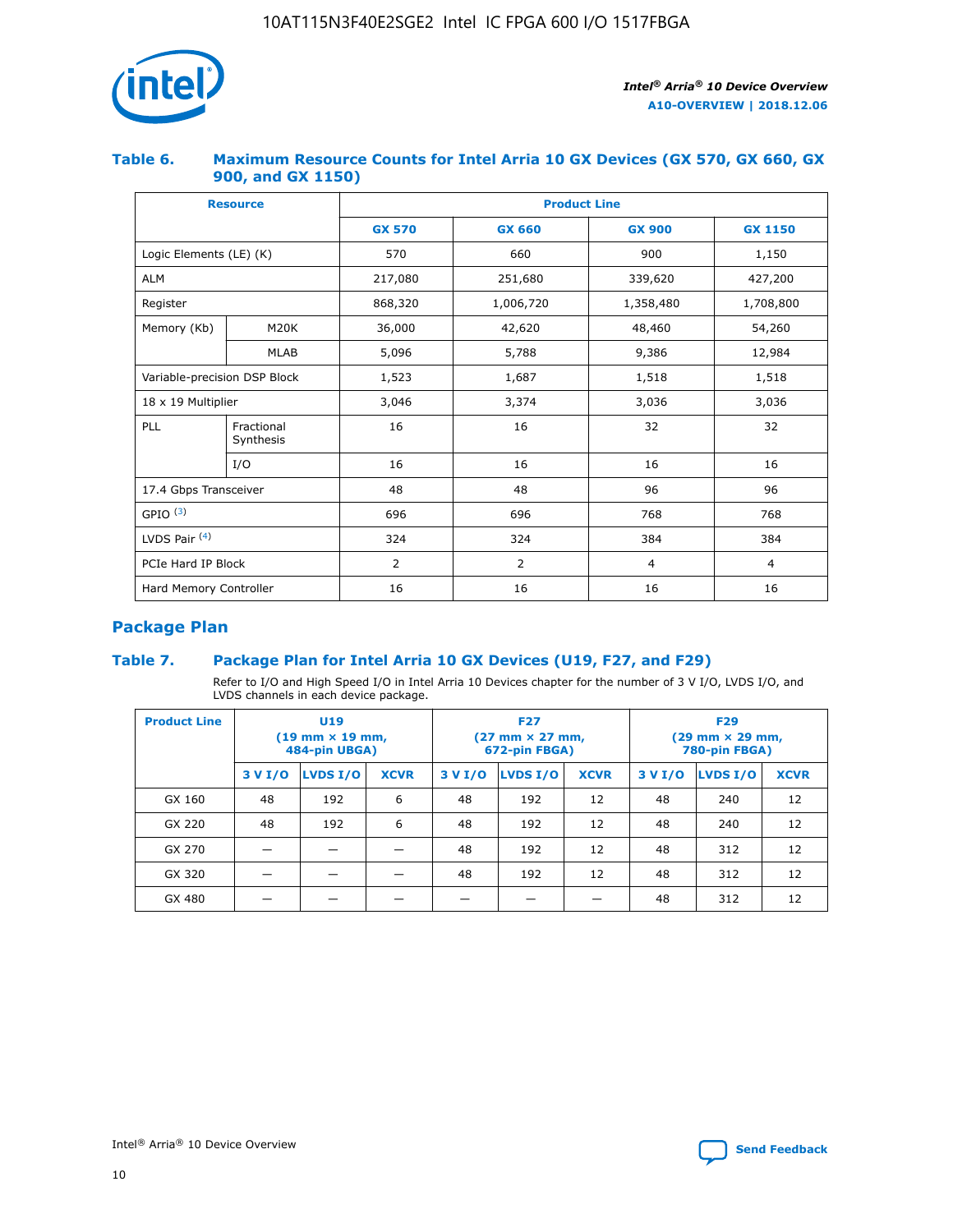

#### **Table 8. Package Plan for Intel Arria 10 GX Devices (F34, F35, NF40, and KF40)**

Refer to I/O and High Speed I/O in Intel Arria 10 Devices chapter for the number of 3 V I/O, LVDS I/O, and LVDS channels in each device package.

| <b>Product Line</b> | <b>F34</b><br>(35 mm × 35 mm,<br><b>1152-pin FBGA)</b> |                    | <b>F35</b><br>$(35$ mm $\times$ 35 mm,<br><b>1152-pin FBGA)</b> |           | <b>KF40</b><br>$(40 \text{ mm} \times 40 \text{ mm})$<br>1517-pin FBGA) |             |           | <b>NF40</b><br>$(40 \text{ mm} \times 40 \text{ mm})$<br><b>1517-pin FBGA)</b> |             |           |                    |             |
|---------------------|--------------------------------------------------------|--------------------|-----------------------------------------------------------------|-----------|-------------------------------------------------------------------------|-------------|-----------|--------------------------------------------------------------------------------|-------------|-----------|--------------------|-------------|
|                     | 3V<br>I/O                                              | <b>LVDS</b><br>I/O | <b>XCVR</b>                                                     | 3V<br>I/O | <b>LVDS</b><br>I/O                                                      | <b>XCVR</b> | 3V<br>I/O | <b>LVDS</b><br>I/O                                                             | <b>XCVR</b> | 3V<br>I/O | <b>LVDS</b><br>I/O | <b>XCVR</b> |
| GX 270              | 48                                                     | 336                | 24                                                              | 48        | 336                                                                     | 24          |           |                                                                                |             |           |                    |             |
| GX 320              | 48                                                     | 336                | 24                                                              | 48        | 336                                                                     | 24          |           |                                                                                |             |           |                    |             |
| GX 480              | 48                                                     | 444                | 24                                                              | 48        | 348                                                                     | 36          |           |                                                                                |             |           |                    |             |
| GX 570              | 48                                                     | 444                | 24                                                              | 48        | 348                                                                     | 36          | 96        | 600                                                                            | 36          | 48        | 540                | 48          |
| GX 660              | 48                                                     | 444                | 24                                                              | 48        | 348                                                                     | 36          | 96        | 600                                                                            | 36          | 48        | 540                | 48          |
| GX 900              |                                                        | 504                | 24                                                              | -         |                                                                         | -           |           |                                                                                |             |           | 600                | 48          |
| GX 1150             |                                                        | 504                | 24                                                              |           |                                                                         |             |           |                                                                                |             |           | 600                | 48          |

#### **Table 9. Package Plan for Intel Arria 10 GX Devices (RF40, NF45, SF45, and UF45)**

Refer to I/O and High Speed I/O in Intel Arria 10 Devices chapter for the number of 3 V I/O, LVDS I/O, and LVDS channels in each device package.

| <b>Product Line</b> | <b>RF40</b><br>$(40$ mm $\times$ 40 mm,<br>1517-pin FBGA) |                    | <b>NF45</b><br>$(45 \text{ mm} \times 45 \text{ mm})$<br><b>1932-pin FBGA)</b> |            |                    | <b>SF45</b><br>$(45 \text{ mm} \times 45 \text{ mm})$<br><b>1932-pin FBGA)</b> |            |                    | <b>UF45</b><br>$(45 \text{ mm} \times 45 \text{ mm})$<br><b>1932-pin FBGA)</b> |           |                    |             |
|---------------------|-----------------------------------------------------------|--------------------|--------------------------------------------------------------------------------|------------|--------------------|--------------------------------------------------------------------------------|------------|--------------------|--------------------------------------------------------------------------------|-----------|--------------------|-------------|
|                     | 3V<br>I/O                                                 | <b>LVDS</b><br>I/O | <b>XCVR</b>                                                                    | 3 V<br>I/O | <b>LVDS</b><br>I/O | <b>XCVR</b>                                                                    | 3 V<br>I/O | <b>LVDS</b><br>I/O | <b>XCVR</b>                                                                    | 3V<br>I/O | <b>LVDS</b><br>I/O | <b>XCVR</b> |
| GX 900              |                                                           | 342                | 66                                                                             | _          | 768                | 48                                                                             |            | 624                | 72                                                                             |           | 480                | 96          |
| GX 1150             |                                                           | 342                | 66                                                                             | _          | 768                | 48                                                                             |            | 624                | 72                                                                             |           | 480                | 96          |

## **Related Information**

[I/O and High-Speed Differential I/O Interfaces in Intel Arria 10 Devices chapter, Intel](https://www.intel.com/content/www/us/en/programmable/documentation/sam1403482614086.html#sam1403482030321) [Arria 10 Device Handbook](https://www.intel.com/content/www/us/en/programmable/documentation/sam1403482614086.html#sam1403482030321)

Provides the number of 3 V and LVDS I/Os, and LVDS channels for each Intel Arria 10 device package.

# **Intel Arria 10 GT**

This section provides the available options, maximum resource counts, and package plan for the Intel Arria 10 GT devices.

The information in this section is correct at the time of publication. For the latest information and to get more details, refer to the Intel FPGA Product Selector.

#### **Related Information**

#### [Intel FPGA Product Selector](http://www.altera.com/products/selector/psg-selector.html)

Provides the latest information on Intel products.

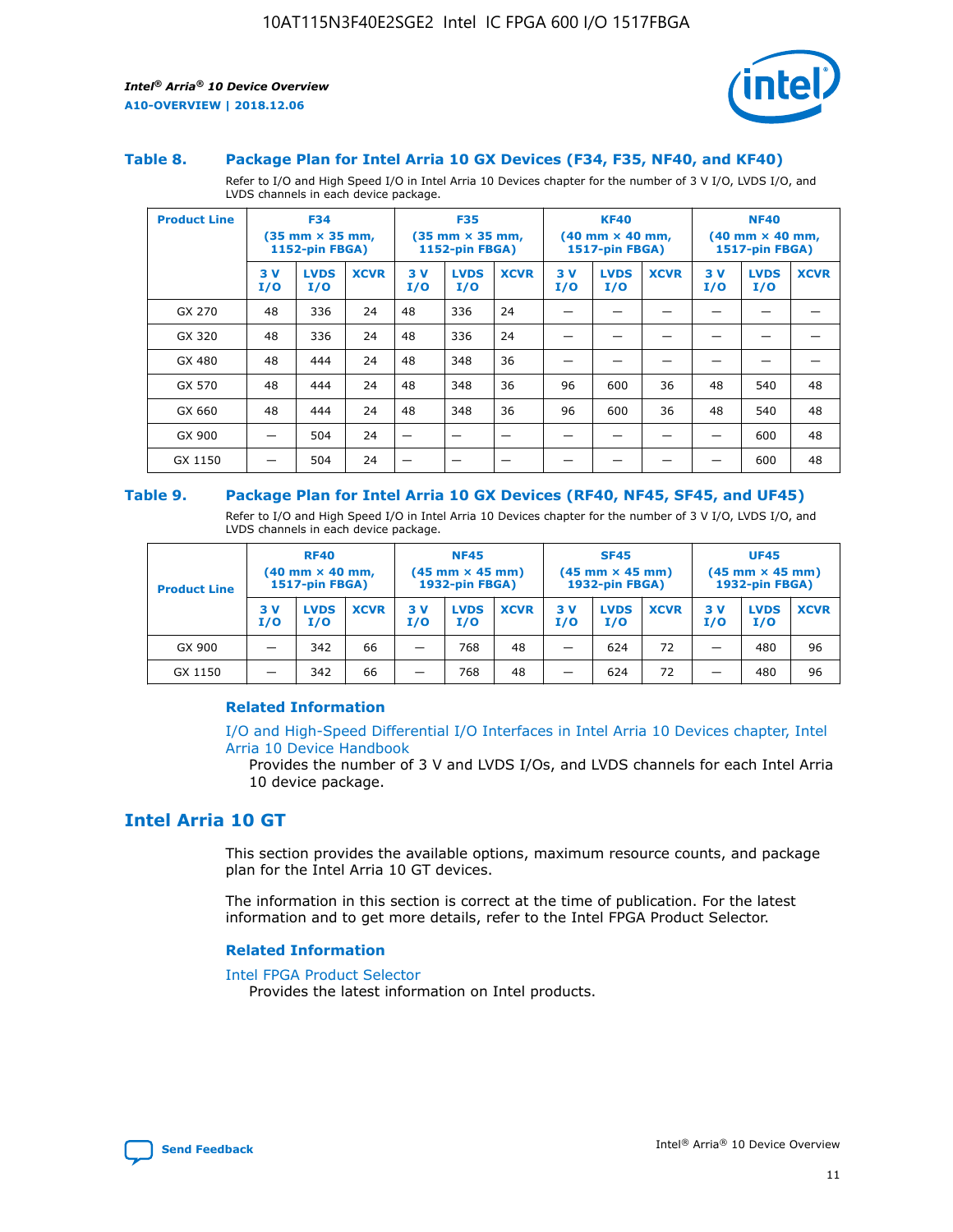

# **Available Options**

# **Figure 2. Sample Ordering Code and Available Options for Intel Arria 10 GT Devices**

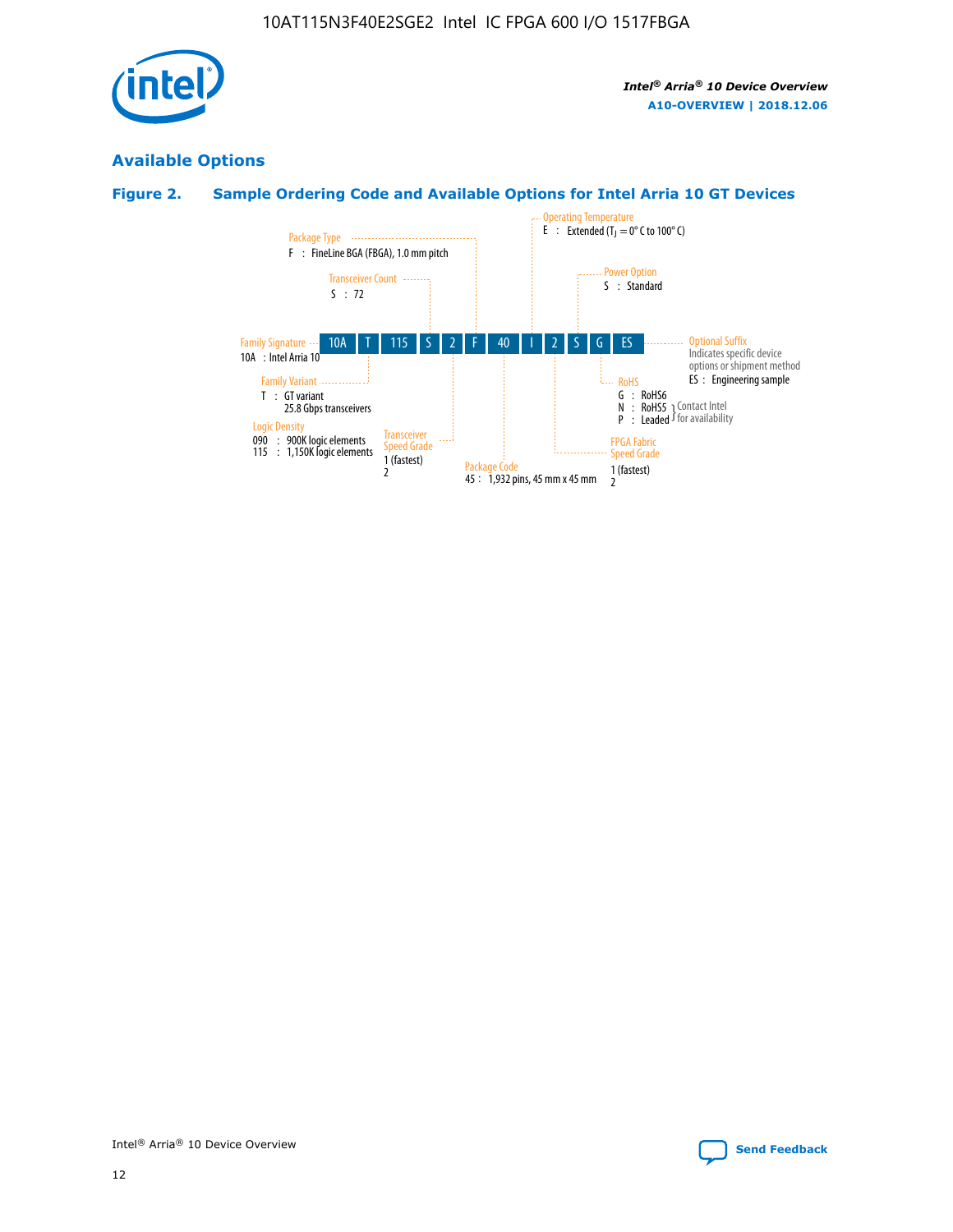

# **Maximum Resources**

#### **Table 10. Maximum Resource Counts for Intel Arria 10 GT Devices**

| <b>Resource</b>              |                      |                | <b>Product Line</b> |  |
|------------------------------|----------------------|----------------|---------------------|--|
|                              |                      | <b>GT 900</b>  | GT 1150             |  |
| Logic Elements (LE) (K)      |                      | 900            | 1,150               |  |
| <b>ALM</b>                   |                      | 339,620        | 427,200             |  |
| Register                     |                      | 1,358,480      | 1,708,800           |  |
| Memory (Kb)                  | M20K                 | 48,460         | 54,260              |  |
|                              | <b>MLAB</b>          | 9,386          | 12,984              |  |
| Variable-precision DSP Block |                      | 1,518          | 1,518               |  |
| 18 x 19 Multiplier           |                      | 3,036          | 3,036               |  |
| PLL                          | Fractional Synthesis | 32             | 32                  |  |
|                              | I/O                  | 16             | 16                  |  |
| Transceiver                  | 17.4 Gbps            | 72(5)          | 72(5)               |  |
|                              | 25.8 Gbps            | 6              | 6                   |  |
| GPIO <sup>(6)</sup>          |                      | 624            | 624                 |  |
| LVDS Pair $(7)$              |                      | 312            | 312                 |  |
| PCIe Hard IP Block           |                      | $\overline{4}$ | $\overline{4}$      |  |
| Hard Memory Controller       |                      | 16             | 16                  |  |

#### **Related Information**

#### [Intel Arria 10 GT Channel Usage](https://www.intel.com/content/www/us/en/programmable/documentation/nik1398707230472.html#nik1398707008178)

Configuring GT/GX channels in Intel Arria 10 GT devices.

## **Package Plan**

## **Table 11. Package Plan for Intel Arria 10 GT Devices**

Refer to I/O and High Speed I/O in Intel Arria 10 Devices chapter for the number of 3 V I/O, LVDS I/O, and LVDS channels in each device package.

| <b>Product Line</b> | <b>SF45</b><br>(45 mm × 45 mm, 1932-pin FBGA) |                 |             |  |  |  |
|---------------------|-----------------------------------------------|-----------------|-------------|--|--|--|
|                     | 3 V I/O                                       | <b>LVDS I/O</b> | <b>XCVR</b> |  |  |  |
| GT 900              |                                               | 624             | 72          |  |  |  |
| GT 1150             |                                               | 624             | 72          |  |  |  |

<sup>(7)</sup> Each LVDS I/O pair can be used as differential input or output.



 $(5)$  If all 6 GT channels are in use, 12 of the GX channels are not usable.

<sup>(6)</sup> The number of GPIOs does not include transceiver I/Os. In the Intel Quartus Prime software, the number of user I/Os includes transceiver I/Os.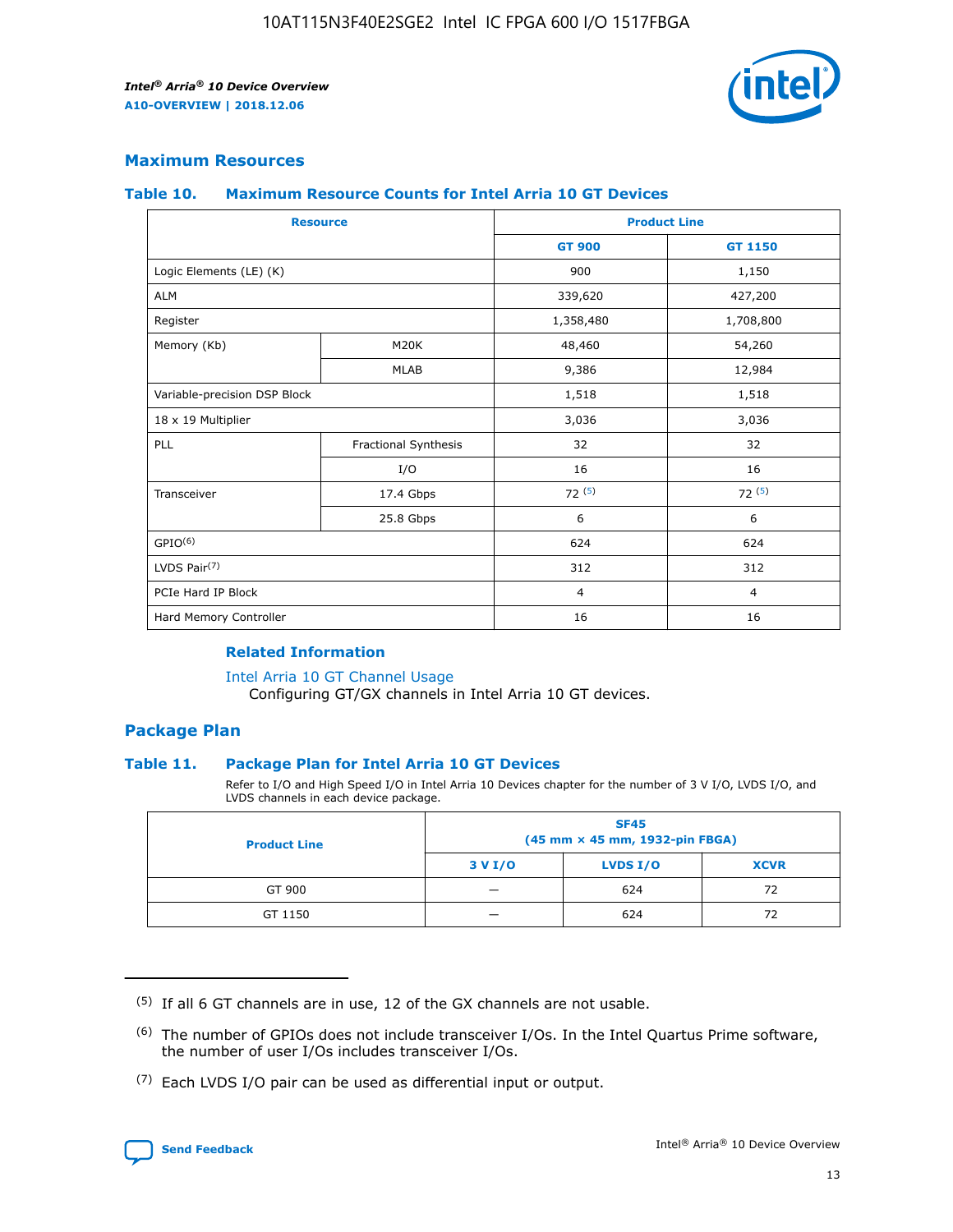

#### **Related Information**

[I/O and High-Speed Differential I/O Interfaces in Intel Arria 10 Devices chapter, Intel](https://www.intel.com/content/www/us/en/programmable/documentation/sam1403482614086.html#sam1403482030321) [Arria 10 Device Handbook](https://www.intel.com/content/www/us/en/programmable/documentation/sam1403482614086.html#sam1403482030321)

Provides the number of 3 V and LVDS I/Os, and LVDS channels for each Intel Arria 10 device package.

# **Intel Arria 10 SX**

This section provides the available options, maximum resource counts, and package plan for the Intel Arria 10 SX devices.

The information in this section is correct at the time of publication. For the latest information and to get more details, refer to the Intel FPGA Product Selector.

#### **Related Information**

[Intel FPGA Product Selector](http://www.altera.com/products/selector/psg-selector.html) Provides the latest information on Intel products.

#### **Available Options**

#### **Figure 3. Sample Ordering Code and Available Options for Intel Arria 10 SX Devices**



#### **Related Information**

[Transceiver Performance for Intel Arria 10 GX/SX Devices](https://www.intel.com/content/www/us/en/programmable/documentation/mcn1413182292568.html#mcn1413213965502) Provides more information about the transceiver speed grade.

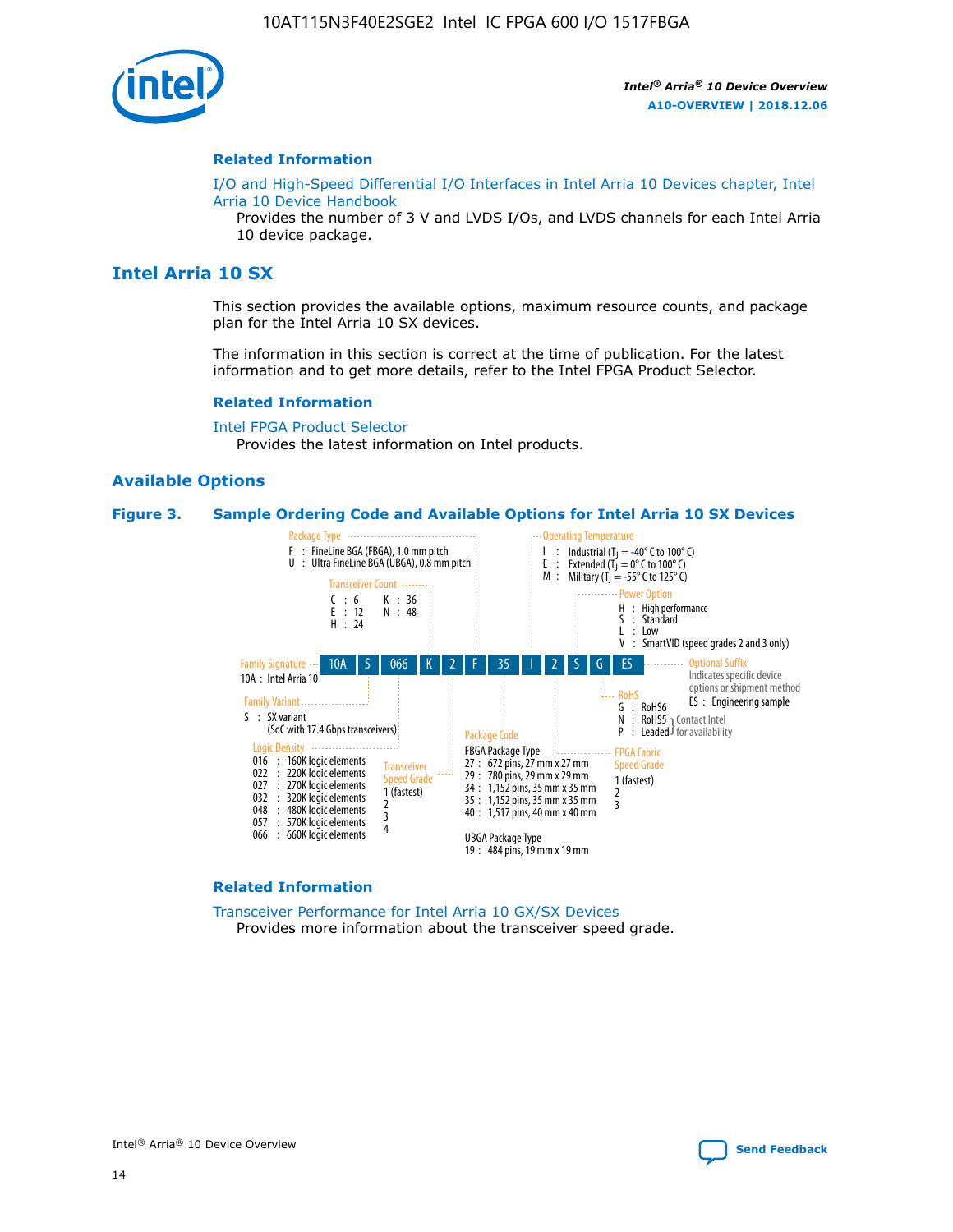

# **Maximum Resources**

## **Table 12. Maximum Resource Counts for Intel Arria 10 SX Devices**

|                                   | <b>Resource</b>         | <b>Product Line</b> |               |                |                |                |                |                |  |  |  |
|-----------------------------------|-------------------------|---------------------|---------------|----------------|----------------|----------------|----------------|----------------|--|--|--|
|                                   |                         | <b>SX 160</b>       | <b>SX 220</b> | <b>SX 270</b>  | <b>SX 320</b>  | <b>SX 480</b>  | <b>SX 570</b>  | <b>SX 660</b>  |  |  |  |
| Logic Elements (LE) (K)           |                         | 160                 | 220           | 270            | 320            | 480            | 570            | 660            |  |  |  |
| <b>ALM</b>                        |                         | 61,510              | 80,330        | 101,620        | 119,900        | 183,590        | 217,080        | 251,680        |  |  |  |
| Register                          |                         | 246,040             | 321,320       | 406,480        | 479,600        | 734,360        | 868,320        | 1,006,720      |  |  |  |
| Memory (Kb)                       | <b>M20K</b>             | 8,800               | 11,740        | 15,000         | 17,820         | 28,620         | 36,000         | 42,620         |  |  |  |
|                                   | <b>MLAB</b>             | 1,050               | 1,690         | 2,452          | 2,727          | 4,164          | 5,096          | 5,788          |  |  |  |
| Variable-precision DSP Block      |                         | 156                 | 192           | 830            | 985            | 1,368          | 1,523          | 1,687          |  |  |  |
| 18 x 19 Multiplier                |                         | 312                 | 384           | 1,660          | 1,970          | 2,736          | 3,046          | 3,374          |  |  |  |
| <b>PLL</b>                        | Fractional<br>Synthesis | 6                   | 6             | 8              | 8              | 12             | 16             | 16             |  |  |  |
|                                   | I/O                     | 6                   | 6             | 8              | 8              | 12             | 16             | 16             |  |  |  |
| 17.4 Gbps Transceiver             |                         | 12                  | 12            | 24             | 24             | 36             | 48             | 48             |  |  |  |
| GPIO <sup>(8)</sup>               |                         | 288                 | 288           | 384            | 384            | 492            | 696            | 696            |  |  |  |
| LVDS Pair $(9)$                   |                         | 120                 | 120           | 168            | 168            | 174            | 324            | 324            |  |  |  |
| PCIe Hard IP Block                |                         | $\mathbf{1}$        | $\mathbf{1}$  | $\overline{2}$ | $\overline{2}$ | $\overline{2}$ | $\overline{2}$ | $\overline{2}$ |  |  |  |
| Hard Memory Controller            |                         | 6                   | 6             | 8              | 8              | 12             | 16             | 16             |  |  |  |
| ARM Cortex-A9 MPCore<br>Processor |                         | Yes                 | Yes           | Yes            | Yes            | Yes            | Yes            | Yes            |  |  |  |

# **Package Plan**

## **Table 13. Package Plan for Intel Arria 10 SX Devices (U19, F27, F29, and F34)**

Refer to I/O and High Speed I/O in Intel Arria 10 Devices chapter for the number of 3 V I/O, LVDS I/O, and LVDS channels in each device package.

| <b>Product Line</b> | <b>U19</b><br>$(19 \text{ mm} \times 19 \text{ mm})$<br>484-pin UBGA) |                    |             | <b>F27</b><br>$(27 \text{ mm} \times 27 \text{ mm})$<br>672-pin FBGA) |                    | <b>F29</b><br>$(29 \text{ mm} \times 29 \text{ mm})$<br>780-pin FBGA) |           |                    | <b>F34</b><br>$(35 \text{ mm} \times 35 \text{ mm})$<br><b>1152-pin FBGA)</b> |           |                    |             |
|---------------------|-----------------------------------------------------------------------|--------------------|-------------|-----------------------------------------------------------------------|--------------------|-----------------------------------------------------------------------|-----------|--------------------|-------------------------------------------------------------------------------|-----------|--------------------|-------------|
|                     | 3V<br>I/O                                                             | <b>LVDS</b><br>I/O | <b>XCVR</b> | 3V<br>I/O                                                             | <b>LVDS</b><br>I/O | <b>XCVR</b>                                                           | 3V<br>I/O | <b>LVDS</b><br>I/O | <b>XCVR</b>                                                                   | 3V<br>I/O | <b>LVDS</b><br>I/O | <b>XCVR</b> |
| SX 160              | 48                                                                    | 144                | 6           | 48                                                                    | 192                | 12                                                                    | 48        | 240                | 12                                                                            | -         |                    |             |
| SX 220              | 48                                                                    | 144                | 6           | 48                                                                    | 192                | 12                                                                    | 48        | 240                | 12                                                                            |           |                    |             |
| SX 270              |                                                                       |                    |             | 48                                                                    | 192                | 12                                                                    | 48        | 312                | 12                                                                            | 48        | 336                | 24          |
| SX 320              |                                                                       |                    |             | 48                                                                    | 192                | 12                                                                    | 48        | 312                | 12                                                                            | 48        | 336                | 24          |
|                     | continued                                                             |                    |             |                                                                       |                    |                                                                       |           |                    |                                                                               |           |                    |             |

 $(8)$  The number of GPIOs does not include transceiver I/Os. In the Intel Quartus Prime software, the number of user I/Os includes transceiver I/Os.

 $(9)$  Each LVDS I/O pair can be used as differential input or output.

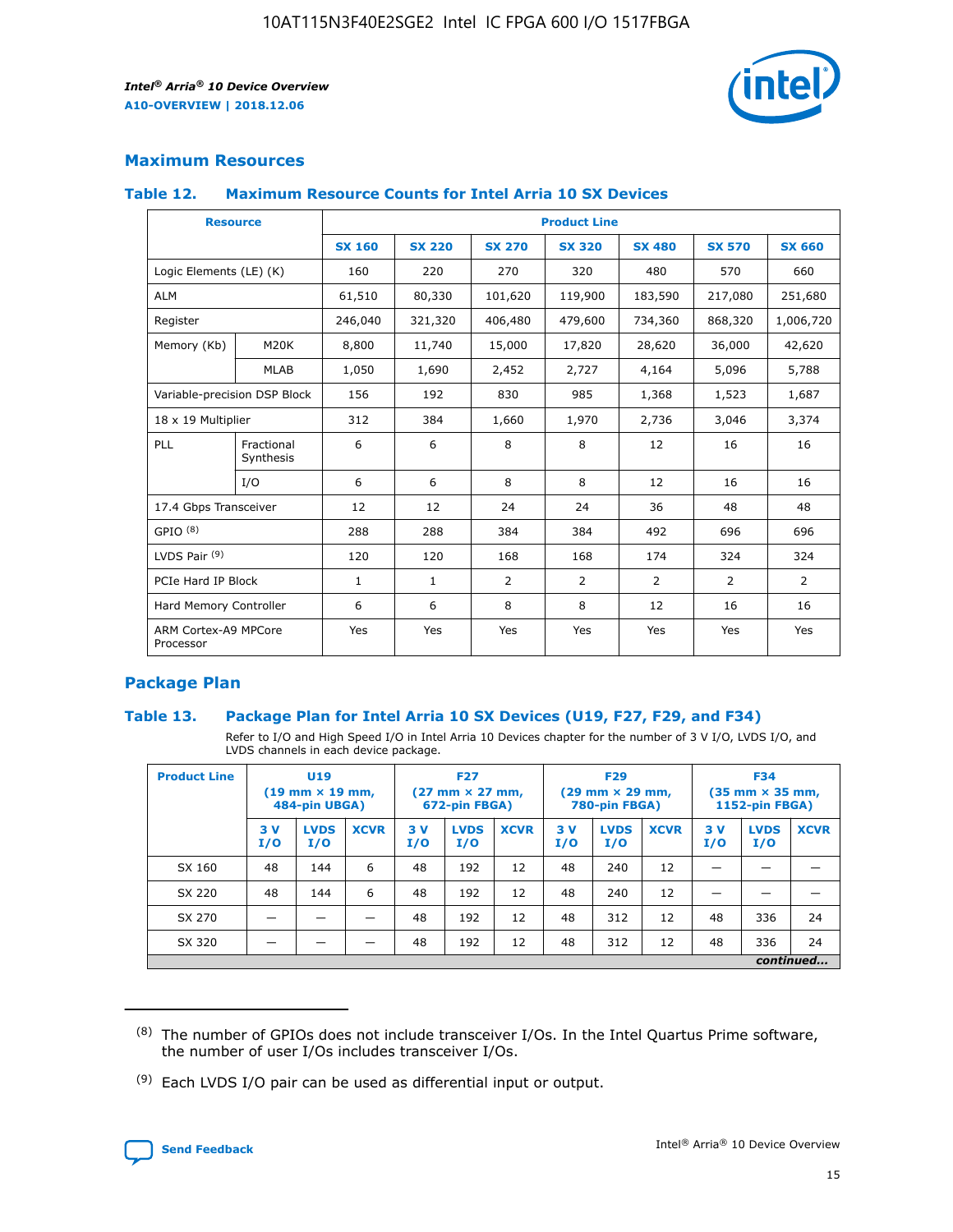

| <b>Product Line</b> | U <sub>19</sub><br>$(19 \text{ mm} \times 19 \text{ mm})$<br>484-pin UBGA) |                    | <b>F27</b><br>$(27 \text{ mm} \times 27 \text{ mm})$<br>672-pin FBGA) |           | <b>F29</b><br>$(29 \text{ mm} \times 29 \text{ mm})$<br>780-pin FBGA) |             |           | <b>F34</b><br>$(35$ mm $\times$ 35 mm,<br><b>1152-pin FBGA)</b> |             |           |                    |             |
|---------------------|----------------------------------------------------------------------------|--------------------|-----------------------------------------------------------------------|-----------|-----------------------------------------------------------------------|-------------|-----------|-----------------------------------------------------------------|-------------|-----------|--------------------|-------------|
|                     | 3V<br>I/O                                                                  | <b>LVDS</b><br>I/O | <b>XCVR</b>                                                           | 3V<br>I/O | <b>LVDS</b><br>I/O                                                    | <b>XCVR</b> | 3V<br>I/O | <b>LVDS</b><br>I/O                                              | <b>XCVR</b> | 3V<br>I/O | <b>LVDS</b><br>I/O | <b>XCVR</b> |
| SX 480              |                                                                            |                    |                                                                       |           |                                                                       |             | 48        | 312                                                             | 12          | 48        | 444                | 24          |
| SX 570              |                                                                            |                    |                                                                       |           |                                                                       |             |           |                                                                 |             | 48        | 444                | 24          |
| SX 660              |                                                                            |                    |                                                                       |           |                                                                       |             |           |                                                                 |             | 48        | 444                | 24          |

## **Table 14. Package Plan for Intel Arria 10 SX Devices (F35, KF40, and NF40)**

Refer to I/O and High Speed I/O in Intel Arria 10 Devices chapter for the number of 3 V I/O, LVDS I/O, and LVDS channels in each device package.

| <b>Product Line</b> | <b>F35</b><br>$(35 \text{ mm} \times 35 \text{ mm})$<br><b>1152-pin FBGA)</b> |          |             |                                           | <b>KF40</b><br>(40 mm × 40 mm,<br>1517-pin FBGA) |    | <b>NF40</b><br>$(40 \text{ mm} \times 40 \text{ mm})$<br>1517-pin FBGA) |          |             |  |
|---------------------|-------------------------------------------------------------------------------|----------|-------------|-------------------------------------------|--------------------------------------------------|----|-------------------------------------------------------------------------|----------|-------------|--|
|                     | 3 V I/O                                                                       | LVDS I/O | <b>XCVR</b> | <b>LVDS I/O</b><br><b>XCVR</b><br>3 V I/O |                                                  |    | 3 V I/O                                                                 | LVDS I/O | <b>XCVR</b> |  |
| SX 270              | 48                                                                            | 336      | 24          |                                           |                                                  |    |                                                                         |          |             |  |
| SX 320              | 48                                                                            | 336      | 24          |                                           |                                                  |    |                                                                         |          |             |  |
| SX 480              | 48                                                                            | 348      | 36          |                                           |                                                  |    |                                                                         |          |             |  |
| SX 570              | 48                                                                            | 348      | 36          | 96                                        | 600                                              | 36 | 48                                                                      | 540      | 48          |  |
| SX 660              | 48                                                                            | 348      | 36          | 96                                        | 600                                              | 36 | 48                                                                      | 540      | 48          |  |

# **Related Information**

[I/O and High-Speed Differential I/O Interfaces in Intel Arria 10 Devices chapter, Intel](https://www.intel.com/content/www/us/en/programmable/documentation/sam1403482614086.html#sam1403482030321) [Arria 10 Device Handbook](https://www.intel.com/content/www/us/en/programmable/documentation/sam1403482614086.html#sam1403482030321)

Provides the number of 3 V and LVDS I/Os, and LVDS channels for each Intel Arria 10 device package.

Intel<sup>®</sup> Arria<sup>®</sup> 10 Device Overview **[Send Feedback](mailto:FPGAtechdocfeedback@intel.com?subject=Feedback%20on%20Intel%20Arria%2010%20Device%20Overview%20(A10-OVERVIEW%202018.12.06)&body=We%20appreciate%20your%20feedback.%20In%20your%20comments,%20also%20specify%20the%20page%20number%20or%20paragraph.%20Thank%20you.)** Send Feedback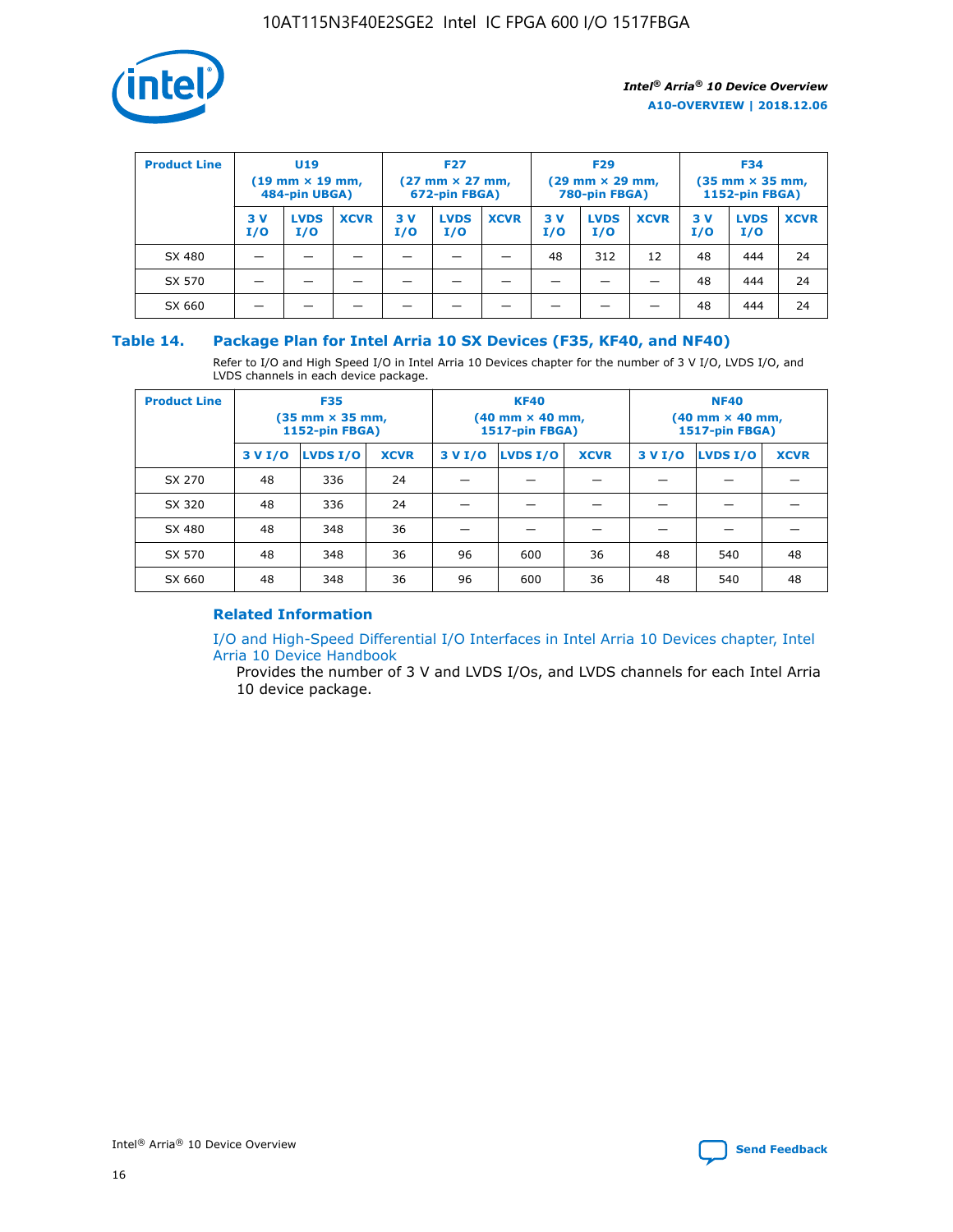

# **I/O Vertical Migration for Intel Arria 10 Devices**

#### **Figure 4. Migration Capability Across Intel Arria 10 Product Lines**

- The arrows indicate the migration paths. The devices included in each vertical migration path are shaded. Devices with fewer resources in the same path have lighter shades.
- To achieve the full I/O migration across product lines in the same migration path, restrict I/Os and transceivers usage to match the product line with the lowest I/O and transceiver counts.
- An LVDS I/O bank in the source device may be mapped to a 3 V I/O bank in the target device. To use memory interface clock frequency higher than 533 MHz, assign external memory interface pins only to banks that are LVDS I/O in both devices.
- There may be nominal 0.15 mm package height difference between some product lines in the same package type.
	- **Variant Product Line Package U19 F27 F29 F34 F35 KF40 NF40 RF40 NF45 SF45 UF45** Intel® Arria® 10 GX GX 160 GX 220 GX 270 GX 320 GX 480 GX 570 GX 660 GX 900 GX 1150 Intel Arria 10 GT GT 900 GT 1150 Intel Arria 10 SX SX 160 SX 220 SX 270 SX 320 SX 480 SX 570 SX 660
- Some migration paths are not shown in the Intel Quartus Prime software **Pin Migration View**.

*Note:* To verify the pin migration compatibility, use the **Pin Migration View** window in the Intel Quartus Prime software Pin Planner.

# **Adaptive Logic Module**

Intel Arria 10 devices use a 20 nm ALM as the basic building block of the logic fabric.

The ALM architecture is the same as the previous generation FPGAs, allowing for efficient implementation of logic functions and easy conversion of IP between the device generations.

The ALM, as shown in following figure, uses an 8-input fracturable look-up table (LUT) with four dedicated registers to help improve timing closure in register-rich designs and achieve an even higher design packing capability than the traditional two-register per LUT architecture.

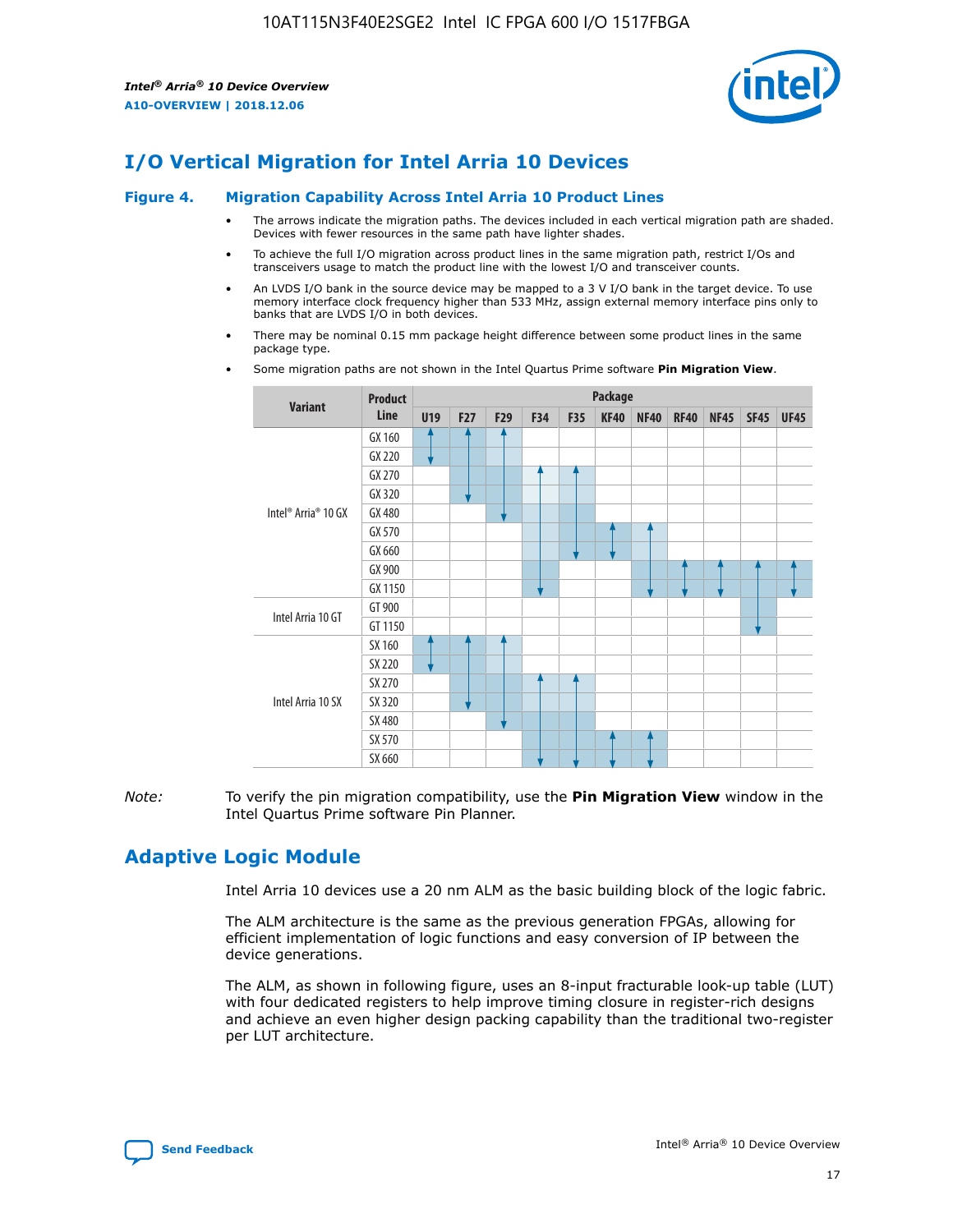

**Figure 5. ALM for Intel Arria 10 Devices**



The Intel Quartus Prime software optimizes your design according to the ALM logic structure and automatically maps legacy designs into the Intel Arria 10 ALM architecture.

# **Variable-Precision DSP Block**

The Intel Arria 10 variable precision DSP blocks support fixed-point arithmetic and floating-point arithmetic.

Features for fixed-point arithmetic:

- High-performance, power-optimized, and fully registered multiplication operations
- 18-bit and 27-bit word lengths
- Two 18 x 19 multipliers or one 27 x 27 multiplier per DSP block
- Built-in addition, subtraction, and 64-bit double accumulation register to combine multiplication results
- Cascading 19-bit or 27-bit when pre-adder is disabled and cascading 18-bit when pre-adder is used to form the tap-delay line for filtering applications
- Cascading 64-bit output bus to propagate output results from one block to the next block without external logic support
- Hard pre-adder supported in 19-bit and 27-bit modes for symmetric filters
- Internal coefficient register bank in both 18-bit and 27-bit modes for filter implementation
- 18-bit and 27-bit systolic finite impulse response (FIR) filters with distributed output adder
- Biased rounding support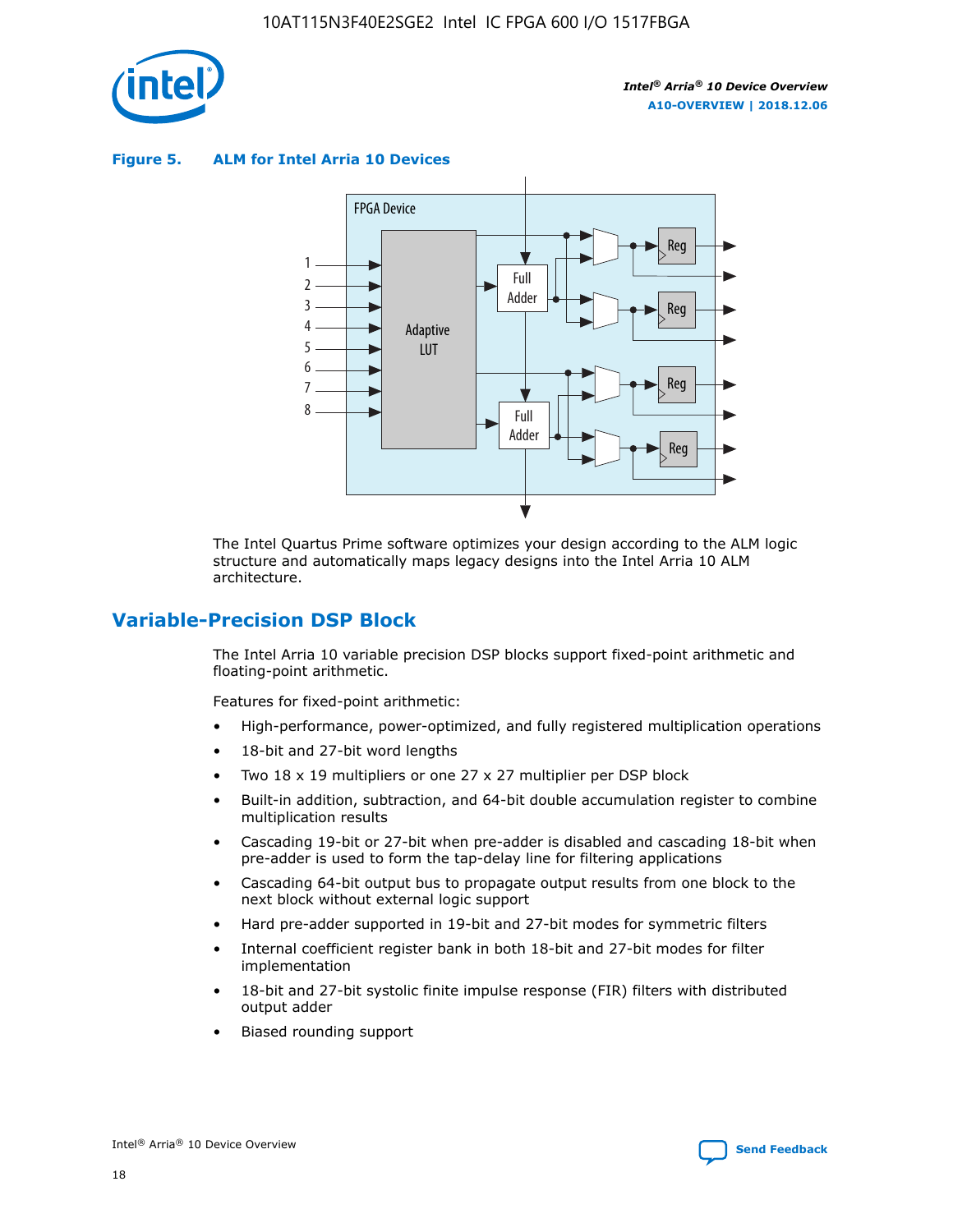

Features for floating-point arithmetic:

- A completely hardened architecture that supports multiplication, addition, subtraction, multiply-add, and multiply-subtract
- Multiplication with accumulation capability and a dynamic accumulator reset control
- Multiplication with cascade summation capability
- Multiplication with cascade subtraction capability
- Complex multiplication
- Direct vector dot product
- Systolic FIR filter

## **Table 15. Variable-Precision DSP Block Configurations for Intel Arria 10 Devices**

| <b>Usage Example</b>                                       | <b>Multiplier Size (Bit)</b>    | <b>DSP Block Resources</b> |
|------------------------------------------------------------|---------------------------------|----------------------------|
| Medium precision fixed point                               | Two 18 x 19                     |                            |
| High precision fixed or Single precision<br>floating point | One 27 x 27                     |                            |
| Fixed point FFTs                                           | One 19 x 36 with external adder |                            |
| Very high precision fixed point                            | One 36 x 36 with external adder |                            |
| Double precision floating point                            | One 54 x 54 with external adder | 4                          |

#### **Table 16. Resources for Fixed-Point Arithmetic in Intel Arria 10 Devices**

The table lists the variable-precision DSP resources by bit precision for each Intel Arria 10 device.

| <b>Variant</b>  | <b>Product Line</b> | <b>Variable-</b><br>precision<br><b>DSP Block</b> | <b>Independent Input and Output</b><br><b>Multiplications Operator</b> |                                     | 18 x 19<br><b>Multiplier</b><br><b>Adder Sum</b> | $18 \times 18$<br><b>Multiplier</b><br><b>Adder</b> |
|-----------------|---------------------|---------------------------------------------------|------------------------------------------------------------------------|-------------------------------------|--------------------------------------------------|-----------------------------------------------------|
|                 |                     |                                                   | 18 x 19<br><b>Multiplier</b>                                           | $27 \times 27$<br><b>Multiplier</b> | <b>Mode</b>                                      | <b>Summed with</b><br>36 bit Input                  |
| AIntel Arria 10 | GX 160              | 156                                               | 312                                                                    | 156                                 | 156                                              | 156                                                 |
| GX              | GX 220              | 192                                               | 384                                                                    | 192                                 | 192                                              | 192                                                 |
|                 | GX 270              | 830                                               | 1,660                                                                  | 830                                 | 830                                              | 830                                                 |
|                 | GX 320              | 984                                               | 1,968                                                                  | 984                                 | 984                                              | 984                                                 |
|                 | GX 480              | 1,368                                             | 2,736                                                                  | 1,368                               | 1,368                                            | 1,368                                               |
|                 | GX 570              | 1,523                                             | 3,046                                                                  | 1,523                               | 1,523                                            | 1,523                                               |
|                 | GX 660              | 1,687                                             | 3,374                                                                  | 1,687                               | 1,687                                            | 1,687                                               |
|                 | GX 900              | 1,518                                             | 3,036                                                                  | 1,518                               | 1,518                                            | 1,518                                               |
|                 | GX 1150             | 1,518                                             | 3,036                                                                  | 1,518                               | 1,518                                            | 1,518                                               |
| Intel Arria 10  | GT 900              | 1,518                                             | 3,036                                                                  | 1,518                               | 1,518                                            | 1,518                                               |
| GT              | GT 1150             | 1,518                                             | 3,036                                                                  | 1,518                               | 1,518                                            | 1,518                                               |
| Intel Arria 10  | SX 160              | 156                                               | 312                                                                    | 156                                 | 156                                              | 156                                                 |
| <b>SX</b>       | SX 220<br>192       |                                                   | 384                                                                    | 192                                 | 192                                              | 192                                                 |
|                 | SX 270              | 830                                               | 1,660                                                                  | 830                                 | 830                                              | 830                                                 |
|                 |                     |                                                   |                                                                        |                                     |                                                  | continued                                           |

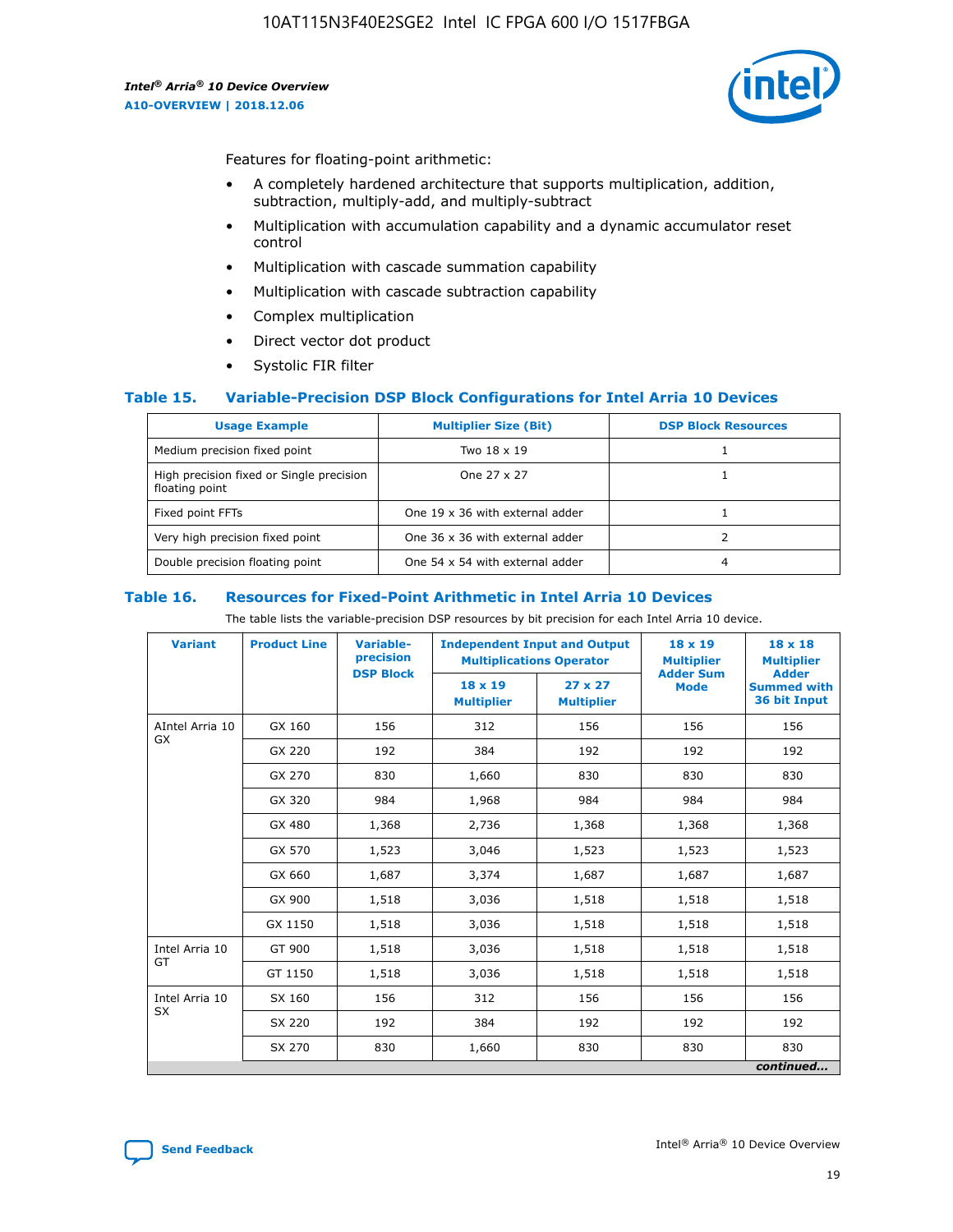

| <b>Variant</b> | <b>Product Line</b> | <b>Variable-</b><br>precision |                                     | <b>Independent Input and Output</b><br><b>Multiplications Operator</b> | $18 \times 19$<br><b>Multiplier</b> | $18 \times 18$<br><b>Multiplier</b><br><b>Adder</b> |  |
|----------------|---------------------|-------------------------------|-------------------------------------|------------------------------------------------------------------------|-------------------------------------|-----------------------------------------------------|--|
|                |                     | <b>DSP Block</b>              | $18 \times 19$<br><b>Multiplier</b> | $27 \times 27$<br><b>Multiplier</b>                                    | <b>Adder Sum</b><br>Mode            | <b>Summed with</b><br>36 bit Input                  |  |
|                | SX 320              | 984                           | 1,968                               | 984                                                                    | 984                                 | 984                                                 |  |
|                | SX 480              | 1,368                         | 2,736                               | 1,368                                                                  | 1,368                               | 1,368                                               |  |
|                | SX 570              | 1,523                         | 3,046                               | 1,523                                                                  | 1,523                               | 1,523                                               |  |
|                | SX 660              | 1,687                         | 3,374                               | 1,687                                                                  | 1,687                               | 1,687                                               |  |

# **Table 17. Resources for Floating-Point Arithmetic in Intel Arria 10 Devices**

The table lists the variable-precision DSP resources by bit precision for each Intel Arria 10 device.

| <b>Variant</b> | <b>Product Line</b> | <b>Variable-</b><br>precision<br><b>DSP Block</b> | <b>Single</b><br><b>Precision</b><br><b>Floating-Point</b><br><b>Multiplication</b><br><b>Mode</b> | <b>Single-Precision</b><br><b>Floating-Point</b><br><b>Adder Mode</b> | Single-<br><b>Precision</b><br><b>Floating-Point</b><br><b>Multiply</b><br><b>Accumulate</b><br><b>Mode</b> | <b>Peak</b><br><b>Giga Floating-</b><br><b>Point</b><br><b>Operations</b><br>per Second<br>(GFLOPs) |
|----------------|---------------------|---------------------------------------------------|----------------------------------------------------------------------------------------------------|-----------------------------------------------------------------------|-------------------------------------------------------------------------------------------------------------|-----------------------------------------------------------------------------------------------------|
| Intel Arria 10 | GX 160              | 156                                               | 156                                                                                                | 156                                                                   | 156                                                                                                         | 140                                                                                                 |
| GX             | GX 220              | 192                                               | 192                                                                                                | 192                                                                   | 192                                                                                                         | 173                                                                                                 |
|                | GX 270              | 830                                               | 830                                                                                                | 830                                                                   | 830                                                                                                         | 747                                                                                                 |
|                | GX 320              | 984                                               | 984                                                                                                | 984                                                                   | 984                                                                                                         | 886                                                                                                 |
|                | GX 480              | 1,369                                             | 1,368                                                                                              | 1,368                                                                 | 1,368                                                                                                       | 1,231                                                                                               |
|                | GX 570              | 1,523                                             | 1,523                                                                                              | 1,523                                                                 | 1,523                                                                                                       | 1,371                                                                                               |
|                | GX 660              | 1,687                                             | 1,687                                                                                              | 1,687                                                                 | 1,687                                                                                                       | 1,518                                                                                               |
|                | GX 900              | 1,518                                             | 1,518                                                                                              | 1,518                                                                 | 1,518                                                                                                       | 1,366                                                                                               |
|                | GX 1150             | 1,518                                             | 1,518                                                                                              | 1,518                                                                 | 1,518                                                                                                       | 1,366                                                                                               |
| Intel Arria 10 | GT 900              | 1,518                                             | 1,518                                                                                              | 1,518                                                                 | 1,518                                                                                                       | 1,366                                                                                               |
| GT             | GT 1150             | 1,518                                             | 1,518                                                                                              | 1,518                                                                 | 1,518                                                                                                       | 1,366                                                                                               |
| Intel Arria 10 | SX 160              | 156                                               | 156                                                                                                | 156                                                                   | 156                                                                                                         | 140                                                                                                 |
| SX             | SX 220              | 192                                               | 192                                                                                                | 192                                                                   | 192                                                                                                         | 173                                                                                                 |
|                | SX 270              | 830                                               | 830                                                                                                | 830                                                                   | 830                                                                                                         | 747                                                                                                 |
|                | SX 320              | 984                                               | 984                                                                                                | 984                                                                   | 984                                                                                                         | 886                                                                                                 |
|                | SX 480              | 1,369                                             | 1,368                                                                                              | 1,368                                                                 | 1,368                                                                                                       | 1,231                                                                                               |
|                | SX 570              | 1,523                                             | 1,523                                                                                              | 1,523                                                                 | 1,523                                                                                                       | 1,371                                                                                               |
|                | SX 660              | 1,687                                             | 1,687                                                                                              | 1,687                                                                 | 1,687                                                                                                       | 1,518                                                                                               |

# **Embedded Memory Blocks**

The embedded memory blocks in the devices are flexible and designed to provide an optimal amount of small- and large-sized memory arrays to fit your design requirements.

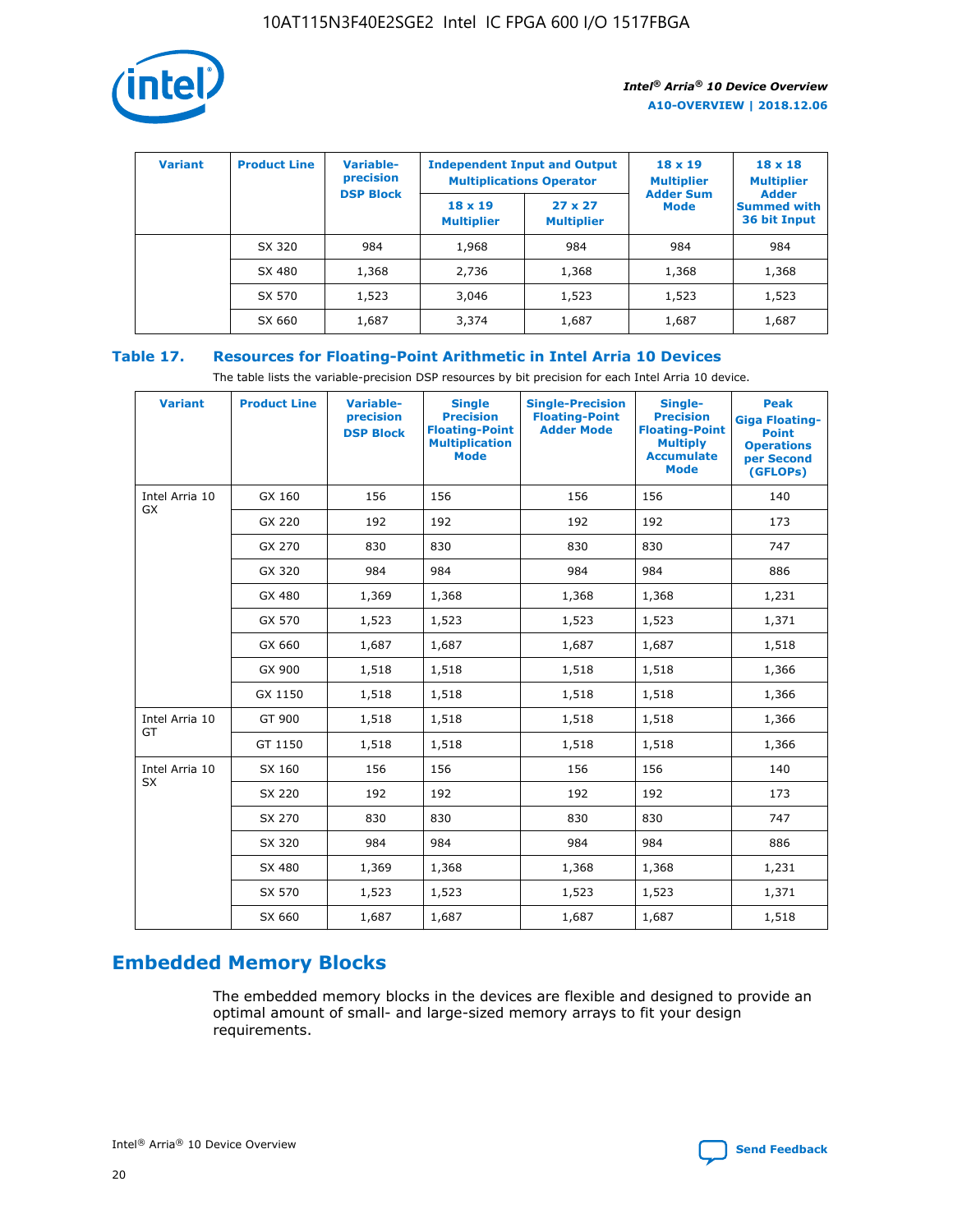

# **Types of Embedded Memory**

The Intel Arria 10 devices contain two types of memory blocks:

- 20 Kb M20K blocks—blocks of dedicated memory resources. The M20K blocks are ideal for larger memory arrays while still providing a large number of independent ports.
- 640 bit memory logic array blocks (MLABs)—enhanced memory blocks that are configured from dual-purpose logic array blocks (LABs). The MLABs are ideal for wide and shallow memory arrays. The MLABs are optimized for implementation of shift registers for digital signal processing (DSP) applications, wide and shallow FIFO buffers, and filter delay lines. Each MLAB is made up of ten adaptive logic modules (ALMs). In the Intel Arria 10 devices, you can configure these ALMs as ten 32 x 2 blocks, giving you one 32 x 20 simple dual-port SRAM block per MLAB.

# **Embedded Memory Capacity in Intel Arria 10 Devices**

|                   | <b>Product</b> | <b>M20K</b>  |                     | <b>MLAB</b>  |                     | <b>Total RAM Bit</b> |
|-------------------|----------------|--------------|---------------------|--------------|---------------------|----------------------|
| <b>Variant</b>    | <b>Line</b>    | <b>Block</b> | <b>RAM Bit (Kb)</b> | <b>Block</b> | <b>RAM Bit (Kb)</b> | (Kb)                 |
| Intel Arria 10 GX | GX 160         | 440          | 8,800               | 1,680        | 1,050               | 9,850                |
|                   | GX 220         | 587          | 11,740              | 2,703        | 1,690               | 13,430               |
|                   | GX 270         | 750          | 15,000              | 3,922        | 2,452               | 17,452               |
|                   | GX 320         | 891          | 17,820              | 4,363        | 2,727               | 20,547               |
|                   | GX 480         | 1,431        | 28,620              | 6,662        | 4,164               | 32,784               |
|                   | GX 570         | 1,800        | 36,000              | 8,153        | 5,096               | 41,096               |
|                   | GX 660         | 2,131        | 42,620              | 9,260        | 5,788               | 48,408               |
|                   | GX 900         | 2,423        | 48,460              | 15,017       | 9,386               | 57,846               |
|                   | GX 1150        | 2,713        | 54,260              | 20,774       | 12,984              | 67,244               |
| Intel Arria 10 GT | GT 900         | 2,423        | 48,460              | 15,017       | 9,386               | 57,846               |
|                   | GT 1150        | 2,713        | 54,260              | 20,774       | 12,984              | 67,244               |
| Intel Arria 10 SX | SX 160         | 440          | 8,800               | 1,680        | 1,050               | 9,850                |
|                   | SX 220         | 587          | 11,740              | 2,703        | 1,690               | 13,430               |
|                   | SX 270         | 750          | 15,000              | 3,922        | 2,452               | 17,452               |
|                   | SX 320         | 891          | 17,820              | 4,363        | 2,727               | 20,547               |
|                   | SX 480         | 1,431        | 28,620              | 6,662        | 4,164               | 32,784               |
|                   | SX 570         | 1,800        | 36,000              | 8,153        | 5,096               | 41,096               |
|                   | SX 660         | 2,131        | 42,620              | 9,260        | 5,788               | 48,408               |

#### **Table 18. Embedded Memory Capacity and Distribution in Intel Arria 10 Devices**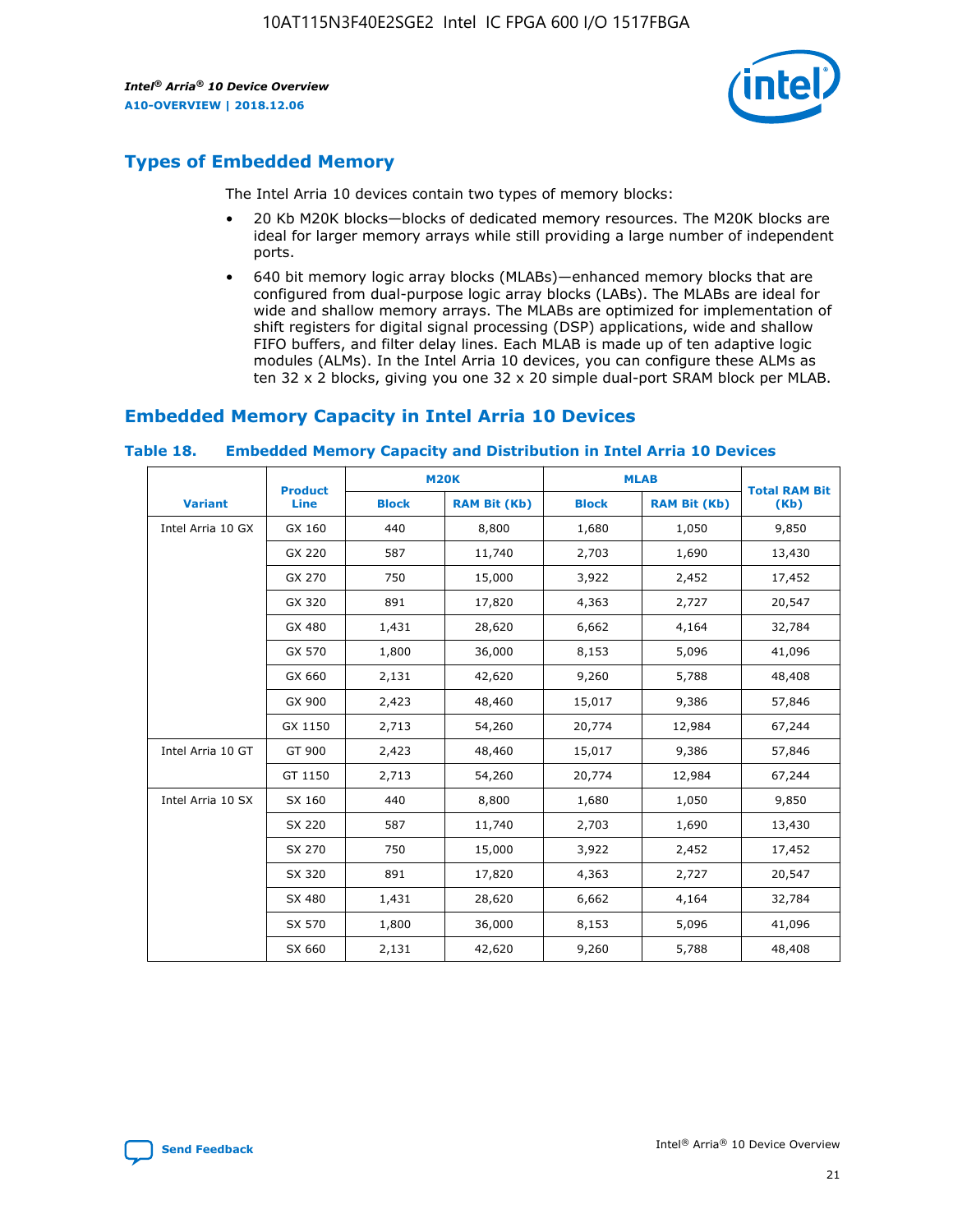

# **Embedded Memory Configurations for Single-port Mode**

#### **Table 19. Single-port Embedded Memory Configurations for Intel Arria 10 Devices**

This table lists the maximum configurations supported for single-port RAM and ROM modes.

| <b>Memory Block</b> | Depth (bits) | <b>Programmable Width</b> |
|---------------------|--------------|---------------------------|
| MLAB                | 32           | x16, x18, or x20          |
|                     | 64(10)       | x8, x9, x10               |
| M20K                | 512          | x40, x32                  |
|                     | 1K           | x20, x16                  |
|                     | 2K           | x10, x8                   |
|                     | 4K           | x5, x4                    |
|                     | 8K           | x2                        |
|                     | 16K          | x1                        |

# **Clock Networks and PLL Clock Sources**

The clock network architecture is based on Intel's global, regional, and peripheral clock structure. This clock structure is supported by dedicated clock input pins, fractional clock synthesis PLLs, and integer I/O PLLs.

# **Clock Networks**

The Intel Arria 10 core clock networks are capable of up to 800 MHz fabric operation across the full industrial temperature range. For the external memory interface, the clock network supports the hard memory controller with speeds up to 2,400 Mbps in a quarter-rate transfer.

To reduce power consumption, the Intel Quartus Prime software identifies all unused sections of the clock network and powers them down.

# **Fractional Synthesis and I/O PLLs**

Intel Arria 10 devices contain up to 32 fractional synthesis PLLs and up to 16 I/O PLLs that are available for both specific and general purpose uses in the core:

- Fractional synthesis PLLs—located in the column adjacent to the transceiver blocks
- I/O PLLs—located in each bank of the 48 I/Os

## **Fractional Synthesis PLLs**

You can use the fractional synthesis PLLs to:

- Reduce the number of oscillators that are required on your board
- Reduce the number of clock pins that are used in the device by synthesizing multiple clock frequencies from a single reference clock source

<sup>(10)</sup> Supported through software emulation and consumes additional MLAB blocks.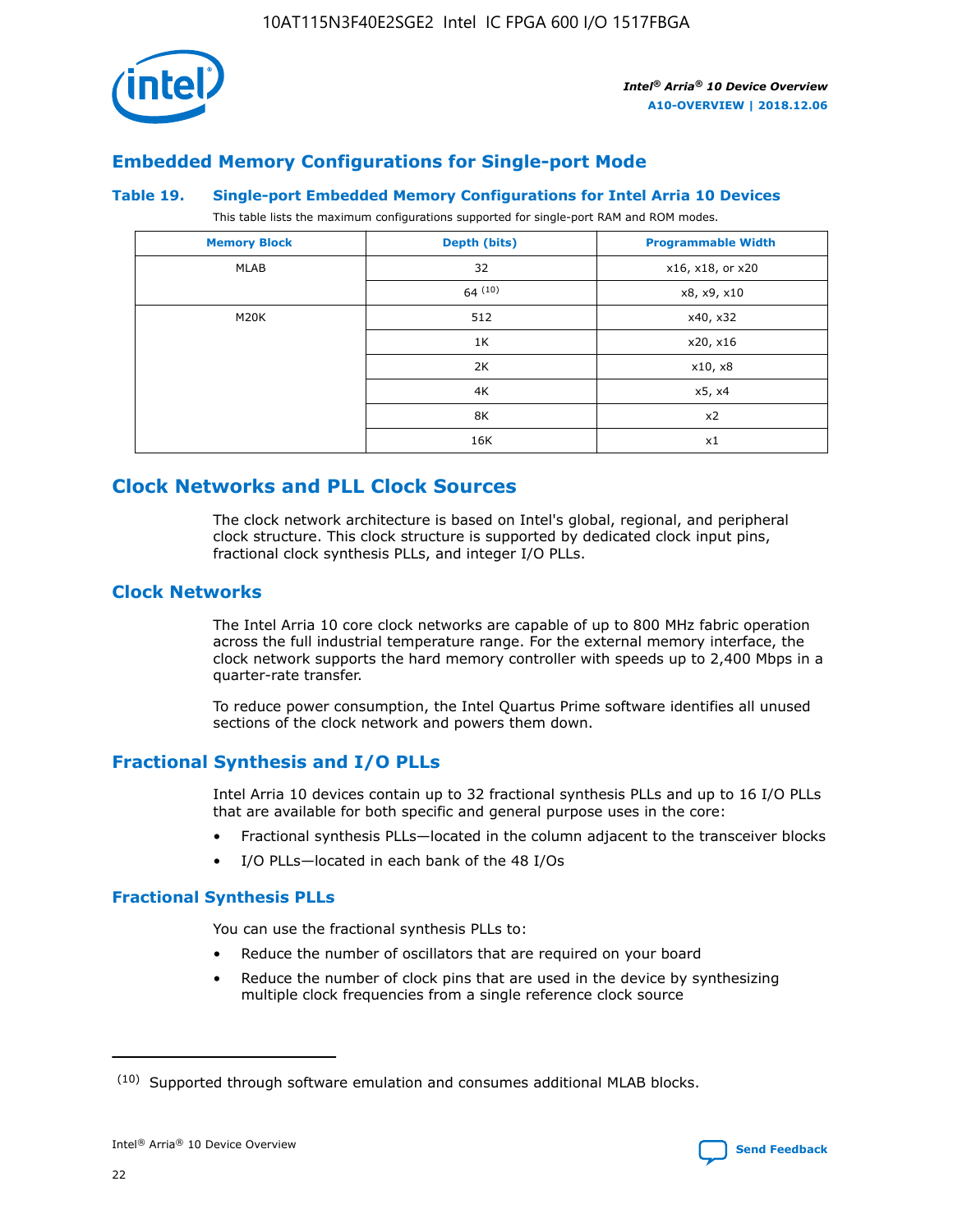

The fractional synthesis PLLs support the following features:

- Reference clock frequency synthesis for transceiver CMU and Advanced Transmit (ATX) PLLs
- Clock network delay compensation
- Zero-delay buffering
- Direct transmit clocking for transceivers
- Independently configurable into two modes:
	- Conventional integer mode equivalent to the general purpose PLL
	- Enhanced fractional mode with third order delta-sigma modulation
- PLL cascading

## **I/O PLLs**

The integer mode I/O PLLs are located in each bank of 48 I/Os. You can use the I/O PLLs to simplify the design of external memory and high-speed LVDS interfaces.

In each I/O bank, the I/O PLLs are adjacent to the hard memory controllers and LVDS SERDES. Because these PLLs are tightly coupled with the I/Os that need to use them, it makes it easier to close timing.

You can use the I/O PLLs for general purpose applications in the core such as clock network delay compensation and zero-delay buffering.

Intel Arria 10 devices support PLL-to-PLL cascading.

# **FPGA General Purpose I/O**

Intel Arria 10 devices offer highly configurable GPIOs. Each I/O bank contains 48 general purpose I/Os and a high-efficiency hard memory controller.

The following list describes the features of the GPIOs:

- Consist of 3 V I/Os for high-voltage application and LVDS I/Os for differential signaling
	- Up to two 3 V I/O banks, available in some devices, that support up to 3 V I/O standards
	- LVDS I/O banks that support up to 1.8 V I/O standards
- Support a wide range of single-ended and differential I/O interfaces
- LVDS speeds up to 1.6 Gbps
- Each LVDS pair of pins has differential input and output buffers, allowing you to configure the LVDS direction for each pair.
- Programmable bus hold and weak pull-up
- Programmable differential output voltage  $(V_{OD})$  and programmable pre-emphasis

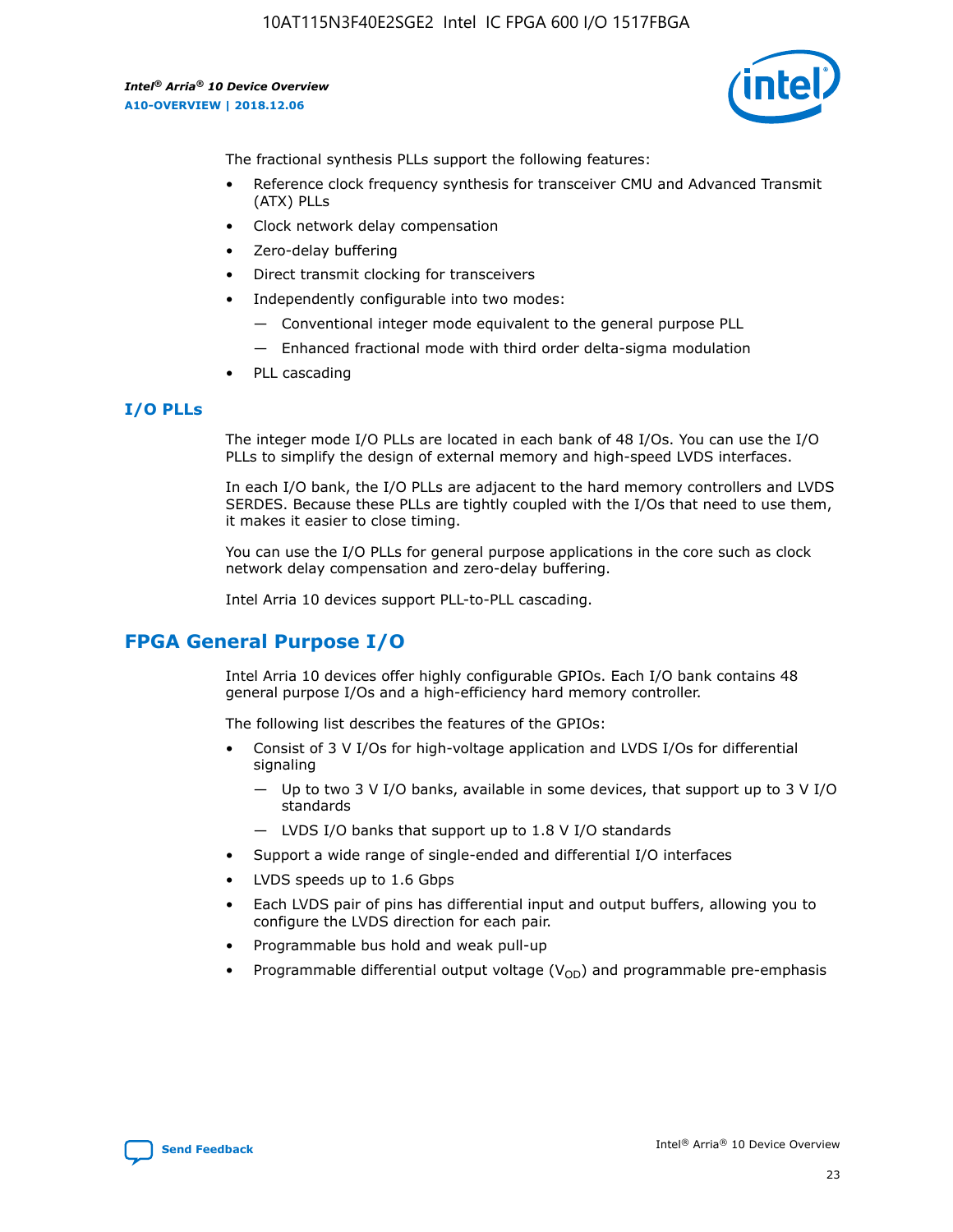

- Series (R<sub>S</sub>) and parallel (R<sub>T</sub>) on-chip termination (OCT) for all I/O banks with OCT calibration to limit the termination impedance variation
- On-chip dynamic termination that has the ability to swap between series and parallel termination, depending on whether there is read or write on a common bus for signal integrity
- Easy timing closure support using the hard read FIFO in the input register path, and delay-locked loop (DLL) delay chain with fine and coarse architecture

# **External Memory Interface**

Intel Arria 10 devices offer massive external memory bandwidth, with up to seven 32 bit DDR4 memory interfaces running at up to 2,400 Mbps. This bandwidth provides additional ease of design, lower power, and resource efficiencies of hardened highperformance memory controllers.

The memory interface within Intel Arria 10 FPGAs and SoCs delivers the highest performance and ease of use. You can configure up to a maximum width of 144 bits when using the hard or soft memory controllers. If required, you can bypass the hard memory controller and use a soft controller implemented in the user logic.

Each I/O contains a hardened DDR read/write path (PHY) capable of performing key memory interface functionality such as read/write leveling, FIFO buffering to lower latency and improve margin, timing calibration, and on-chip termination.

The timing calibration is aided by the inclusion of hard microcontrollers based on Intel's Nios® II technology, specifically tailored to control the calibration of multiple memory interfaces. This calibration allows the Intel Arria 10 device to compensate for any changes in process, voltage, or temperature either within the Intel Arria 10 device itself, or within the external memory device. The advanced calibration algorithms ensure maximum bandwidth and robust timing margin across all operating conditions.

In addition to parallel memory interfaces, Intel Arria 10 devices support serial memory technologies such as the Hybrid Memory Cube (HMC). The HMC is supported by the Intel Arria 10 high-speed serial transceivers which connect up to four HMC links, with each link running at data rates up to 15 Gbps.

## **Related Information**

#### [External Memory Interface Spec Estimator](http://www.altera.com/technology/memory/estimator/mem-emif-index.html)

Provides a parametric tool that allows you to find and compare the performance of the supported external memory interfaces in IntelFPGAs.

# **Memory Standards Supported by Intel Arria 10 Devices**

The I/Os are designed to provide high performance support for existing and emerging external memory standards.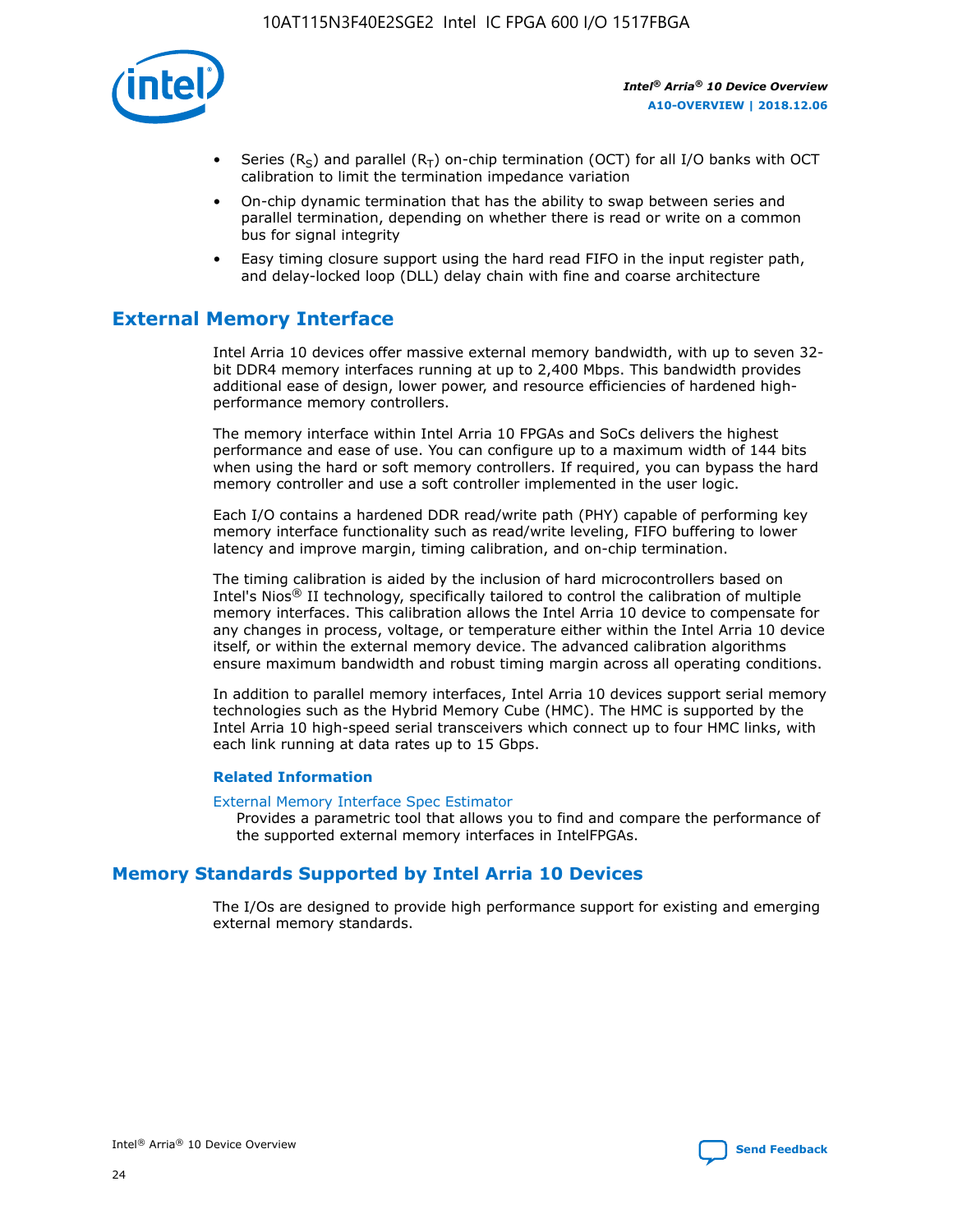

#### **Table 20. Memory Standards Supported by the Hard Memory Controller**

This table lists the overall capability of the hard memory controller. For specific details, refer to the External Memory Interface Spec Estimator and Intel Arria 10 Device Datasheet.

| <b>Memory Standard</b> | <b>Rate Support</b> | <b>Ping Pong PHY Support</b> | <b>Maximum Frequency</b><br>(MHz) |
|------------------------|---------------------|------------------------------|-----------------------------------|
| <b>DDR4 SDRAM</b>      | Quarter rate        | Yes                          | 1,067                             |
|                        |                     |                              | 1,200                             |
| DDR3 SDRAM             | Half rate           | Yes                          | 533                               |
|                        |                     |                              | 667                               |
|                        | Quarter rate        | Yes                          | 1,067                             |
|                        |                     |                              | 1,067                             |
| <b>DDR3L SDRAM</b>     | Half rate           | Yes                          | 533                               |
|                        |                     |                              | 667                               |
|                        | Quarter rate        | Yes                          | 933                               |
|                        |                     |                              | 933                               |
| LPDDR3 SDRAM           | Half rate           |                              | 533                               |
|                        | Quarter rate        |                              | 800                               |

### **Table 21. Memory Standards Supported by the Soft Memory Controller**

| <b>Memory Standard</b>      | <b>Rate Support</b> | <b>Maximum Frequency</b><br>(MHz) |
|-----------------------------|---------------------|-----------------------------------|
| <b>RLDRAM 3 (11)</b>        | Quarter rate        | 1,200                             |
| ODR IV SRAM <sup>(11)</sup> | Quarter rate        | 1,067                             |
| <b>ODR II SRAM</b>          | Full rate           | 333                               |
|                             | Half rate           | 633                               |
| <b>ODR II+ SRAM</b>         | Full rate           | 333                               |
|                             | Half rate           | 633                               |
| <b>ODR II+ Xtreme SRAM</b>  | Full rate           | 333                               |
|                             | Half rate           | 633                               |

#### **Table 22. Memory Standards Supported by the HPS Hard Memory Controller**

The hard processor system (HPS) is available in Intel Arria 10 SoC devices only.

| <b>Memory Standard</b> | <b>Rate Support</b> | <b>Maximum Frequency</b><br>(MHz) |
|------------------------|---------------------|-----------------------------------|
| <b>DDR4 SDRAM</b>      | Half rate           | 1,200                             |
| <b>DDR3 SDRAM</b>      | Half rate           | 1,067                             |
| <b>DDR3L SDRAM</b>     | Half rate           | 933                               |

<sup>(11)</sup> Intel Arria 10 devices support this external memory interface using hard PHY with soft memory controller.

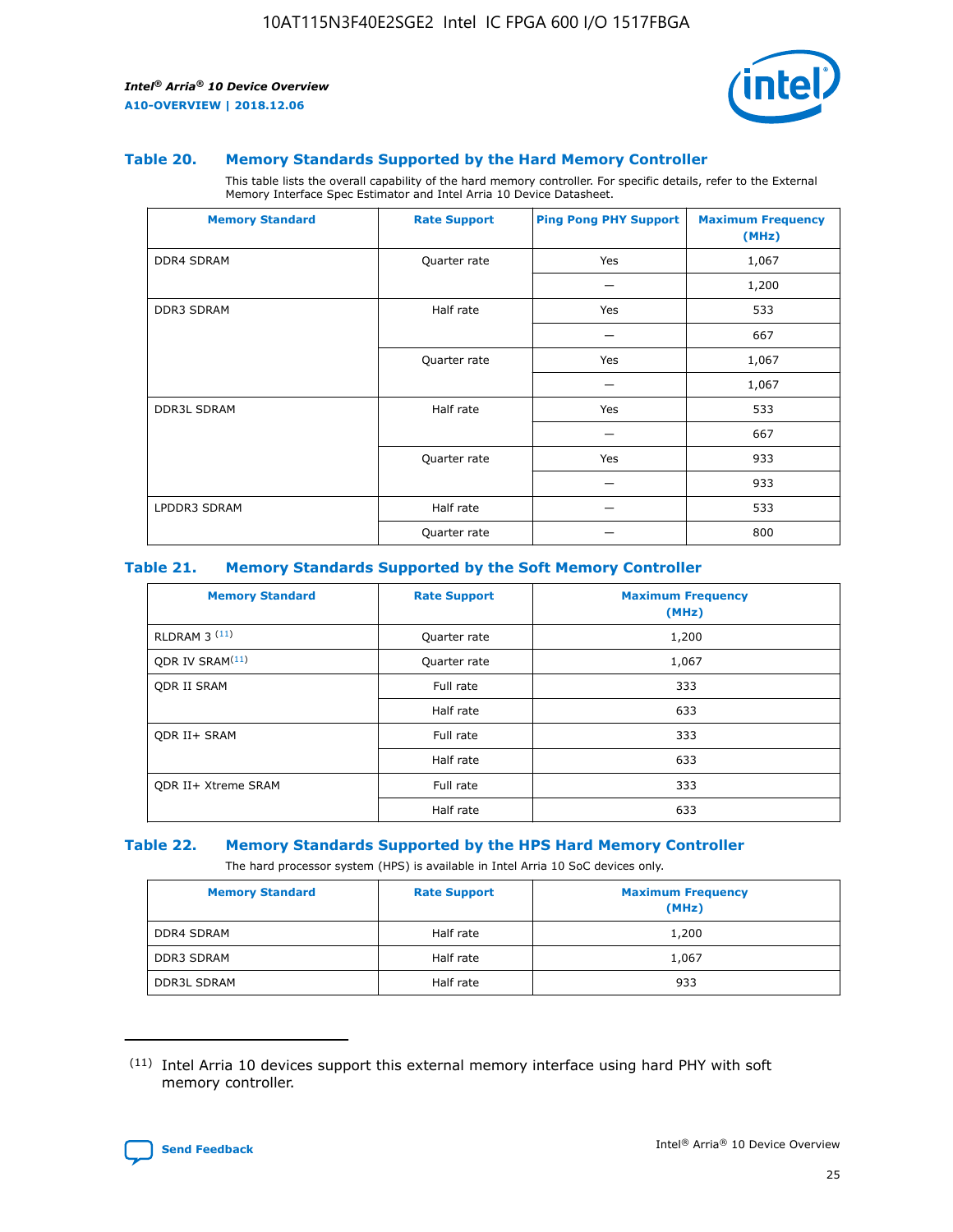

## **Related Information**

#### [Intel Arria 10 Device Datasheet](https://www.intel.com/content/www/us/en/programmable/documentation/mcn1413182292568.html#mcn1413182153340)

Lists the memory interface performance according to memory interface standards, rank or chip select configurations, and Intel Arria 10 device speed grades.

# **PCIe Gen1, Gen2, and Gen3 Hard IP**

Intel Arria 10 devices contain PCIe hard IP that is designed for performance and ease-of-use:

- Includes all layers of the PCIe stack—transaction, data link and physical layers.
- Supports PCIe Gen3, Gen2, and Gen1 Endpoint and Root Port in x1, x2, x4, or x8 lane configuration.
- Operates independently from the core logic—optional configuration via protocol (CvP) allows the PCIe link to power up and complete link training in less than 100 ms while the Intel Arria 10 device completes loading the programming file for the rest of the FPGA.
- Provides added functionality that makes it easier to support emerging features such as Single Root I/O Virtualization (SR-IOV) and optional protocol extensions.
- Provides improved end-to-end datapath protection using ECC.
- Supports FPGA configuration via protocol (CvP) using PCIe at Gen3, Gen2, or Gen1 speed.

#### **Related Information**

PCS Features on page 30

# **Enhanced PCS Hard IP for Interlaken and 10 Gbps Ethernet**

# **Interlaken Support**

The Intel Arria 10 enhanced PCS hard IP provides integrated Interlaken PCS supporting rates up to 25.8 Gbps per lane.

The Interlaken PCS is based on the proven functionality of the PCS developed for Intel's previous generation FPGAs, which demonstrated interoperability with Interlaken ASSP vendors and third-party IP suppliers. The Interlaken PCS is present in every transceiver channel in Intel Arria 10 devices.

## **Related Information**

PCS Features on page 30

# **10 Gbps Ethernet Support**

The Intel Arria 10 enhanced PCS hard IP supports 10GBASE-R PCS compliant with IEEE 802.3 10 Gbps Ethernet (10GbE). The integrated hard IP support for 10GbE and the 10 Gbps transceivers save external PHY cost, board space, and system power.

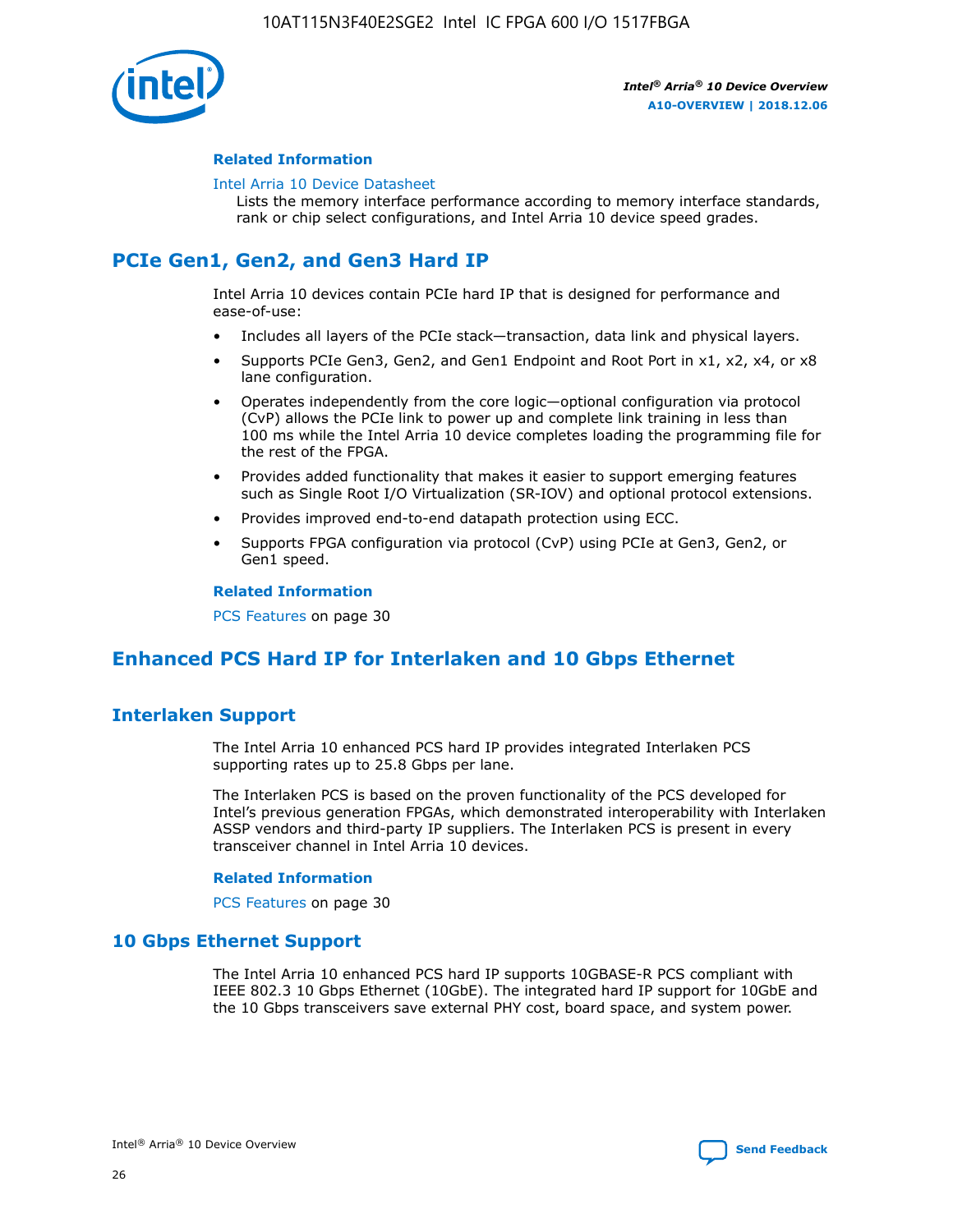

The scalable hard IP supports multiple independent 10GbE ports while using a single PLL for all the 10GBASE-R PCS instantiations, which saves on core logic resources and clock networks:

- Simplifies multiport 10GbE systems compared to XAUI interfaces that require an external XAUI-to-10G PHY.
- Incorporates Electronic Dispersion Compensation (EDC), which enables direct connection to standard 10 Gbps XFP and SFP+ pluggable optical modules.
- Supports backplane Ethernet applications and includes a hard 10GBASE-KR Forward Error Correction (FEC) circuit that you can use for 10 Gbps and 40 Gbps applications.

The 10 Gbps Ethernet PCS hard IP and 10GBASE-KR FEC are present in every transceiver channel.

#### **Related Information**

PCS Features on page 30

# **Low Power Serial Transceivers**

Intel Arria 10 FPGAs and SoCs include lowest power transceivers that deliver high bandwidth, throughput and low latency.

Intel Arria 10 devices deliver the industry's lowest power consumption per transceiver channel:

- 12.5 Gbps transceivers at as low as 242 mW
- 10 Gbps transceivers at as low as 168 mW
- 6 Gbps transceivers at as low as 117 mW

Intel Arria 10 transceivers support various data rates according to application:

- Chip-to-chip and chip-to-module applications—from 1 Gbps up to 25.8 Gbps
- Long reach and backplane applications—from 1 Gbps up to 12.5 with advanced adaptive equalization
- Critical power sensitive applications—from 1 Gbps up to 11.3 Gbps using lower power modes

The combination of 20 nm process technology and architectural advances provide the following benefits:

- Significant reduction in die area and power consumption
- Increase of up to two times in transceiver I/O density compared to previous generation devices while maintaining optimal signal integrity
- Up to 72 total transceiver channels—you can configure up to 6 of these channels to run as fast as 25.8 Gbps
- All channels feature continuous data rate support up to the maximum rated speed

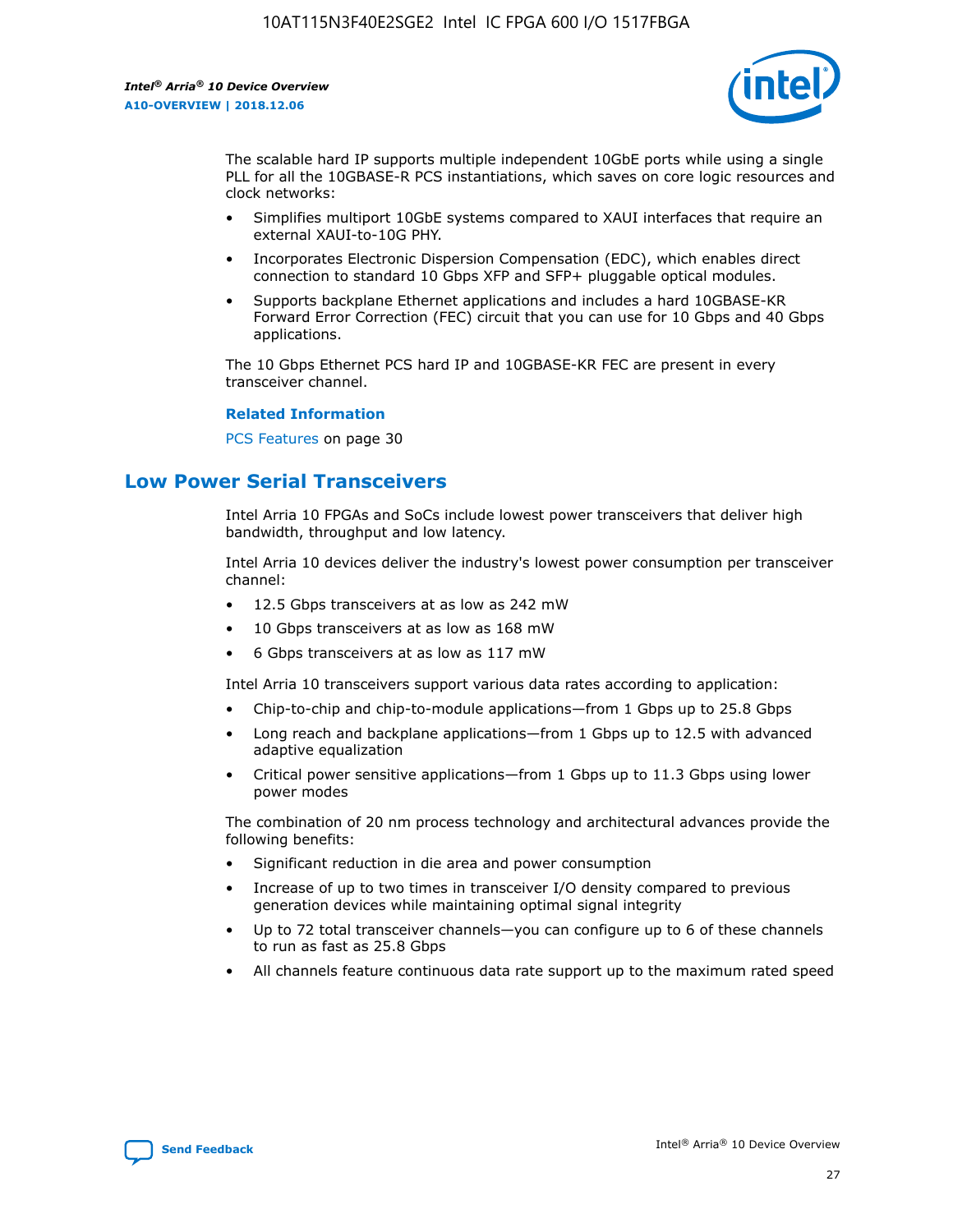

## Transceiver PMA TX/RX PCS ATX PLL Transceiver PMA TX/RX PCS fPLL Network Flexible Clock Distribution Network PCS Transceiver PMA TX/RX FPGA **Clock Distribution** Fabric PCS Transceiver PMA TX/RX ATX Flexible PLL PCS Transceiver PMA TX/RX ▲ fPLL Transceiver PMA TX/RX PCS 4

## **Figure 6. Intel Arria 10 Transceiver Block Architecture**

# **Transceiver Channels**

All transceiver channels feature a dedicated Physical Medium Attachment (PMA) and a hardened Physical Coding Sublayer (PCS).

- The PMA provides primary interfacing capabilities to physical channels.
- The PCS typically handles encoding/decoding, word alignment, and other preprocessing functions before transferring data to the FPGA core fabric.

A transceiver channel consists of a PMA and a PCS block. Most transceiver banks have 6 channels. There are some transceiver banks that contain only 3 channels.

A wide variety of bonded and non-bonded data rate configurations is possible using a highly configurable clock distribution network. Up to 80 independent transceiver data rates can be configured.

The following figures are graphical representations of top views of the silicon die, which correspond to reverse views for flip chip packages. Different Intel Arria 10 devices may have different floorplans than the ones shown in the figures.

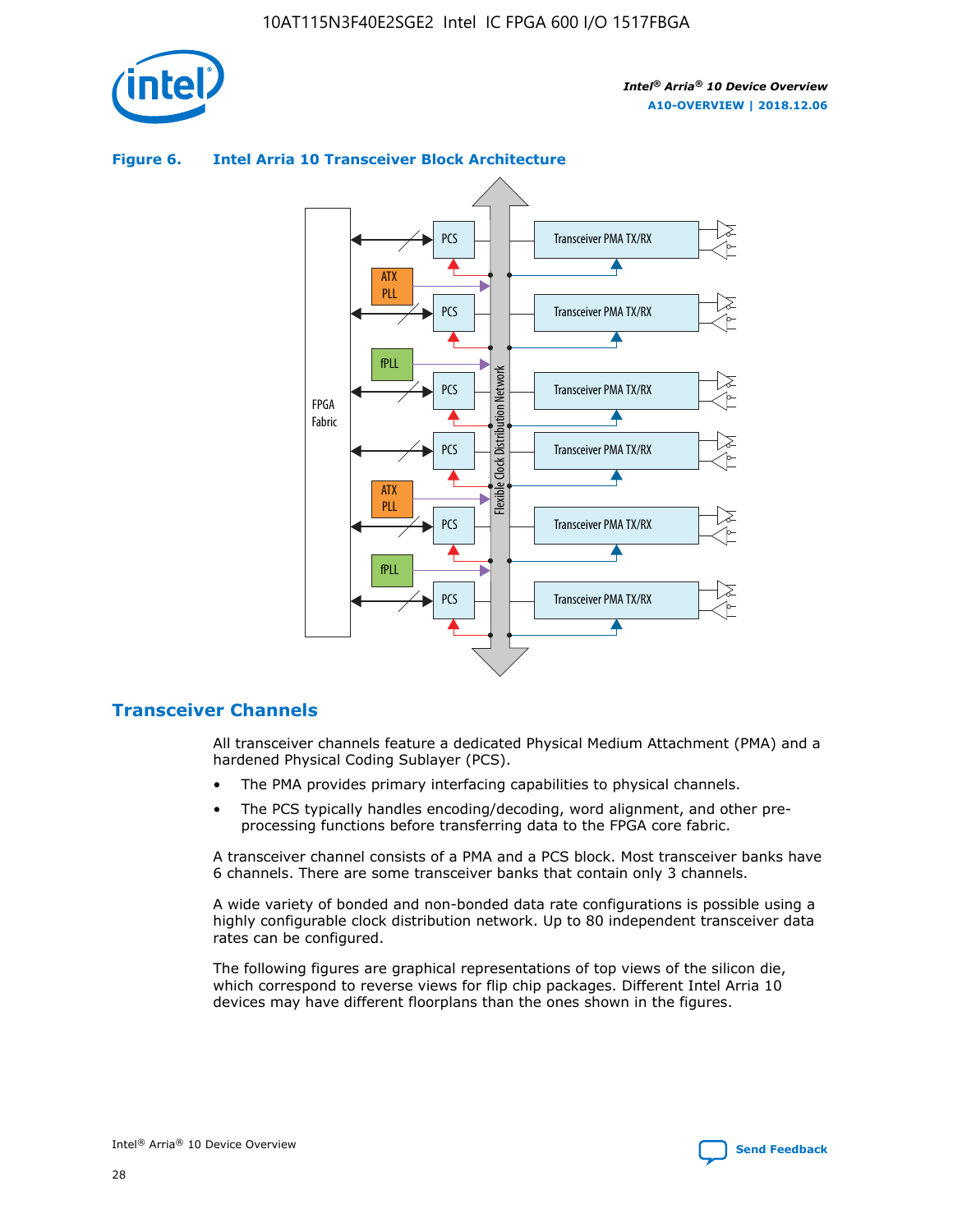

## **Figure 7. Device Chip Overview for Intel Arria 10 GX and GT Devices**



## **PMA Features**

Intel Arria 10 transceivers provide exceptional signal integrity at data rates up to 25.8 Gbps. Clocking options include ultra-low jitter ATX PLLs (LC tank based), clock multiplier unit (CMU) PLLs, and fractional PLLs.

Hard PCS Hard PCS Hard PCS Hard PCS Hard PCS

ATX (LC) Transmi PLL fPLL ATX (LC) **Transmit** PLL

Transceiver PMA Transceiver PMA Transceiver PMA

Transceiver Clock Networks

Transceiver PMA Transceiver PMA

Unused transceiver chann can be used as additional transceiver transmit PLLs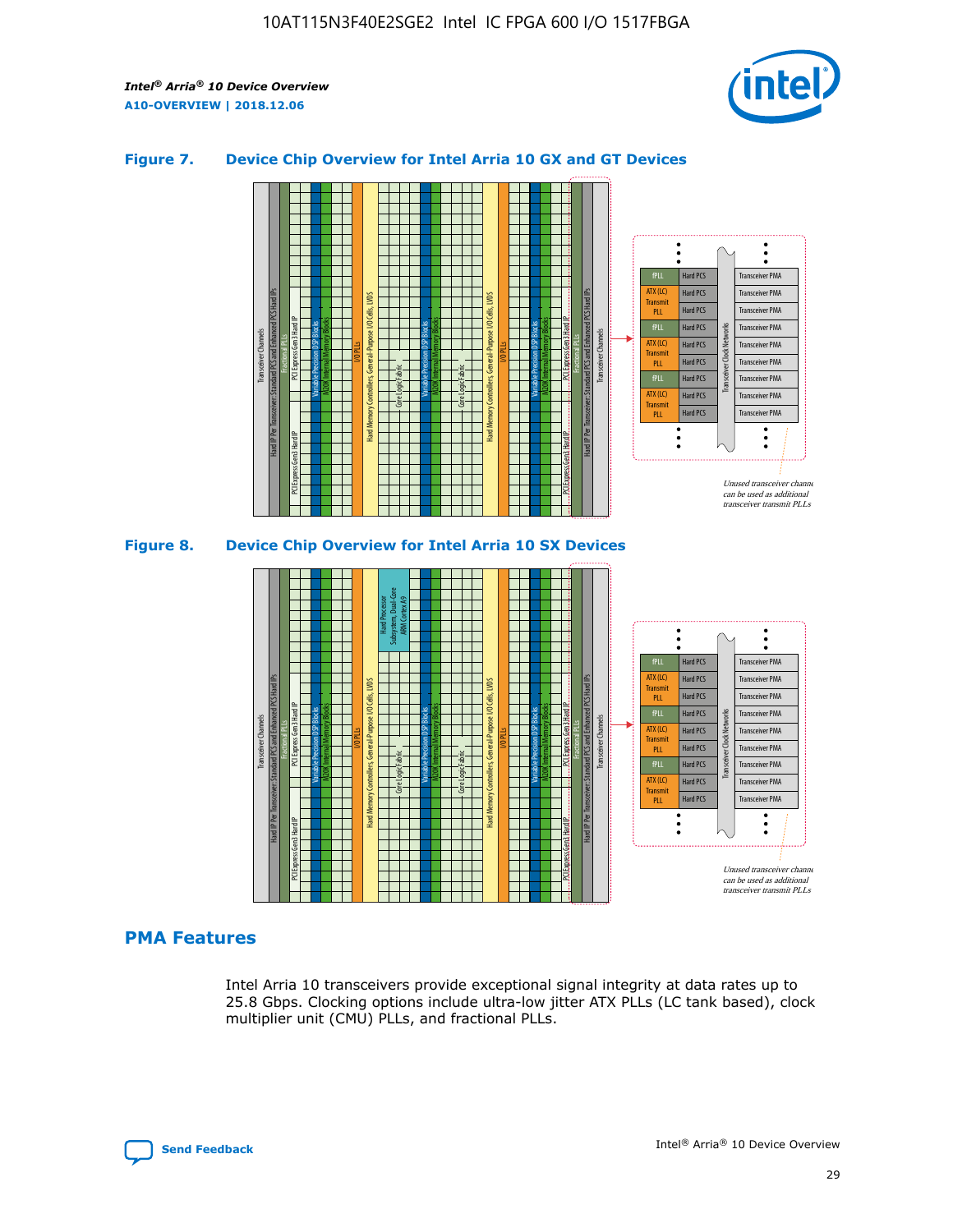

Each transceiver channel contains a channel PLL that can be used as the CMU PLL or clock data recovery (CDR) PLL. In CDR mode, the channel PLL recovers the receiver clock and data in the transceiver channel. Up to 80 independent data rates can be configured on a single Intel Arria 10 device.

## **Table 23. PMA Features of the Transceivers in Intel Arria 10 Devices**

| <b>Feature</b>                                             | <b>Capability</b>                                                                                                                                                                                                             |
|------------------------------------------------------------|-------------------------------------------------------------------------------------------------------------------------------------------------------------------------------------------------------------------------------|
| Chip-to-Chip Data Rates                                    | 1 Gbps to 17.4 Gbps (Intel Arria 10 GX devices)<br>1 Gbps to 25.8 Gbps (Intel Arria 10 GT devices)                                                                                                                            |
| <b>Backplane Support</b>                                   | Drive backplanes at data rates up to 12.5 Gbps                                                                                                                                                                                |
| <b>Optical Module Support</b>                              | SFP+/SFP, XFP, CXP, QSFP/QSFP28, CFP/CFP2/CFP4                                                                                                                                                                                |
| Cable Driving Support                                      | SFP+ Direct Attach, PCI Express over cable, eSATA                                                                                                                                                                             |
| Transmit Pre-Emphasis                                      | 4-tap transmit pre-emphasis and de-emphasis to compensate for system channel loss                                                                                                                                             |
| Continuous Time Linear<br>Equalizer (CTLE)                 | Dual mode, high-gain, and high-data rate, linear receive equalization to compensate for<br>system channel loss                                                                                                                |
| Decision Feedback Equalizer<br>(DFE)                       | 7-fixed and 4-floating tap DFE to equalize backplane channel loss in the presence of<br>crosstalk and noisy environments                                                                                                      |
| Variable Gain Amplifier                                    | Optimizes the signal amplitude prior to the CDR sampling and operates in fixed and<br>adaptive modes                                                                                                                          |
| Altera Digital Adaptive<br>Parametric Tuning (ADAPT)       | Fully digital adaptation engine to automatically adjust all link equalization parameters-<br>including CTLE, DFE, and variable gain amplifier blocks—that provide optimal link margin<br>without intervention from user logic |
| Precision Signal Integrity<br>Calibration Engine (PreSICE) | Hardened calibration controller to quickly calibrate all transceiver control parameters on<br>power-up, which provides the optimal signal integrity and jitter performance                                                    |
| Advanced Transmit (ATX)<br>PLL                             | Low jitter ATX (LC tank based) PLLs with continuous tuning range to cover a wide range of<br>standard and proprietary protocols                                                                                               |
| <b>Fractional PLLs</b>                                     | On-chip fractional frequency synthesizers to replace on-board crystal oscillators and reduce<br>system cost                                                                                                                   |
| Digitally Assisted Analog<br><b>CDR</b>                    | Superior jitter tolerance with fast lock time                                                                                                                                                                                 |
| Dynamic Partial<br>Reconfiguration                         | Allows independent control of the Avalon memory-mapped interface of each transceiver<br>channel for the highest transceiver flexibility                                                                                       |
| Multiple PCS-PMA and PCS-<br>PLD interface widths          | 8-, 10-, 16-, 20-, 32-, 40-, or 64-bit interface widths for flexibility of deserialization width,<br>encoding, and reduced latency                                                                                            |

# **PCS Features**

This table summarizes the Intel Arria 10 transceiver PCS features. You can use the transceiver PCS to support a wide range of protocols ranging from 1 Gbps to 25.8 Gbps.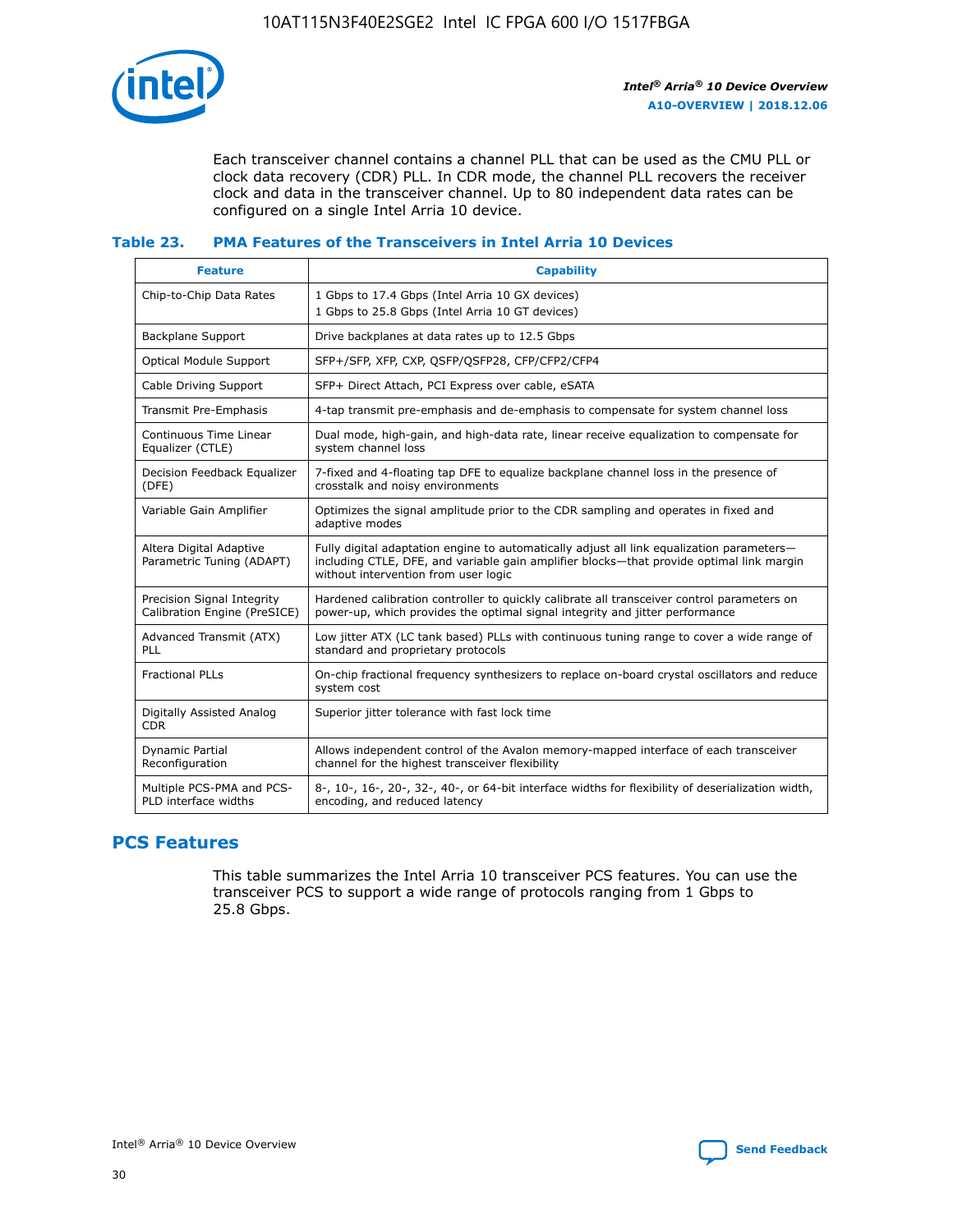

| <b>PCS</b>    | <b>Description</b>                                                                                                                                                                                                                                                                                                                                                                                             |
|---------------|----------------------------------------------------------------------------------------------------------------------------------------------------------------------------------------------------------------------------------------------------------------------------------------------------------------------------------------------------------------------------------------------------------------|
| Standard PCS  | Operates at a data rate up to 12 Gbps<br>Supports protocols such as PCI-Express, CPRI 4.2+, GigE, IEEE 1588 in Hard PCS<br>Implements other protocols using Basic/Custom (Standard PCS) transceiver<br>configuration rules.                                                                                                                                                                                    |
| Enhanced PCS  | Performs functions common to most serial data industry standards, such as word<br>alignment, encoding/decoding, and framing, before data is sent or received off-chip<br>through the PMA<br>• Handles data transfer to and from the FPGA fabric<br>Handles data transfer internally to and from the PMA<br>Provides frequency compensation<br>Performs channel bonding for multi-channel low skew applications |
| PCIe Gen3 PCS | Supports the seamless switching of Data and Clock between the Gen1, Gen2, and Gen3<br>data rates<br>Provides support for PIPE 3.0 features<br>Supports the PIPE interface with the Hard IP enabled, as well as with the Hard IP<br>bypassed                                                                                                                                                                    |

#### **Related Information**

- PCIe Gen1, Gen2, and Gen3 Hard IP on page 26
- Interlaken Support on page 26
- 10 Gbps Ethernet Support on page 26

# **PCS Protocol Support**

This table lists some of the protocols supported by the Intel Arria 10 transceiver PCS. For more information about the blocks in the transmitter and receiver data paths, refer to the related information.

| <b>Protocol</b>                                 | <b>Data Rate</b><br>(Gbps) | <b>Transceiver IP</b>       | <b>PCS Support</b>                      |
|-------------------------------------------------|----------------------------|-----------------------------|-----------------------------------------|
| PCIe Gen3 x1, x2, x4, x8                        | 8.0                        | Native PHY (PIPE)           | Standard PCS and PCIe<br>Gen3 PCS       |
| PCIe Gen2 x1, x2, x4, x8                        | 5.0                        | Native PHY (PIPE)           | <b>Standard PCS</b>                     |
| PCIe Gen1 x1, x2, x4, x8                        | 2.5                        | Native PHY (PIPE)           | Standard PCS                            |
| 1000BASE-X Gigabit Ethernet                     | 1.25                       | Native PHY                  | <b>Standard PCS</b>                     |
| 1000BASE-X Gigabit Ethernet with<br>IEEE 1588v2 | 1.25                       | Native PHY                  | Standard PCS                            |
| 10GBASE-R                                       | 10.3125                    | Native PHY                  | <b>Enhanced PCS</b>                     |
| 10GBASE-R with IEEE 1588v2                      | 10.3125                    | Native PHY                  | <b>Enhanced PCS</b>                     |
| 10GBASE-R with KR FEC                           | 10.3125                    | Native PHY                  | <b>Enhanced PCS</b>                     |
| 10GBASE-KR and 1000BASE-X                       | 10.3125                    | 1G/10GbE and 10GBASE-KR PHY | Standard PCS and<br><b>Enhanced PCS</b> |
| Interlaken (CEI-6G/11G)                         | 3.125 to 17.4              | Native PHY                  | <b>Enhanced PCS</b>                     |
| SFI-S/SFI-5.2                                   | 11.2                       | Native PHY                  | <b>Enhanced PCS</b>                     |
| $10G$ SDI                                       | 10.692                     | Native PHY                  | <b>Enhanced PCS</b>                     |
|                                                 |                            |                             | continued                               |

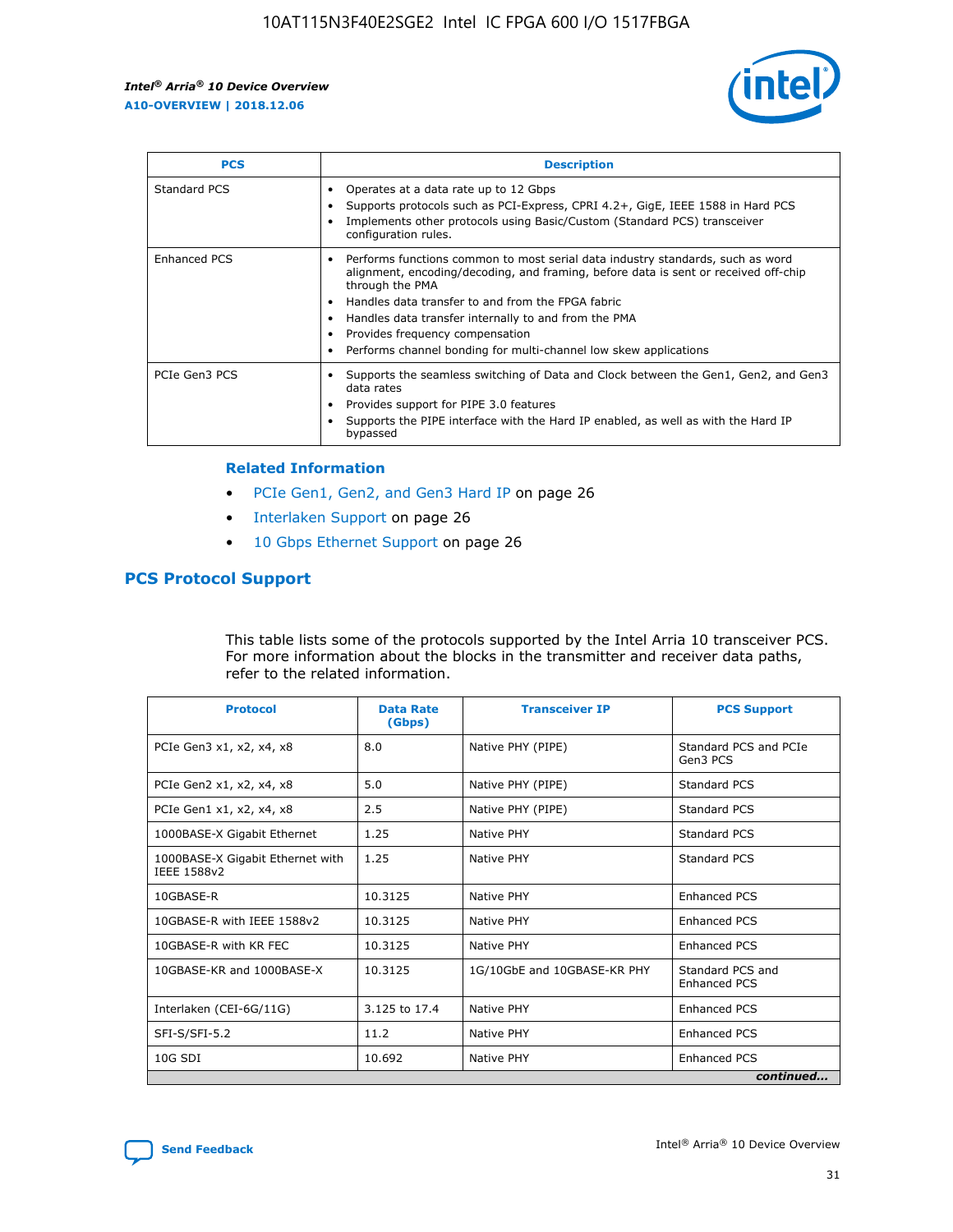

| <b>Protocol</b>      | <b>Data Rate</b><br>(Gbps) | <b>Transceiver IP</b> | <b>PCS Support</b> |
|----------------------|----------------------------|-----------------------|--------------------|
| CPRI 6.0 (64B/66B)   | 0.6144 to<br>10.1376       | Native PHY            | Enhanced PCS       |
| CPRI 4.2 (8B/10B)    | 0.6144 to<br>9.8304        | Native PHY            | Standard PCS       |
| OBSAI RP3 v4.2       | 0.6144 to 6.144            | Native PHY            | Standard PCS       |
| SD-SDI/HD-SDI/3G-SDI | $0.143(12)$ to<br>2.97     | Native PHY            | Standard PCS       |

# **Related Information**

#### [Intel Arria 10 Transceiver PHY User Guide](https://www.intel.com/content/www/us/en/programmable/documentation/nik1398707230472.html#nik1398707091164)

Provides more information about the supported transceiver protocols and PHY IP, the PMA architecture, and the standard, enhanced, and PCIe Gen3 PCS architecture.

# **SoC with Hard Processor System**

Each SoC device combines an FPGA fabric and a hard processor system (HPS) in a single device. This combination delivers the flexibility of programmable logic with the power and cost savings of hard IP in these ways:

- Reduces board space, system power, and bill of materials cost by eliminating a discrete embedded processor
- Allows you to differentiate the end product in both hardware and software, and to support virtually any interface standard
- Extends the product life and revenue through in-field hardware and software updates

<sup>(12)</sup> The 0.143 Gbps data rate is supported using oversampling of user logic that you must implement in the FPGA fabric.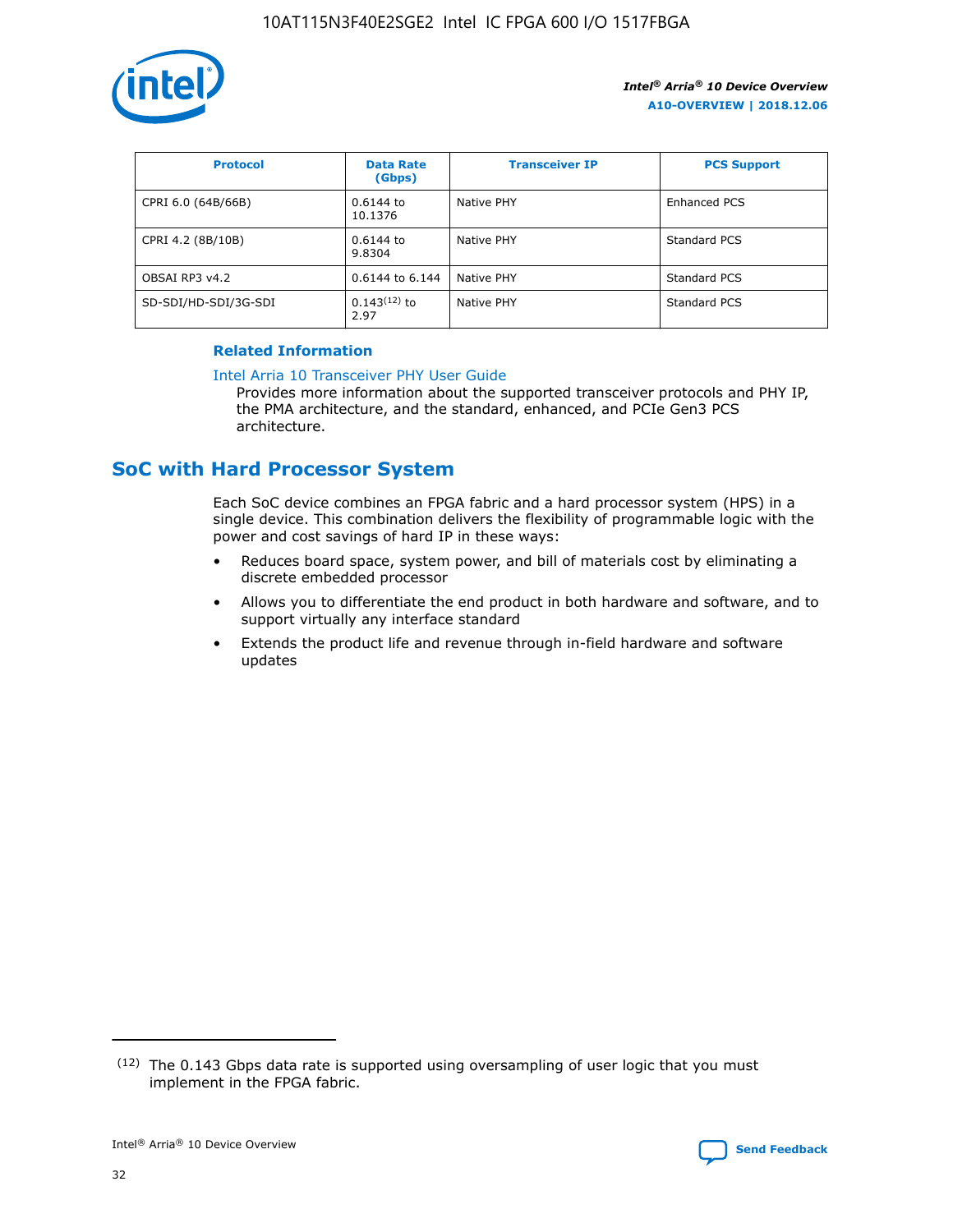

#### **Figure 9. HPS Block Diagram**

This figure shows a block diagram of the HPS with the dual ARM Cortex-A9 MPCore processor.



# **Key Advantages of 20-nm HPS**

The 20-nm HPS strikes a balance between enabling maximum software compatibility with 28-nm SoCs while still improving upon the 28-nm HPS architecture. These improvements address the requirements of the next generation target markets such as wireless and wireline communications, compute and storage equipment, broadcast and military in terms of performance, memory bandwidth, connectivity via backplane and security.

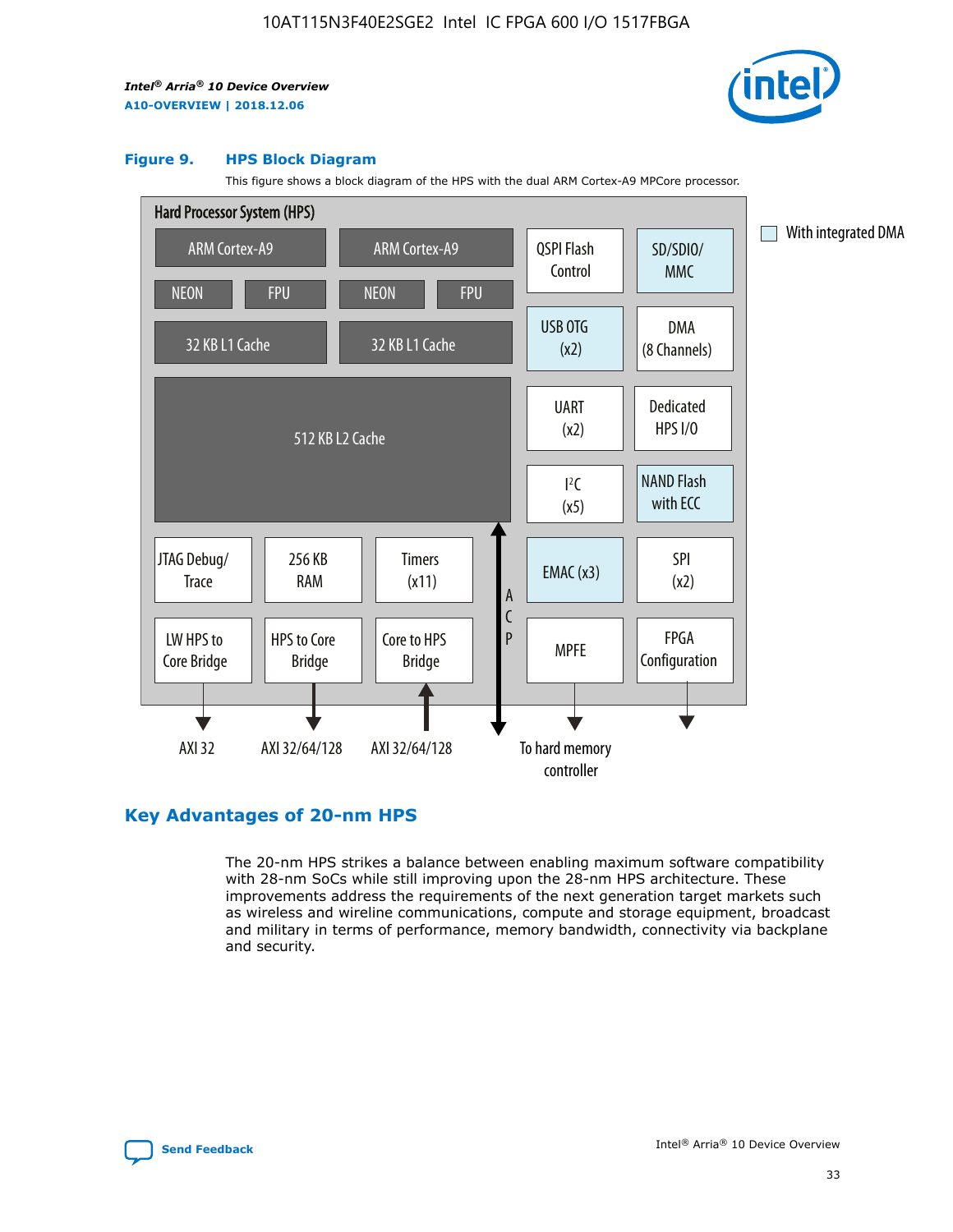

## **Table 24. Improvements in 20 nm HPS**

This table lists the key improvements of the 20 nm HPS compared to the 28 nm HPS.

| Advantages/<br><b>Improvements</b>                          | <b>Description</b>                                                                                                                                                                                                                                                                                                                                                                                                                                                                                                                                                                                                                                                                                                                                                                                                                                                                                                                   |
|-------------------------------------------------------------|--------------------------------------------------------------------------------------------------------------------------------------------------------------------------------------------------------------------------------------------------------------------------------------------------------------------------------------------------------------------------------------------------------------------------------------------------------------------------------------------------------------------------------------------------------------------------------------------------------------------------------------------------------------------------------------------------------------------------------------------------------------------------------------------------------------------------------------------------------------------------------------------------------------------------------------|
| Increased performance and<br>overdrive capability           | While the nominal processor frequency is 1.2 GHz, the 20 nm HPS offers an "overdrive"<br>feature which enables a higher processor operating frequency. This requires a higher supply<br>voltage value that is unique to the HPS and may require a separate regulator.                                                                                                                                                                                                                                                                                                                                                                                                                                                                                                                                                                                                                                                                |
| Increased processor memory<br>bandwidth and DDR4<br>support | Up to 64-bit DDR4 memory at 2,400 Mbps support is available for the processor. The hard<br>memory controller for the HPS comprises a multi-port front end that manages connections<br>to a single port memory controller. The multi-port front end allows logic core and the HPS<br>to share ports and thereby the available bandwidth of the memory controller.                                                                                                                                                                                                                                                                                                                                                                                                                                                                                                                                                                     |
| Flexible I/O sharing                                        | An advanced I/O pin muxing scheme allows improved sharing of I/O between the HPS and<br>the core logic. The following types of I/O are available for SoC:<br>17 dedicated I/Os-physically located inside the HPS block and are not accessible to<br>logic within the core. The 17 dedicated I/Os are used for HPS clock, resets, and<br>interfacing with boot devices, QSPI, and SD/MMC.<br>48 direct shared I/O-located closest to the HPS block and are ideal for high speed HPS<br>$\bullet$<br>peripherals such as EMAC, USB, and others. There is one bank of 48 I/Os that supports<br>direct sharing where the 48 I/Os can be shared 12 I/Os at a time.<br>Standard (shared) I/O-all standard I/Os can be shared by the HPS peripherals and any<br>logic within the core. For designs where more than 48 I/Os are reguired to fully use all<br>the peripherals in the HPS, these I/Os can be connected through the core logic. |
| <b>EMAC</b> core                                            | Three EMAC cores are available in the HPS. The EMAC cores enable an application to<br>support two redundant Ethernet connections; for example, backplane, or two EMAC cores<br>for managing IEEE 1588 time stamp information while allowing a third EMAC core for debug<br>and configuration. All three EMACs can potentially share the same time stamps, simplifying<br>the 1588 time stamping implementation. A new serial time stamp interface allows core<br>logic to access and read the time stamp values. The integrated EMAC controllers can be<br>connected to external Ethernet PHY through the provided MDIO or I <sup>2</sup> C interface.                                                                                                                                                                                                                                                                               |
| On-chip memory                                              | The on-chip memory is updated to 256 KB support and can support larger data sets and<br>real time algorithms.                                                                                                                                                                                                                                                                                                                                                                                                                                                                                                                                                                                                                                                                                                                                                                                                                        |
| <b>ECC</b> enhancements                                     | Improvements in L2 Cache ECC management allow identification of errors down to the<br>address level. ECC enhancements also enable improved error injection and status reporting<br>via the introduction of new memory mapped access to syndrome and data signals.                                                                                                                                                                                                                                                                                                                                                                                                                                                                                                                                                                                                                                                                    |
| HPS to FPGA Interconnect<br>Backbone                        | Although the HPS and the Logic Core can operate independently, they are tightly coupled<br>via a high-bandwidth system interconnect built from high-performance ARM AMBA AXI bus<br>bridges. IP bus masters in the FPGA fabric have access to HPS bus slaves via the FPGA-to-<br>HPS interconnect. Similarly, HPS bus masters have access to bus slaves in the core fabric<br>via the HPS-to-FPGA bridge. Both bridges are AMBA AXI-3 compliant and support<br>simultaneous read and write transactions. Up to three masters within the core fabric can<br>share the HPS SDRAM controller with the processor. Additionally, the processor can be used<br>to configure the core fabric under program control via a dedicated 32-bit configuration port.                                                                                                                                                                               |
| FPGA configuration and HPS<br>booting                       | The FPGA fabric and HPS in the SoCs are powered independently. You can reduce the clock<br>frequencies or gate the clocks to reduce dynamic power.<br>You can configure the FPGA fabric and boot the HPS independently, in any order, providing<br>you with more design flexibility.                                                                                                                                                                                                                                                                                                                                                                                                                                                                                                                                                                                                                                                 |
| Security                                                    | New security features have been introduced for anti-tamper management, secure boot,<br>encryption (AES), and authentication (SHA).                                                                                                                                                                                                                                                                                                                                                                                                                                                                                                                                                                                                                                                                                                                                                                                                   |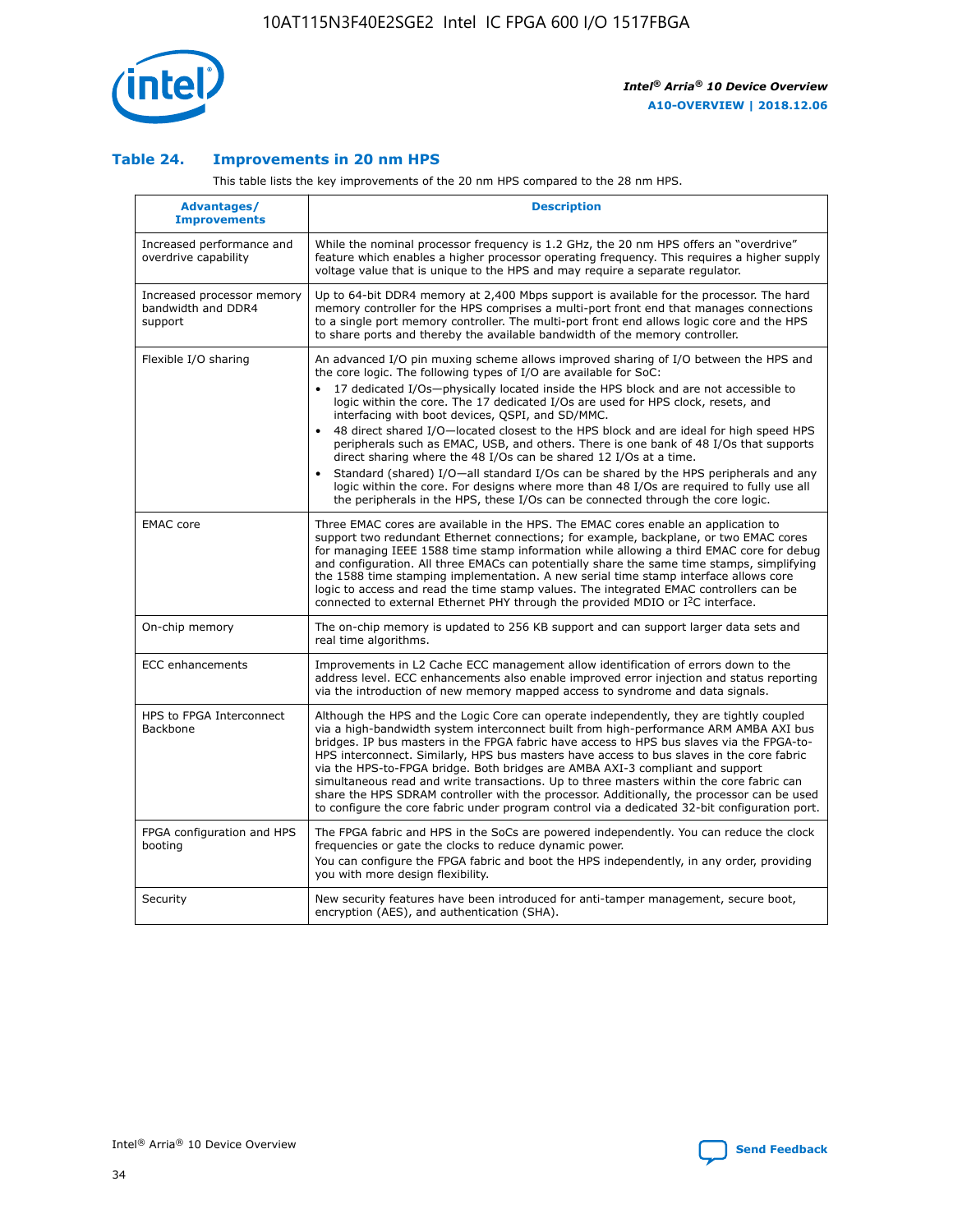

# **Features of the HPS**

The HPS has the following features:

- 1.2-GHz, dual-core ARM Cortex-A9 MPCore processor with up to 1.5-GHz via overdrive
	- ARMv7-A architecture that runs 32-bit ARM instructions, 16-bit and 32-bit Thumb instructions, and 8-bit Java byte codes in Jazelle style
	- Superscalar, variable length, out-of-order pipeline with dynamic branch prediction
	- Instruction Efficiency 2.5 MIPS/MHz, which provides total performance of 7500 MIPS at 1.5 GHz
- Each processor core includes:
	- 32 KB of L1 instruction cache, 32 KB of L1 data cache
	- Single- and double-precision floating-point unit and NEON media engine
	- CoreSight debug and trace technology
	- Snoop Control Unit (SCU) and Acceleration Coherency Port (ACP)
- 512 KB of shared L2 cache
- 256 KB of scratch RAM
- Hard memory controller with support for DDR3, DDR4 and optional error correction code (ECC) support
- Multiport Front End (MPFE) Scheduler interface to the hard memory controller
- 8-channel direct memory access (DMA) controller
- QSPI flash controller with SIO, DIO, QIO SPI Flash support
- NAND flash controller (ONFI 1.0 or later) with DMA and ECC support, updated to support 8 and 16-bit Flash devices and new command DMA to offload CPU for fast power down recovery
- Updated SD/SDIO/MMC controller to eMMC 4.5 with DMA with CE-ATA digital command support
- 3 10/100/1000 Ethernet media access control (MAC) with DMA
- 2 USB On-the-Go (OTG) controllers with DMA
- $\bullet$  5 I<sup>2</sup>C controllers (3 can be used by EMAC for MIO to external PHY)
- 2 UART 16550 Compatible controllers
- 4 serial peripheral interfaces (SPI) (2 Master, 2 Slaves)
- 62 programmable general-purpose I/Os, which includes 48 direct share I/Os that allows the HPS peripherals to connect directly to the FPGA I/Os
- 7 general-purpose timers
- 4 watchdog timers
- Anti-tamper, Secure Boot, Encryption (AES) and Authentication (SHA)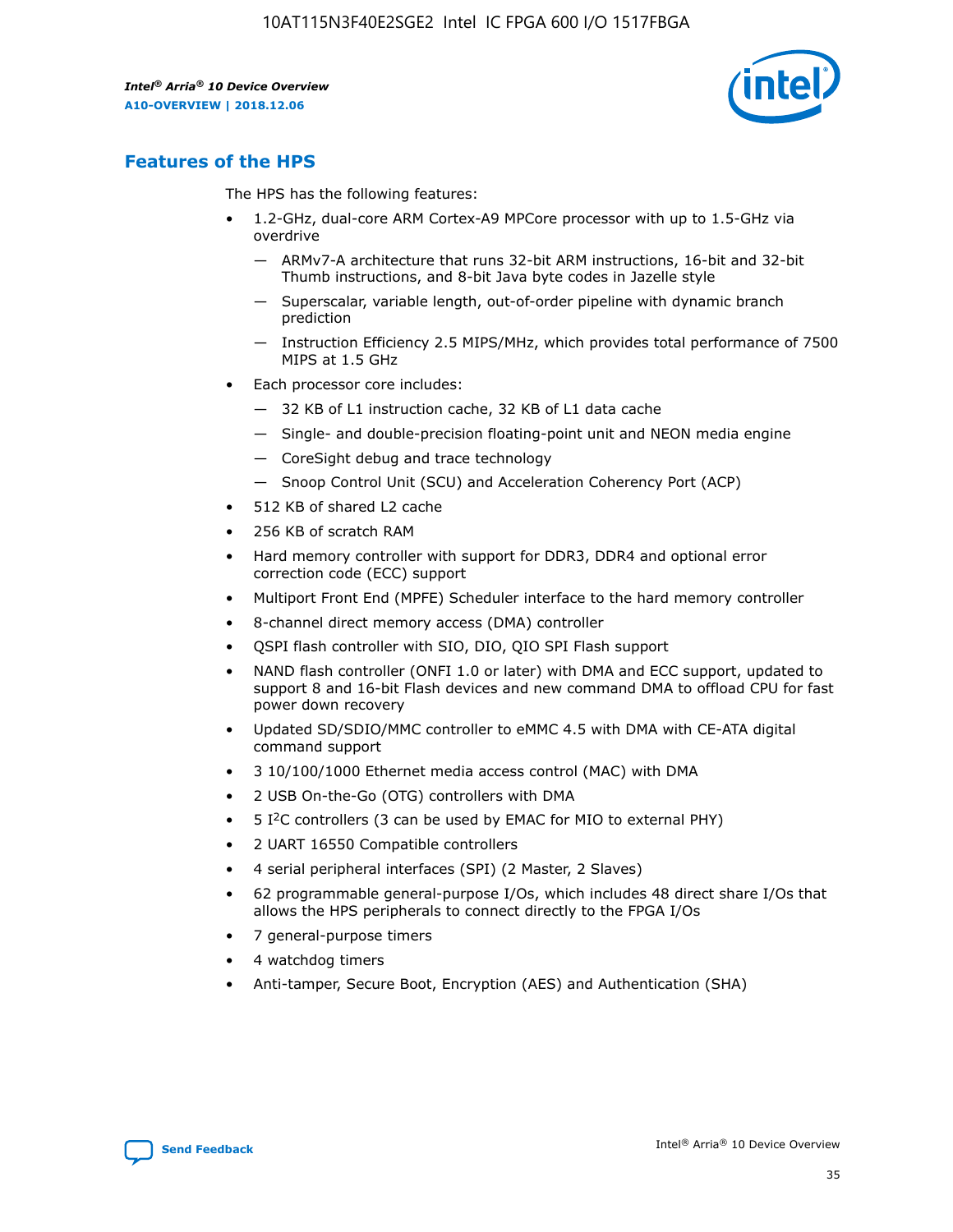

# **System Peripherals and Debug Access Port**

Each Ethernet MAC, USB OTG, NAND flash controller, and SD/MMC controller module has an integrated DMA controller. For modules without an integrated DMA controller, an additional DMA controller module provides up to eight channels of high-bandwidth data transfers. Peripherals that communicate off-chip are multiplexed with other peripherals at the HPS pin level. This allows you to choose which peripherals interface with other devices on your PCB.

The debug access port provides interfaces to industry standard JTAG debug probes and supports ARM CoreSight debug and core traces to facilitate software development.

## **HPS–FPGA AXI Bridges**

The HPS–FPGA bridges, which support the Advanced Microcontroller Bus Architecture (AMBA) Advanced eXtensible Interface (AXI™) specifications, consist of the following bridges:

- FPGA-to-HPS AMBA AXI bridge—a high-performance bus supporting 32, 64, and 128 bit data widths that allows the FPGA fabric to issue transactions to slaves in the HPS.
- HPS-to-FPGA Avalon/AMBA AXI bridge—a high-performance bus supporting 32, 64, and 128 bit data widths that allows the HPS to issue transactions to slaves in the FPGA fabric.
- Lightweight HPS-to-FPGA AXI bridge—a lower latency 32 bit width bus that allows the HPS to issue transactions to soft peripherals in the FPGA fabric. This bridge is primarily used for control and status register (CSR) accesses to peripherals in the FPGA fabric.

The HPS–FPGA AXI bridges allow masters in the FPGA fabric to communicate with slaves in the HPS logic, and vice versa. For example, the HPS-to-FPGA AXI bridge allows you to share memories instantiated in the FPGA fabric with one or both microprocessors in the HPS, while the FPGA-to-HPS AXI bridge allows logic in the FPGA fabric to access the memory and peripherals in the HPS.

Each HPS–FPGA bridge also provides asynchronous clock crossing for data transferred between the FPGA fabric and the HPS.

## **HPS SDRAM Controller Subsystem**

The HPS SDRAM controller subsystem contains a multiport SDRAM controller and DDR PHY that are shared between the FPGA fabric (through the FPGA-to-HPS SDRAM interface), the level 2 (L2) cache, and the level 3 (L3) system interconnect. The FPGA-to-HPS SDRAM interface supports AMBA AXI and Avalon® Memory-Mapped (Avalon-MM) interface standards, and provides up to six individual ports for access by masters implemented in the FPGA fabric.

The HPS SDRAM controller supports up to 3 masters (command ports), 3x 64-bit read data ports and 3x 64-bit write data ports.

To maximize memory performance, the SDRAM controller subsystem supports command and data reordering, deficit round-robin arbitration with aging, and high-priority bypass features.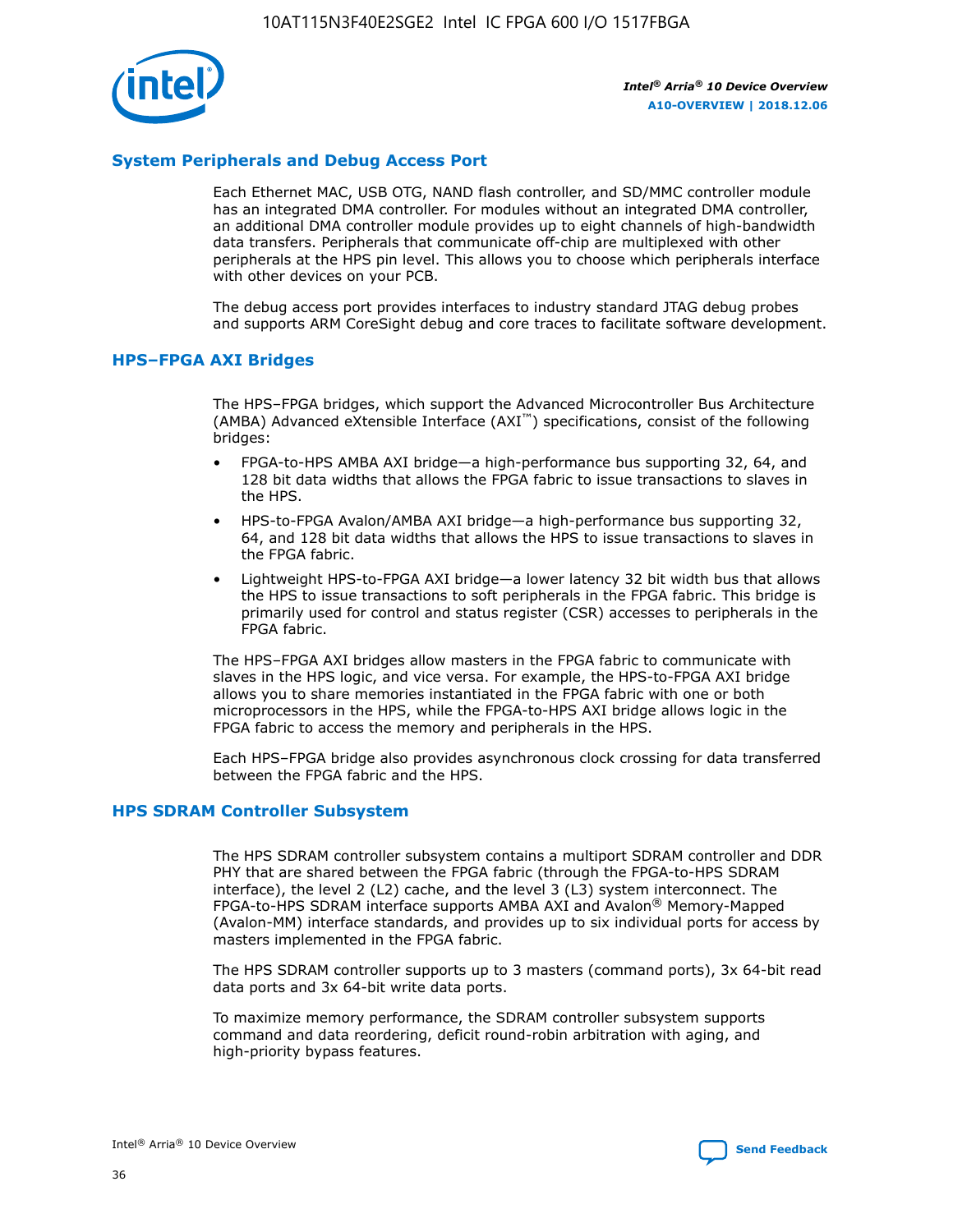

# **FPGA Configuration and HPS Booting**

The FPGA fabric and HPS in the SoC FPGA must be powered at the same time. You can reduce the clock frequencies or gate the clocks to reduce dynamic power.

Once powered, the FPGA fabric and HPS can be configured independently thus providing you with more design flexibility:

- You can boot the HPS independently. After the HPS is running, the HPS can fully or partially reconfigure the FPGA fabric at any time under software control. The HPS can also configure other FPGAs on the board through the FPGA configuration controller.
- Configure the FPGA fabric first, and then boot the HPS from memory accessible to the FPGA fabric.

## **Hardware and Software Development**

For hardware development, you can configure the HPS and connect your soft logic in the FPGA fabric to the HPS interfaces using the Platform Designer system integration tool in the Intel Quartus Prime software.

For software development, the ARM-based SoC FPGA devices inherit the rich software development ecosystem available for the ARM Cortex-A9 MPCore processor. The software development process for Intel SoC FPGAs follows the same steps as those for other SoC devices from other manufacturers. Support for Linux\*, VxWorks\*, and other operating systems are available for the SoC FPGAs. For more information on the operating systems support availability, contact the Intel FPGA sales team.

You can begin device-specific firmware and software development on the Intel SoC FPGA Virtual Target. The Virtual Target is a fast PC-based functional simulation of a target development system—a model of a complete development board. The Virtual Target enables the development of device-specific production software that can run unmodified on actual hardware.

# **Dynamic and Partial Reconfiguration**

The Intel Arria 10 devices support dynamic and partial reconfiguration. You can use dynamic and partial reconfiguration simultaneously to enable seamless reconfiguration of both the device core and transceivers.

# **Dynamic Reconfiguration**

You can reconfigure the PMA and PCS blocks while the device continues to operate. This feature allows you to change the data rates, protocol, and analog settings of a channel in a transceiver bank without affecting on-going data transfer in other transceiver banks. This feature is ideal for applications that require dynamic multiprotocol or multirate support.

# **Partial Reconfiguration**

Using partial reconfiguration, you can reconfigure some parts of the device while keeping the device in operation.

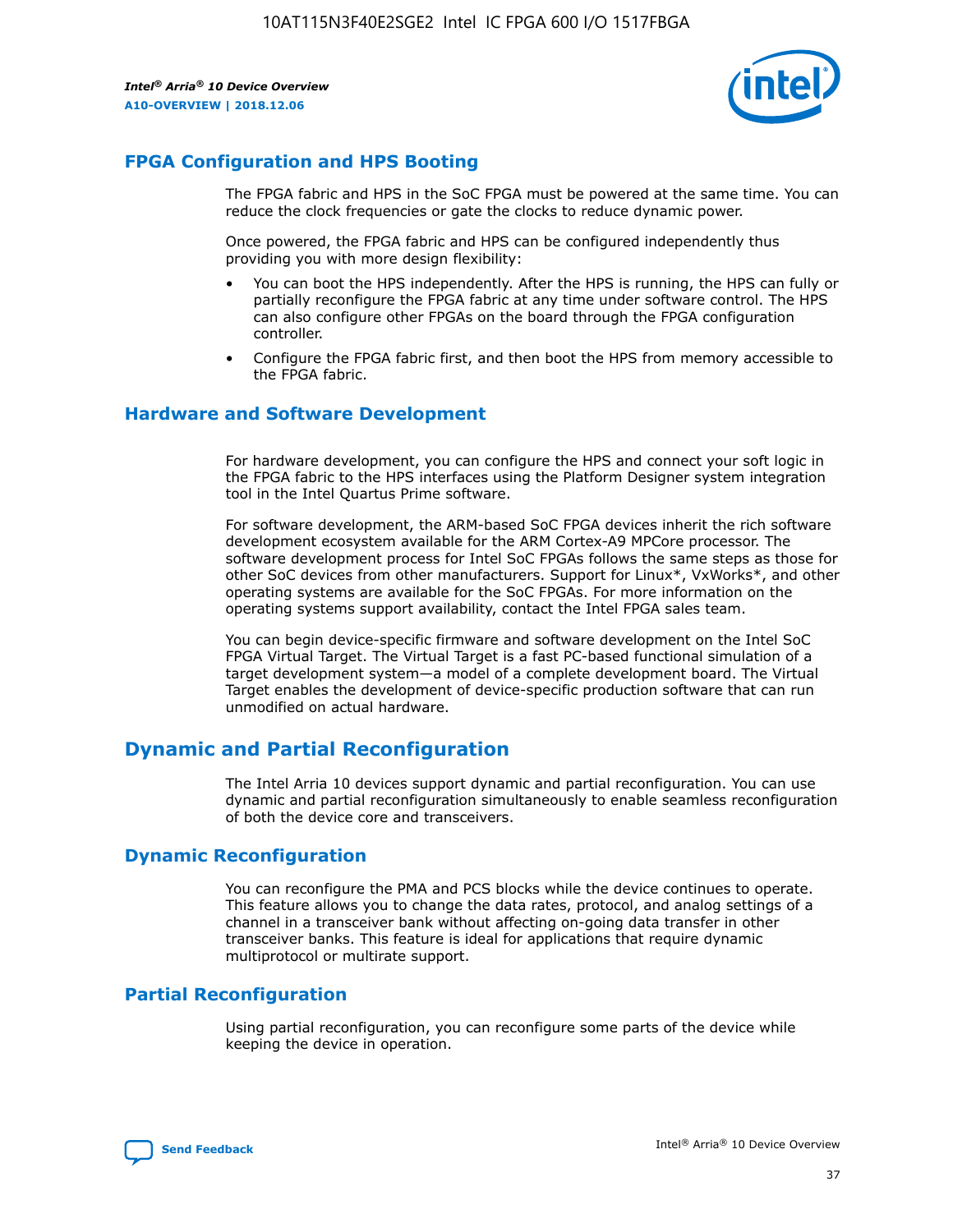

Instead of placing all device functions in the FPGA fabric, you can store some functions that do not run simultaneously in external memory and load them only when required. This capability increases the effective logic density of the device, and lowers cost and power consumption.

In the Intel solution, you do not have to worry about intricate device architecture to perform a partial reconfiguration. The partial reconfiguration capability is built into the Intel Quartus Prime design software, making such time-intensive task simple.

Intel Arria 10 devices support partial reconfiguration in the following configuration options:

- Using an internal host:
	- All supported configuration modes where the FPGA has access to external memory devices such as serial and parallel flash memory.
	- Configuration via Protocol [CvP (PCIe)]
- Using an external host—passive serial (PS), fast passive parallel (FPP) x8, FPP x16, and FPP x32 I/O interface.

# **Enhanced Configuration and Configuration via Protocol**

# **Table 25. Configuration Schemes and Features of Intel Arria 10 Devices**

Intel Arria 10 devices support 1.8 V programming voltage and several configuration schemes.

| <b>Scheme</b>                                                          | <b>Data</b><br><b>Width</b> | <b>Max Clock</b><br>Rate<br>(MHz) | <b>Max Data</b><br>Rate<br>(Mbps)<br>(13) | <b>Decompression</b> | <b>Design</b><br>Security <sup>(1</sup><br>4) | <b>Partial</b><br><b>Reconfiguration</b><br>(15) | <b>Remote</b><br><b>System</b><br><b>Update</b> |
|------------------------------------------------------------------------|-----------------------------|-----------------------------------|-------------------------------------------|----------------------|-----------------------------------------------|--------------------------------------------------|-------------------------------------------------|
| <b>JTAG</b>                                                            | 1 bit                       | 33                                | 33                                        |                      |                                               | Yes(16)                                          |                                                 |
| Active Serial (AS)<br>through the<br>EPCO-L<br>configuration<br>device | 1 bit,<br>4 bits            | 100                               | 400                                       | Yes                  | Yes                                           | Yes(16)                                          | Yes                                             |
| Passive serial (PS)<br>through CPLD or<br>external<br>microcontroller  | 1 bit                       | 100                               | 100                                       | Yes                  | Yes                                           | Yes <sup>(16)</sup>                              | Parallel<br>Flash<br>Loader<br>(PFL) IP<br>core |
|                                                                        |                             |                                   |                                           |                      |                                               |                                                  | continued                                       |

<sup>(13)</sup> Enabling either compression or design security features affects the maximum data rate. Refer to the Intel Arria 10 Device Datasheet for more information.

<sup>(14)</sup> Encryption and compression cannot be used simultaneously.

 $(15)$  Partial reconfiguration is an advanced feature of the device family. If you are interested in using partial reconfiguration, contact Intel for support.

 $(16)$  Partial configuration can be performed only when it is configured as internal host.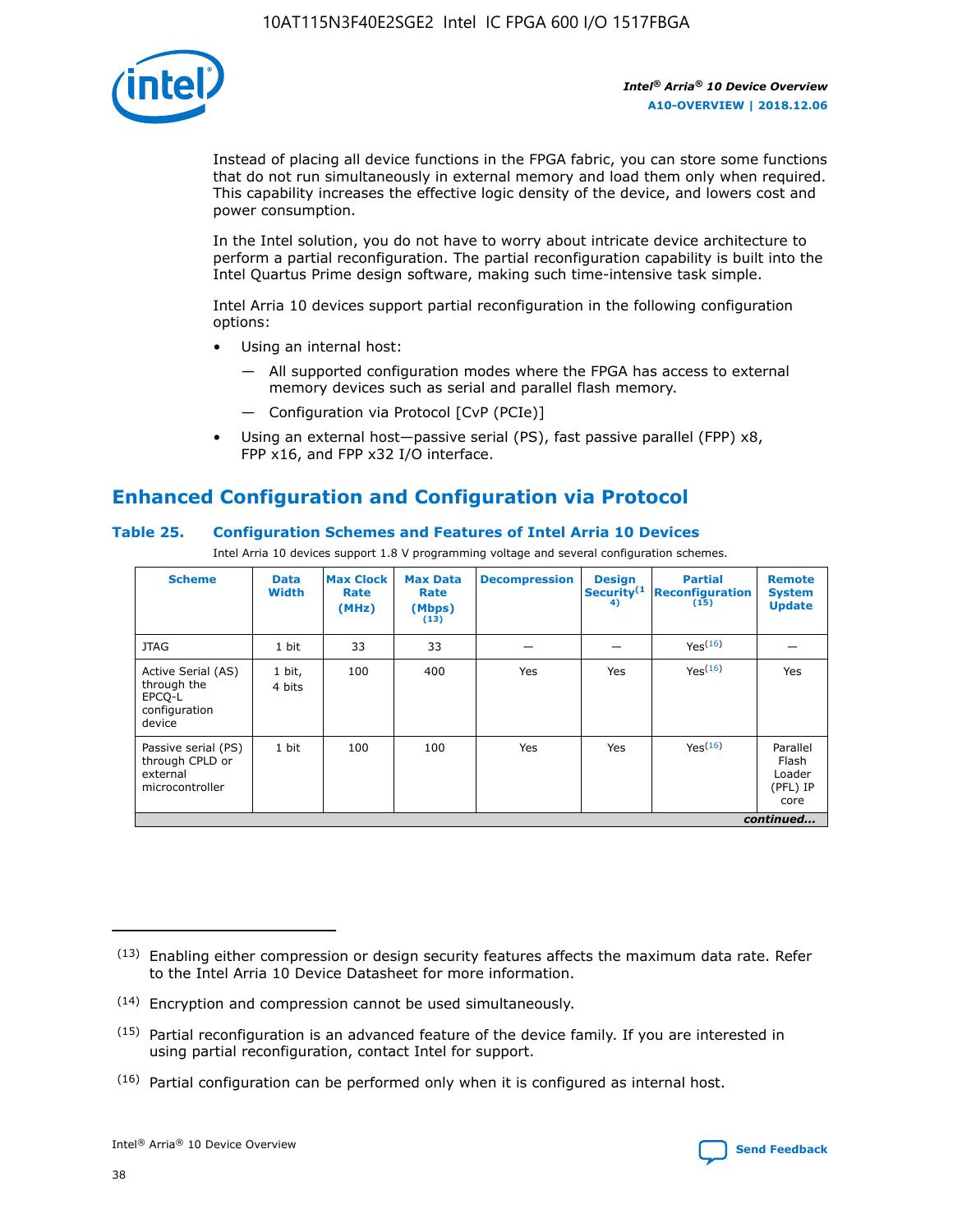

| <b>Scheme</b>                                   | <b>Data</b><br><b>Width</b> | <b>Max Clock</b><br>Rate<br>(MHz) | <b>Max Data</b><br>Rate<br>(Mbps)<br>(13) | <b>Decompression</b> | <b>Design</b><br>Security <sup>(1</sup><br>4) | <b>Partial</b><br><b>Reconfiguration</b><br>(15) | <b>Remote</b><br><b>System</b><br><b>Update</b> |
|-------------------------------------------------|-----------------------------|-----------------------------------|-------------------------------------------|----------------------|-----------------------------------------------|--------------------------------------------------|-------------------------------------------------|
| Fast passive                                    | 8 bits                      | 100                               | 3200                                      | <b>Yes</b>           | Yes                                           | Yes(17)                                          | PFL IP                                          |
| parallel (FPP)<br>through CPLD or               | 16 bits                     |                                   |                                           | Yes                  | Yes                                           |                                                  | core                                            |
| external<br>microcontroller                     | 32 bits                     |                                   |                                           | Yes                  | Yes                                           |                                                  |                                                 |
| Configuration via                               | 16 bits                     | 100                               | 3200                                      | Yes                  | Yes                                           | Yes <sup>(17)</sup>                              |                                                 |
| <b>HPS</b>                                      | 32 bits                     |                                   |                                           | Yes                  | Yes                                           |                                                  |                                                 |
| Configuration via<br>Protocol [CvP<br>$(PCIe*)$ | x1, x2,<br>x4, x8<br>lanes  |                                   | 8000                                      | Yes                  | Yes                                           | Yes <sup>(16)</sup>                              |                                                 |

You can configure Intel Arria 10 devices through PCIe using Configuration via Protocol (CvP). The Intel Arria 10 CvP implementation conforms to the PCIe 100 ms power-up-to-active time requirement.

#### **Related Information**

[Configuration via Protocol \(CvP\) Implementation in Intel FPGAs User Guide](https://www.intel.com/content/www/us/en/programmable/documentation/dsu1441819344145.html#dsu1442269728522) Provides more information about the CvP configuration scheme.

# **SEU Error Detection and Correction**

Intel Arria 10 devices offer robust and easy-to-use single-event upset (SEU) error detection and correction circuitry.

The detection and correction circuitry includes protection for Configuration RAM (CRAM) programming bits and user memories. The CRAM is protected by a continuously running CRC error detection circuit with integrated ECC that automatically corrects one or two errors and detects higher order multi-bit errors. When more than two errors occur, correction is available through reloading of the core programming file, providing a complete design refresh while the FPGA continues to operate.

The physical layout of the Intel Arria 10 CRAM array is optimized to make the majority of multi-bit upsets appear as independent single-bit or double-bit errors which are automatically corrected by the integrated CRAM ECC circuitry. In addition to the CRAM protection, the M20K memory blocks also include integrated ECC circuitry and are layout-optimized for error detection and correction. The MLAB does not have ECC.

(14) Encryption and compression cannot be used simultaneously.

<sup>(17)</sup> Supported at a maximum clock rate of 100 MHz.



 $(13)$  Enabling either compression or design security features affects the maximum data rate. Refer to the Intel Arria 10 Device Datasheet for more information.

 $(15)$  Partial reconfiguration is an advanced feature of the device family. If you are interested in using partial reconfiguration, contact Intel for support.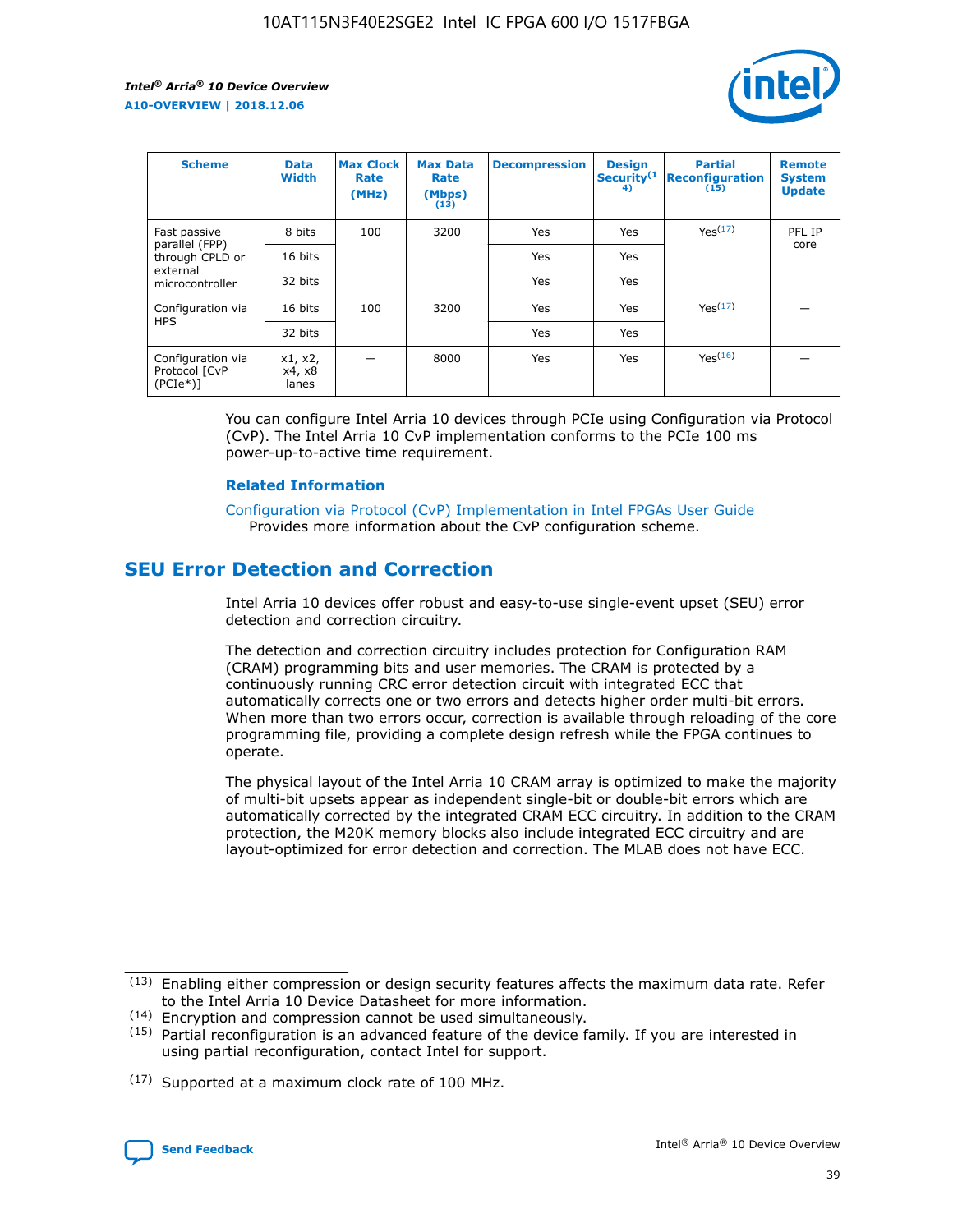

# **Power Management**

Intel Arria 10 devices leverage the advanced 20 nm process technology, a low 0.9 V core power supply, an enhanced core architecture, and several optional power reduction techniques to reduce total power consumption by as much as 40% compared to Arria V devices and as much as 60% compared to Stratix V devices.

The optional power reduction techniques in Intel Arria 10 devices include:

- **SmartVID**—a code is programmed into each device during manufacturing that allows a smart regulator to operate the device at lower core  $V_{CC}$  while maintaining performance
- **Programmable Power Technology**—non-critical timing paths are identified by the Intel Quartus Prime software and the logic in these paths is biased for low power instead of high performance
- **Low Static Power Options**—devices are available with either standard static power or low static power while maintaining performance

Furthermore, Intel Arria 10 devices feature Intel's industry-leading low power transceivers and include a number of hard IP blocks that not only reduce logic resources but also deliver substantial power savings compared to soft implementations. In general, hard IP blocks consume up to 90% less power than the equivalent soft logic implementations.

# **Incremental Compilation**

The Intel Quartus Prime software incremental compilation feature reduces compilation time and helps preserve performance to ease timing closure. The incremental compilation feature enables the partial reconfiguration flow for Intel Arria 10 devices.

Incremental compilation supports top-down, bottom-up, and team-based design flows. This feature facilitates modular, hierarchical, and team-based design flows where different designers compile their respective design sections in parallel. Furthermore, different designers or IP providers can develop and optimize different blocks of the design independently. These blocks can then be imported into the top level project.

# **Document Revision History for Intel Arria 10 Device Overview**

| <b>Document</b><br><b>Version</b> | <b>Changes</b>                                                                                                                                                                                                                                                              |
|-----------------------------------|-----------------------------------------------------------------------------------------------------------------------------------------------------------------------------------------------------------------------------------------------------------------------------|
| 2018.12.06                        | Added links to Intel Arria 10 device errata documents.<br>Removed automotive temperature option from the Intel Arria 10 GX devices.<br>Removed -3 fabric speed grade from the Intel Arria 10 GT devices.<br>Updated power options for the Intel Arria 10 GX and GT devices. |
| 2018.04.09                        | Updated the lowest $V_{CC}$ from 0.83 V to 0.82 V in the topic listing a summary of the device features.                                                                                                                                                                    |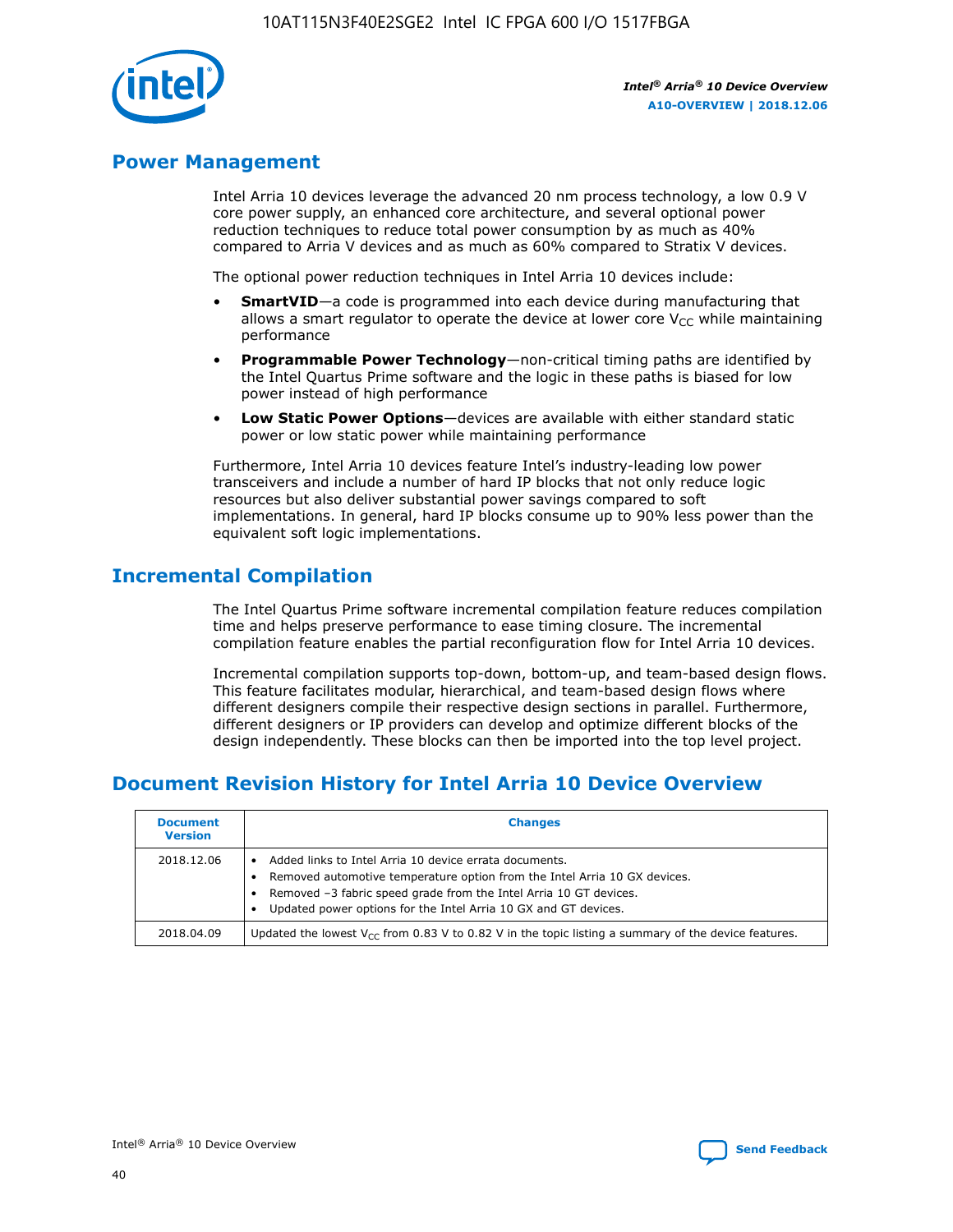*Intel® Arria® 10 Device Overview* **A10-OVERVIEW | 2018.12.06**



| <b>Date</b>    | <b>Version</b> | <b>Changes</b>                                                                                                                                                                                                                                                                                                                                                                                                                                                                                                                                                                                                                                                                                                                                                                                                                                                                                                                                                            |
|----------------|----------------|---------------------------------------------------------------------------------------------------------------------------------------------------------------------------------------------------------------------------------------------------------------------------------------------------------------------------------------------------------------------------------------------------------------------------------------------------------------------------------------------------------------------------------------------------------------------------------------------------------------------------------------------------------------------------------------------------------------------------------------------------------------------------------------------------------------------------------------------------------------------------------------------------------------------------------------------------------------------------|
| January 2018   | 2018.01.17     | Updated the maximum data rate for HPS (Intel Arria 10 SX devices<br>external memory interface DDR3 controller from 2,166 Mbps to 2,133<br>Mbps.<br>Updated maximum frequency supported for half rate QDRII and QDRII<br>+ SRAM to 633 MHz in Memory Standards Supported by the Soft<br>Memory Controller table.<br>Updated transceiver backplane capability to 12.5 Gbps.<br>$\bullet$<br>Removed transceiver speed grade 5 in Sample Ordering Core and<br>Available Options for Intel Arria 10 GX Devices figure.<br>Removed package code 40, low static power, SmartVID, industrial, and<br>military operating temperature support from Sample Ordering Core and<br>Available Options for Intel Arria 10 GT Devices figure.<br>Updated short reach transceiver rate for Intel Arria 10 GT devices to<br>25.8 Gbps.<br>Removed On-Die Instrumentation - EyeQ and Jitter Margin Tool<br>support from PMA Features of the Transceivers in Intel Arria 10 Devices<br>table. |
| September 2017 | 2017.09.20     | Updated the maximum speed of the DDR4 external memory interface from<br>1,333 MHz/2,666 Mbps to 1,200 MHz/2,400 Mbps.                                                                                                                                                                                                                                                                                                                                                                                                                                                                                                                                                                                                                                                                                                                                                                                                                                                     |
| July 2017      | 2017.07.13     | Corrected the automotive temperature range in the figure showing the<br>available options for the Intel Arria 10 GX devices from "-40°C to 100°C"<br>to "-40°C to 125°C".                                                                                                                                                                                                                                                                                                                                                                                                                                                                                                                                                                                                                                                                                                                                                                                                 |
| July 2017      | 2017.07.06     | Added automotive temperature option to Intel Arria 10 GX device family.                                                                                                                                                                                                                                                                                                                                                                                                                                                                                                                                                                                                                                                                                                                                                                                                                                                                                                   |
| May 2017       | 2017.05.08     | Corrected protocol names with "1588" to "IEEE 1588v2".<br>$\bullet$<br>Updated the vertical migration table to remove vertical migration<br>$\bullet$<br>between Intel Arria 10 GX and Intel Arria 10 SX device variants.<br>Removed all "Preliminary" marks.<br>$\bullet$                                                                                                                                                                                                                                                                                                                                                                                                                                                                                                                                                                                                                                                                                                |
| March 2017     | 2017.03.15     | Removed the topic about migration from Intel Arria 10 to Intel Stratix<br>10 devices.<br>Rebranded as Intel.<br>$\bullet$                                                                                                                                                                                                                                                                                                                                                                                                                                                                                                                                                                                                                                                                                                                                                                                                                                                 |
| October 2016   | 2016.10.31     | Removed package F36 from Intel Arria 10 GX devices.<br>Updated Intel Arria 10 GT sample ordering code and maximum GX<br>$\bullet$<br>transceiver count. Intel Arria 10 GT devices are available only in the<br>SF45 package option with a maximum of 72 transceivers.                                                                                                                                                                                                                                                                                                                                                                                                                                                                                                                                                                                                                                                                                                     |
| May 2016       | 2016.05.02     | Updated the FPGA Configuration and HPS Booting topic.<br>$\bullet$<br>Remove V <sub>CC</sub> PowerManager from the Summary of Features, Power<br>Management and Arria 10 Device Variants and packages topics. This<br>feature is no longer supported in Arria 10 devices.<br>Removed LPDDR3 from the Memory Standards Supported by the HPS<br>Hard Memory Controller table in the Memory Standards Supported by<br>Intel Arria 10 Devices topic. This standard is only supported by the<br>FPGA.<br>Removed transceiver speed grade 5 from the Device Variants and<br>Packages topic for Arria 10 GX and SX devices.                                                                                                                                                                                                                                                                                                                                                      |
| February 2016  | 2016.02.11     | Changed the maximum Arria 10 GT datarate to 25.8 Gbps and the<br>minimum datarate to 1 Gbps globally.<br>Revised the state for Core clock networks in the Summary of Features<br>$\bullet$<br>topic.<br>Changed the transceiver parameters in the "Summary of Features for<br>$\bullet$<br>Arria 10 Devices" table.<br>• Changed the transceiver parameters in the "Maximum Resource Counts<br>for Arria 10 GT Devices" table.<br>Changed the package availability for GT devices in the "Package Plan<br>for Arria 10 GT Devices" table.<br>Changed the package configurations for GT devices in the "Migration"<br>Capability Across Arria 10 Product Lines" figure.<br>continued                                                                                                                                                                                                                                                                                       |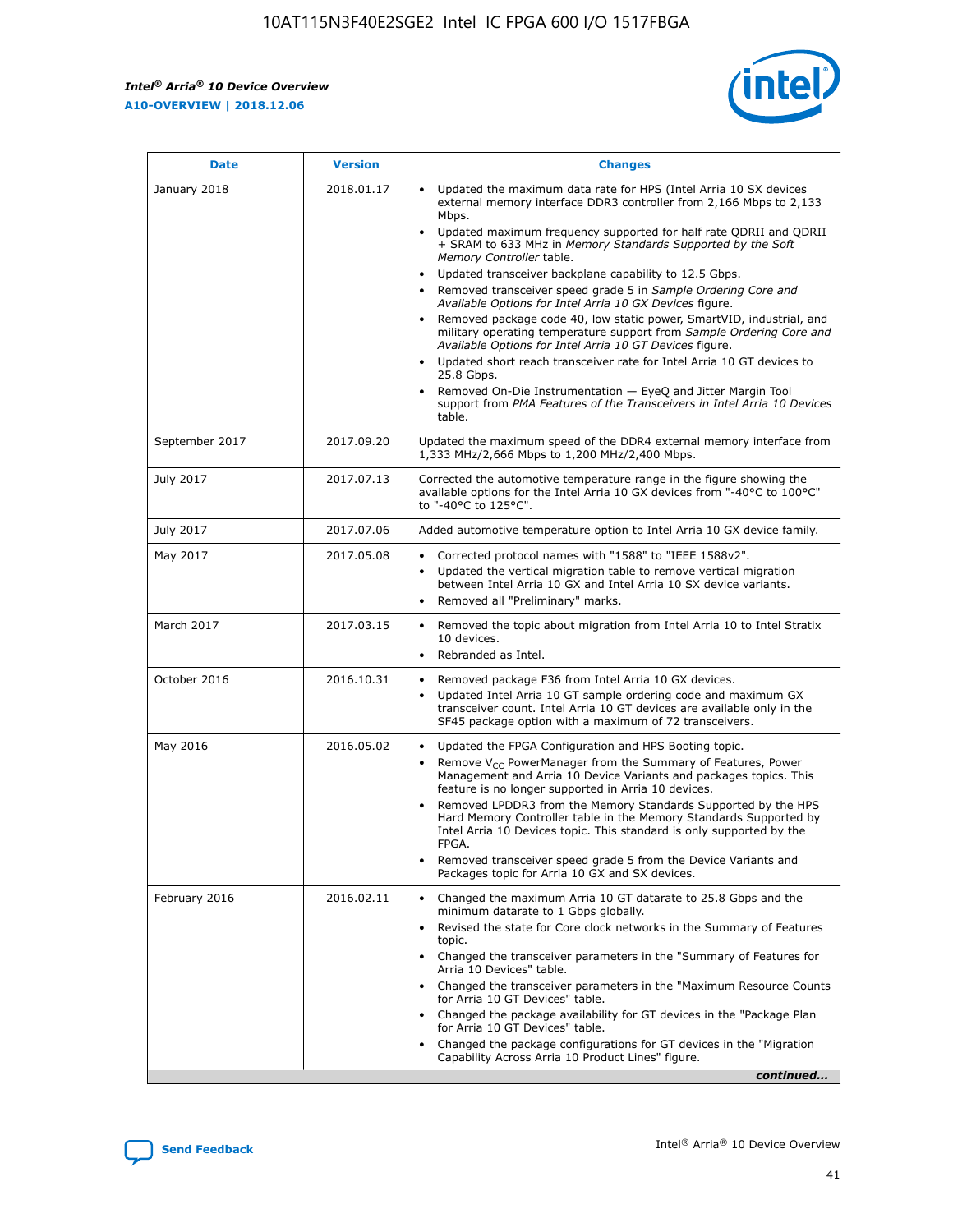

| <b>Date</b>   | <b>Version</b> | <b>Changes</b>                                                                                                                                                               |
|---------------|----------------|------------------------------------------------------------------------------------------------------------------------------------------------------------------------------|
|               |                | • Changed transceiver parameters in the "Low Power Serial Transceivers"<br>section.                                                                                          |
|               |                | • Changed the transceiver descriptions in the "Device Variants for the<br>Arria 10 Device Family" table.                                                                     |
|               |                | Changed the "Sample Ordering Code and Available Options for Arria 10<br>$\bullet$<br>GT Devices" figure.                                                                     |
|               |                | Changed the datarates for GT devices in the "PMA Features" section.                                                                                                          |
|               |                | Changed the datarates for GT devices in the "PCS Features" section.<br>$\bullet$                                                                                             |
| December 2015 | 2015.12.14     | Updated the number of M20K memory blocks for Arria 10 GX 660 from<br>2133 to 2131 and corrected the total RAM bit from 48,448 Kb to<br>48,408 Kb.                            |
|               |                | Corrected the number of DSP blocks for Arria 10 GX 660 from 1688 to<br>1687 in the table listing floating-point arithmetic resources.                                        |
| November 2015 | 2015.11.02     | Updated the maximum resources for Arria 10 GX 220, GX 320, GX 480,<br>$\bullet$<br>GX 660, SX 220, SX 320, SX 480, and SX 660.                                               |
|               |                | • Updated resource count for Arria 10 GX 320, GX 480, GX 660, SX 320,<br>SX 480, a SX 660 devices in Number of Multipliers in Intel Arria 10<br><b>Devices</b> table.        |
|               |                | Updated the available options for Arria 10 GX, GT, and SX.                                                                                                                   |
|               |                | Changed instances of Quartus II to Quartus Prime.<br>$\bullet$                                                                                                               |
| June 2015     | 2015.06.15     | Corrected label for Intel Arria 10 GT product lines in the vertical migration<br>figure.                                                                                     |
| May 2015      | 2015.05.15     | Corrected the DDR3 half rate and quarter rate maximum frequencies in the<br>table that lists the memory standards supported by the Intel Arria 10 hard<br>memory controller. |
| May 2015      | 2015.05.04     | • Added support for 13.5G JESD204b in the Summary of Features table.                                                                                                         |
|               |                | • Added a link to Arria 10 GT Channel Usage in the Arria 10 GT Package<br>Plan topic.                                                                                        |
|               |                | • Added a note to the table, Maximum Resource Counts for Arria 10 GT<br>devices.                                                                                             |
|               |                | • Updated the power requirements of the transceivers in the Low Power<br>Serial Transceivers topic.                                                                          |
| January 2015  | 2015.01.23     | • Added floating point arithmetic features in the Summary of Features<br>table.                                                                                              |
|               |                | • Updated the total embedded memory from 38.38 megabits (Mb) to<br>65.6 Mb.                                                                                                  |
|               |                | • Updated the table that lists the memory standards supported by Intel<br>Arria 10 devices.                                                                                  |
|               |                | Removed support for DDR3U, LPDDR3 SDRAM, RLDRAM 2, and DDR2.                                                                                                                 |
|               |                | Moved RLDRAM 3 support from hard memory controller to soft memory<br>controller. RLDRAM 3 support uses hard PHY with soft memory<br>controller.                              |
|               |                | Added soft memory controller support for QDR IV.<br>٠                                                                                                                        |
|               |                | Updated the maximum resource count table to include the number of<br>hard memory controllers available in each device variant.                                               |
|               |                | Updated the transceiver PCS data rate from 12.5 Gbps to 12 Gbps.<br>$\bullet$                                                                                                |
|               |                | Updated the max clock rate of PS, FPP x8, FPP x16, and Configuration<br>via HPS from 125 MHz to 100 MHz.                                                                     |
|               |                | Added a feature for fractional synthesis PLLs: PLL cascading.                                                                                                                |
|               |                | Updated the HPS programmable general-purpose I/Os from 54 to 62.<br>$\bullet$                                                                                                |
|               |                | continued                                                                                                                                                                    |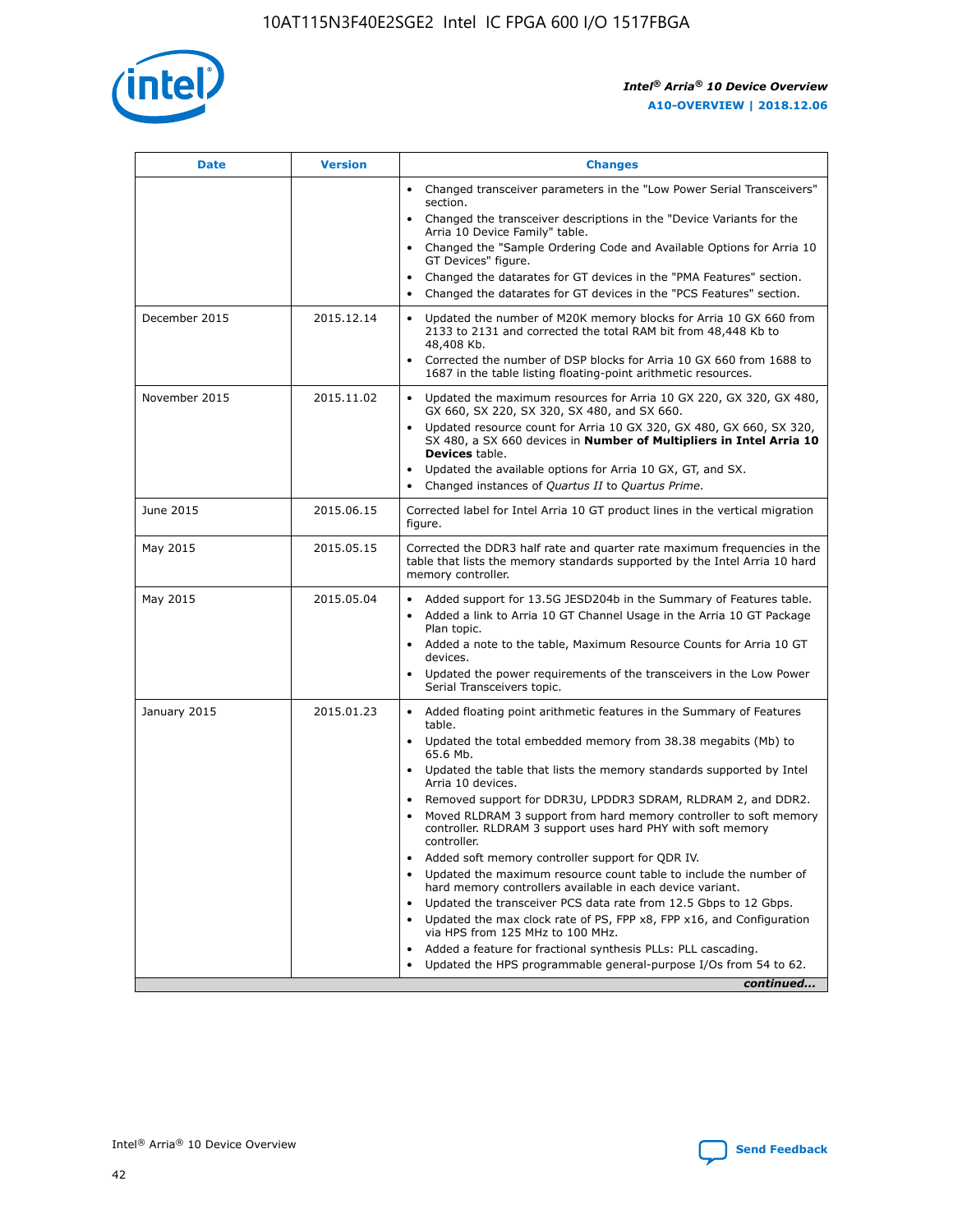r



| <b>Date</b>    | <b>Version</b> | <b>Changes</b>                                                                                                                                                                                                                                                                                                                                                                                                                                                                                                                                      |
|----------------|----------------|-----------------------------------------------------------------------------------------------------------------------------------------------------------------------------------------------------------------------------------------------------------------------------------------------------------------------------------------------------------------------------------------------------------------------------------------------------------------------------------------------------------------------------------------------------|
| September 2014 | 2014.09.30     | Corrected the 3 V I/O and LVDS I/O counts for F35 and F36 packages<br>$\bullet$<br>of Arria 10 GX.<br>Corrected the 3 V I/O, LVDS I/O, and transceiver counts for the NF40<br>$\bullet$<br>package of the Arria GX 570 and 660.<br>Removed 3 V I/O, LVDS I/O, and transceiver counts for the NF40<br>package of the Arria GX 900 and 1150. The NF40 package is not<br>available for Arria 10 GX 900 and 1150.                                                                                                                                       |
| August 2014    | 2014.08.18     | Updated Memory (Kb) M20K maximum resources for Arria 10 GX 660<br>devices from 42,660 to 42,620.<br>Added GPIO columns consisting of LVDS I/O Bank and 3V I/O Bank in<br>$\bullet$<br>the Package Plan table.<br>Added how to use memory interface clock frequency higher than 533<br>$\bullet$<br>MHz in the I/O vertical migration.<br>Added information to clarify that RLDRAM3 support uses hard PHY with<br>$\bullet$<br>soft memory controller.<br>Added variable precision DSP blocks support for floating-point<br>$\bullet$<br>arithmetic. |
| June 2014      | 2014.06.19     | Updated number of dedicated I/Os in the HPS block to 17.                                                                                                                                                                                                                                                                                                                                                                                                                                                                                            |
| February 2014  | 2014.02.21     | Updated transceiver speed grade options for GT devices in Figure 2.                                                                                                                                                                                                                                                                                                                                                                                                                                                                                 |
| February 2014  | 2014.02.06     | Updated data rate for Arria 10 GT devices from 28.1 Gbps to 28.3 Gbps.                                                                                                                                                                                                                                                                                                                                                                                                                                                                              |
| December 2013  | 2013.12.10     | Updated the HPS memory standards support from LPDDR2 to LPDDR3.<br>Updated HPS block diagram to include dedicated HPS I/O and FPGA<br>$\bullet$<br>Configuration blocks as well as repositioned SD/SDIO/MMC, DMA, SPI<br>and NAND Flash with ECC blocks.                                                                                                                                                                                                                                                                                            |
| December 2013  | 2013.12.02     | Initial release.                                                                                                                                                                                                                                                                                                                                                                                                                                                                                                                                    |